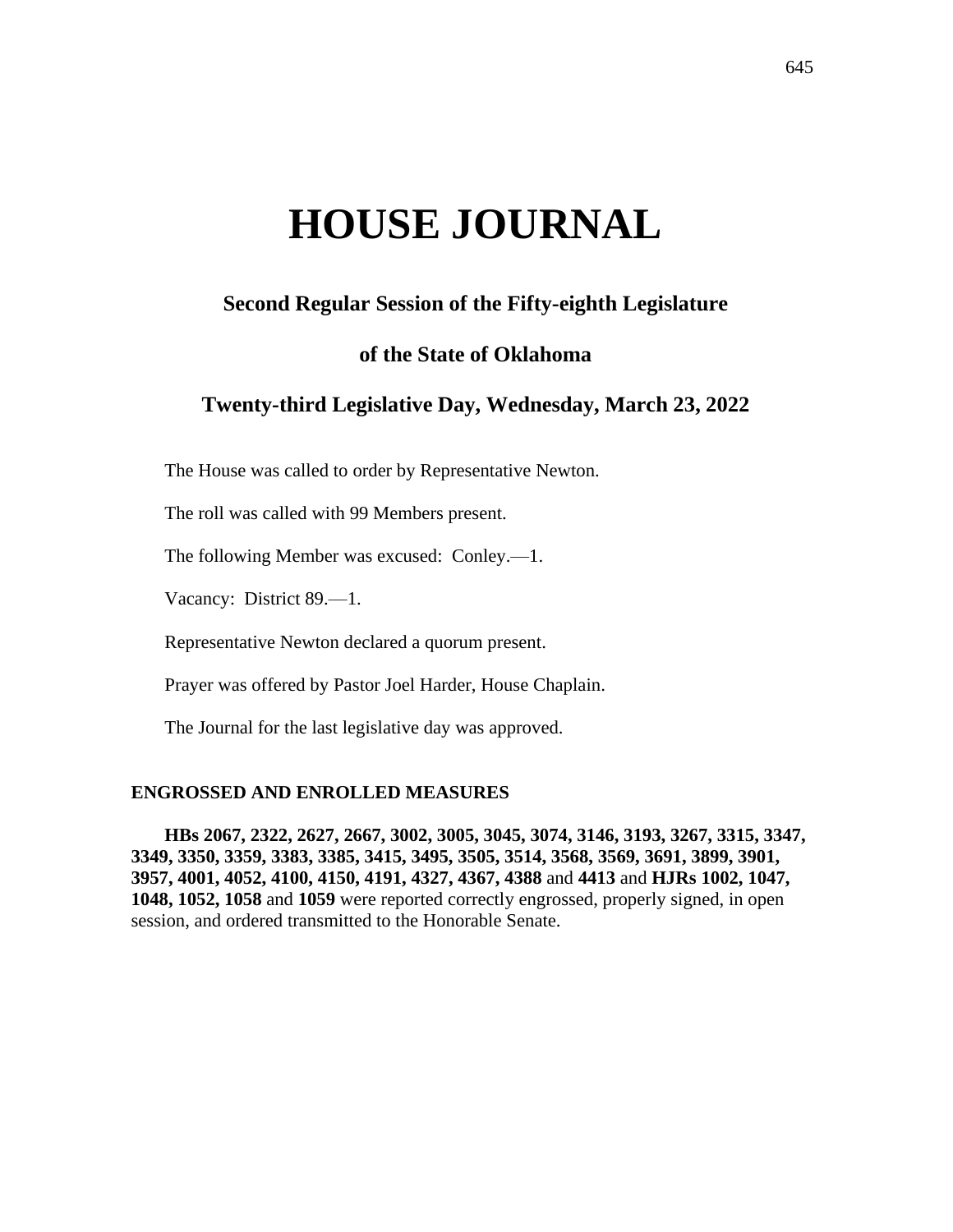# **GENERAL ORDER**

**HB 3311** by Roe of the House was read and considered.

Authored by Senator Jech (principal Senate author)

Representative Roe moved that **HB 3311** be advanced from General Order, which motion was declared adopted.

# **THIRD READING**

**HB 3311** was read at length for the third time. On passage of the measure, the roll call was as follows:

Aye: Bashore, Bennett, Blancett, Boatman, Boles, Burns, Bush, Caldwell (Chad), Cornwell, Crosswhite Hader, Culver, Davis, Dempsey, Dills, Dobrinski, Echols, Ford, Frix, Grego, Hardin (David), Hasenbeck, Hilbert, Hill, Johns, Kendrix, Kerbs, Lepak, Lowe (Dick), Luttrell, May, McBride, McDugle, McEntire, Miller, Moore, Munson, Newton, Nollan, O'Donnell, Olsen, Osburn, Pfeiffer, Provenzano, Randleman, Ranson, Roberts (Dustin), Roberts (Eric), Roe, Rosecrants, Russ, Sims, Smith, Sneed, Stark, Steagall, Stearman, Sterling, Strom, Talley, Turner, Vancuren, Virgin, Waldron, Walke, West (Josh), West (Kevin), West (Tammy), Williams, Wolfley, Worthen, Mr. Speaker.--71.

Nay: Gann, Hardin (Tommy), West (Rick).--3.

Excused: Baker, Bell, Brewer, Caldwell (Trey), Conley, Dollens, Fetgatter, Fugate, Goodwin, Humphrey, Kannady, Lawson, Lowe (Jason), Manger, Marti, Martinez, Mize, Nichols, Pae, Patzkowsky, Phillips, Pittman, Roberts (Sean), Stinson, Townley, Wallace.--26.

Vacancy: District 89.--1.

The measure passed.

**HB 3311** was referred for engrossment.

#### **GENERAL ORDER**

**HB 3382** by Moore of the House and Stephens of the Senate was read and considered.

Representative Moore moved that **HB 3382** be advanced from General Order, which motion was declared adopted.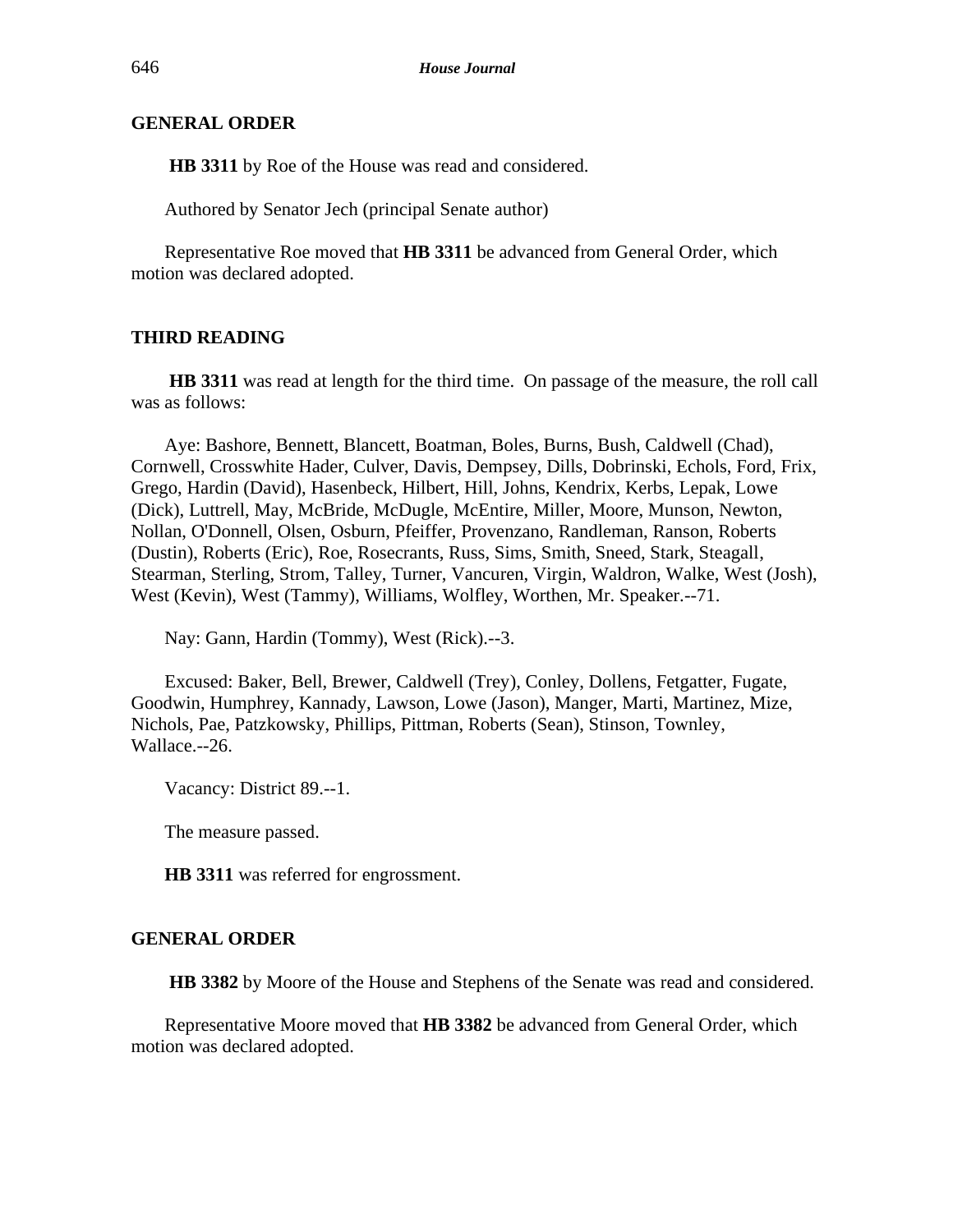**HB 3382** was read at length for the third time. On passage of the measure, the roll call was as follows:

Aye: Bashore, Bennett, Blancett, Boatman, Boles, Burns, Bush, Caldwell (Chad), Cornwell, Crosswhite Hader, Culver, Davis, Dempsey, Dills, Dobrinski, Dollens, Echols, Fetgatter, Ford, Frix, Gann, Grego, Hardin (David), Hardin (Tommy), Hasenbeck, Hilbert, Hill, Johns, Kendrix, Lepak, Lowe (Dick), Lowe (Jason), Luttrell, May, McBride, McDugle, McEntire, Miller, Moore, Munson, Newton, Nichols, Nollan, O'Donnell, Olsen, Osburn, Patzkowsky, Pfeiffer, Provenzano, Randleman, Ranson, Roberts (Dustin), Roberts (Eric), Roe, Rosecrants, Russ, Sims, Smith, Sneed, Stark, Steagall, Stearman, Sterling, Stinson, Strom, Talley, Vancuren, Virgin, Waldron, Walke, West (Josh), West (Kevin), West (Rick), West (Tammy), Williams, Wolfley, Worthen, Mr. Speaker.--78.

Excused: Baker, Bell, Brewer, Caldwell (Trey), Conley, Fugate, Goodwin, Humphrey, Kannady, Kerbs, Lawson, Manger, Marti, Martinez, Mize, Pae, Phillips, Pittman, Roberts (Sean), Townley, Turner, Wallace.--22.

Vacancy: District 89.--1.

The measure passed.

**HB 3382** was referred for engrossment.

#### **GENERAL ORDER**

**HB 3420** by Osburn of the House and Pugh of the Senate was read and considered.

Representative Osburn moved to amend **HB 3420** by striking the title, the enacting clause, the entire bill and inserting in lieu thereof a floor substitute.

Representative Osburn moved to amend the floor substitute, Page 29, Section 10, Line 12 by removing Section 9 and renumbering subsequent sections, which amendment to the floor substitute was declared adopted.

Representative Osburn pressed adoption of the floor substitute, as amended, which floor substitute, as amended, was declared adopted.

Representative Osburn moved that **HB 3420** be advanced from General Order, which motion was declared adopted.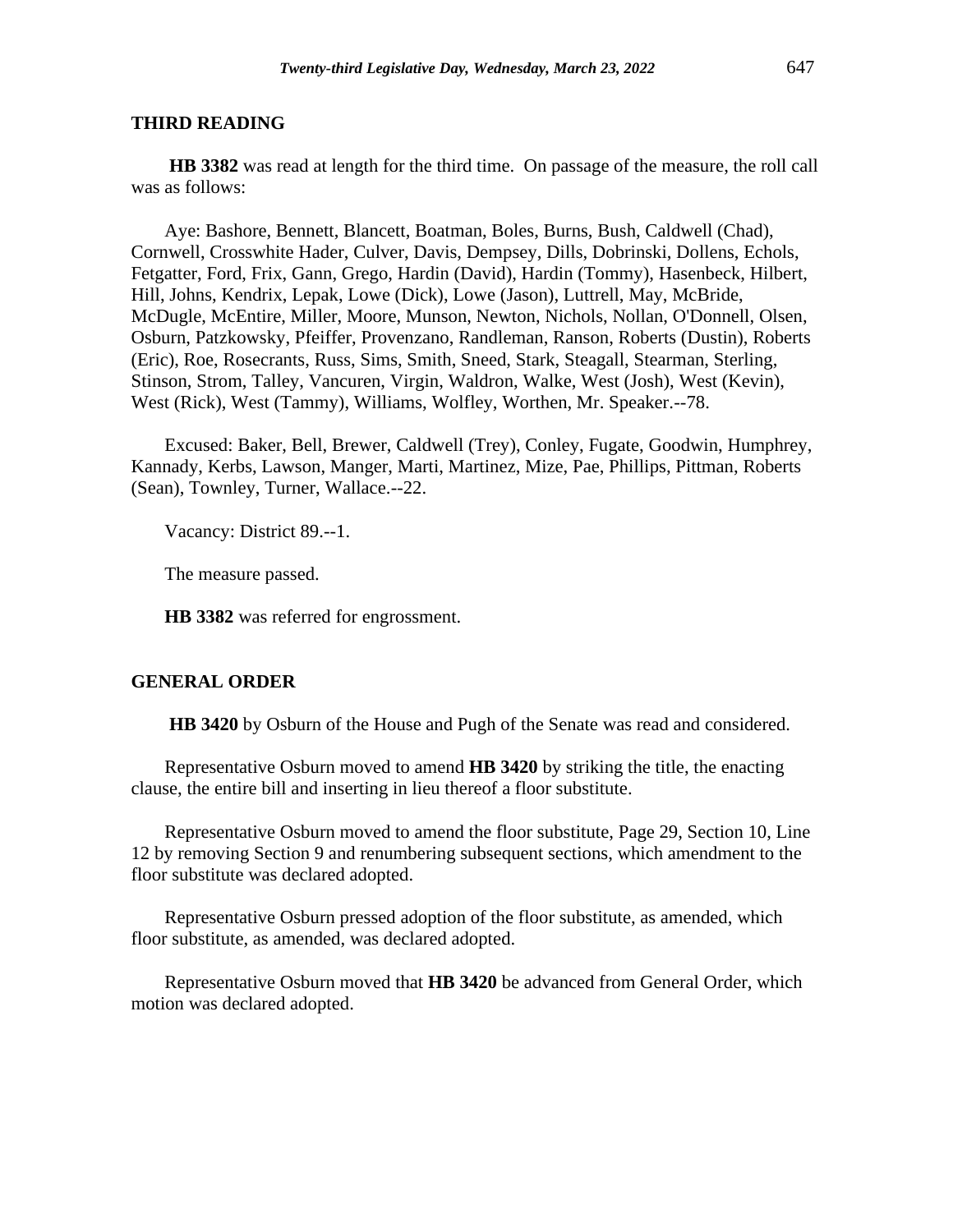**HB 3420** was read at length for the third time. On passage of the measure and emergency, the roll call was as follows:

Aye: Baker, Bashore, Bell, Bennett, Blancett, Boatman, Boles, Burns, Bush, Caldwell (Chad), Cornwell, Crosswhite Hader, Culver, Davis, Dempsey, Dills, Dobrinski, Dollens, Echols, Fetgatter, Ford, Frix, Gann, Grego, Hardin (David), Hardin (Tommy), Hasenbeck, Hill, Humphrey, Johns, Kendrix, Kerbs, Lawson, Lepak, Lowe (Dick), Lowe (Jason), Luttrell, Manger, May, McDugle, McEntire, Miller, Moore, Munson, Newton, Nichols, Nollan, O'Donnell, Olsen, Osburn, Patzkowsky, Pfeiffer, Provenzano, Randleman, Ranson, Roberts (Dustin), Roberts (Eric), Roberts (Sean), Roe, Rosecrants, Russ, Sims, Smith, Sneed, Stark, Steagall, Stearman, Sterling, Stinson, Strom, Talley, Turner, Vancuren, Virgin, Waldron, Walke, Wallace, West (Josh), West (Kevin), West (Rick), West (Tammy), Williams, Wolfley, Worthen, Mr. Speaker.--85.

Excused: Brewer, Caldwell (Trey), Conley, Fugate, Goodwin, Hilbert, Kannady, Marti, Martinez, McBride, Mize, Pae, Phillips, Pittman, Townley.--15.

Vacancy: District 89.--1.

The measure and emergency passed.

**HB 3420** was referred for engrossment.

#### **GENERAL ORDER**

**HB 3321** by Miller of the House and Stanley of the Senate was read and considered.

Coauthored by Representative(s) Roe

Representative Miller moved to amend **HB 3321** by striking the title, the enacting clause, the entire bill and inserting in lieu thereof a floor substitute, which floor substitute was declared adopted.

Representative Wallace moved to amend **HB 3321** by striking the title, which amendment was ruled out of order.

The Presiding Officer moved to rescind adoption of the floor substitute, which was the order.

Representative Wallace moved to amend the floor substitute to **HB 3321** by striking the title, which amendment to the floor substitute was declared adopted.

Representative Miller pressed adoption of the floor substitute, as amended, which floor substitute was declared adopted.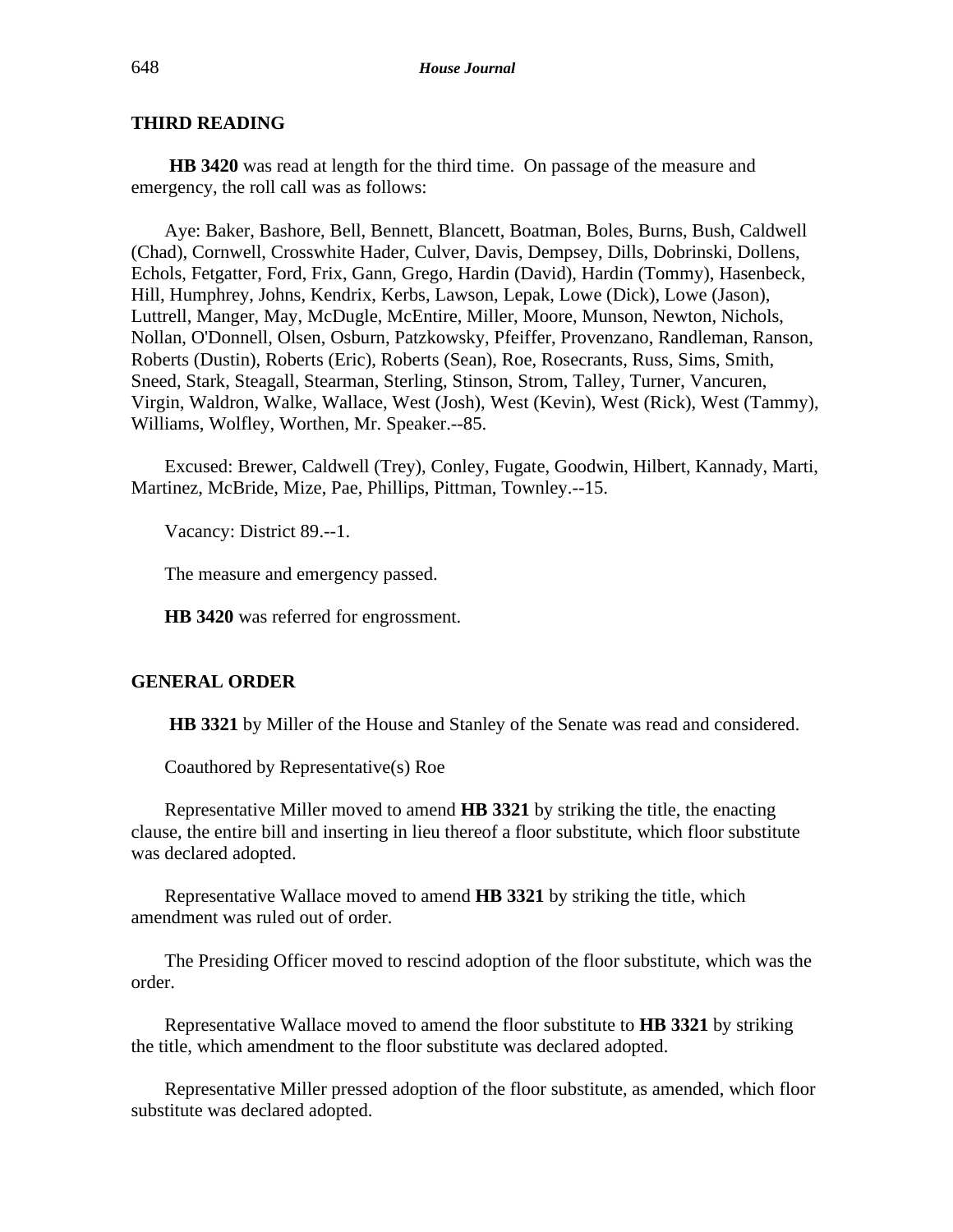Representative Miller moved that **HB 3321** be advanced from General Order, which motion was declared adopted.

#### **THIRD READING**

**HB 3321** was read at length for the third time. On passage of the measure and emergency, the roll call was as follows:

Aye: Baker, Bashore, Bell, Boatman, Boles, Burns, Bush, Caldwell (Chad), Cornwell, Crosswhite Hader, Culver, Davis, Dempsey, Dills, Dobrinski, Echols, Fetgatter, Ford, Frix, Gann, Grego, Hardin (David), Hardin (Tommy), Hasenbeck, Hilbert, Humphrey, Johns, Kannady, Kendrix, Kerbs, Lawson, Lepak, Lowe (Dick), Luttrell, Manger, McBride, McDugle, McEntire, Miller, Moore, Newton, Nollan, O'Donnell, Olsen, Osburn, Patzkowsky, Pfeiffer, Randleman, Roberts (Dustin), Roberts (Eric), Roberts (Sean), Roe, Russ, Sims, Smith, Sneed, Stark, Steagall, Stearman, Sterling, Stinson, Strom, Talley, Vancuren, Wallace, West (Josh), West (Kevin), West (Rick), West (Tammy), Williams, Wolfley, Worthen, Mr. Speaker.--73.

Nay: Bennett, Blancett, Dollens, Goodwin, Lowe (Jason), Munson, Nichols, Provenzano, Ranson, Rosecrants, Turner, Virgin, Waldron, Walke.--14.

Excused: Brewer, Caldwell (Trey), Conley, Fugate, Hill, Marti, Martinez, May, Mize, Pae, Phillips, Pittman, Townley.--13.

Vacancy: District 89.--1.

The measure and emergency passed.

**HB 3321** was referred for engrossment.

#### **GENERAL ORDER**

**HB 3216** by Lepak of the House was read and considered.

Coauthored by Representative(s) Sneed

Authored by Senator Jett (principal Senate author)

Representative Lepak moved to amend **HB 3216** by striking the title, the enacting clause, the entire bill and inserting in lieu thereof a floor substitute, which floor substitute was declared adopted.

Representative Lepak moved that **HB 3216** be advanced from General Order, which motion was declared adopted.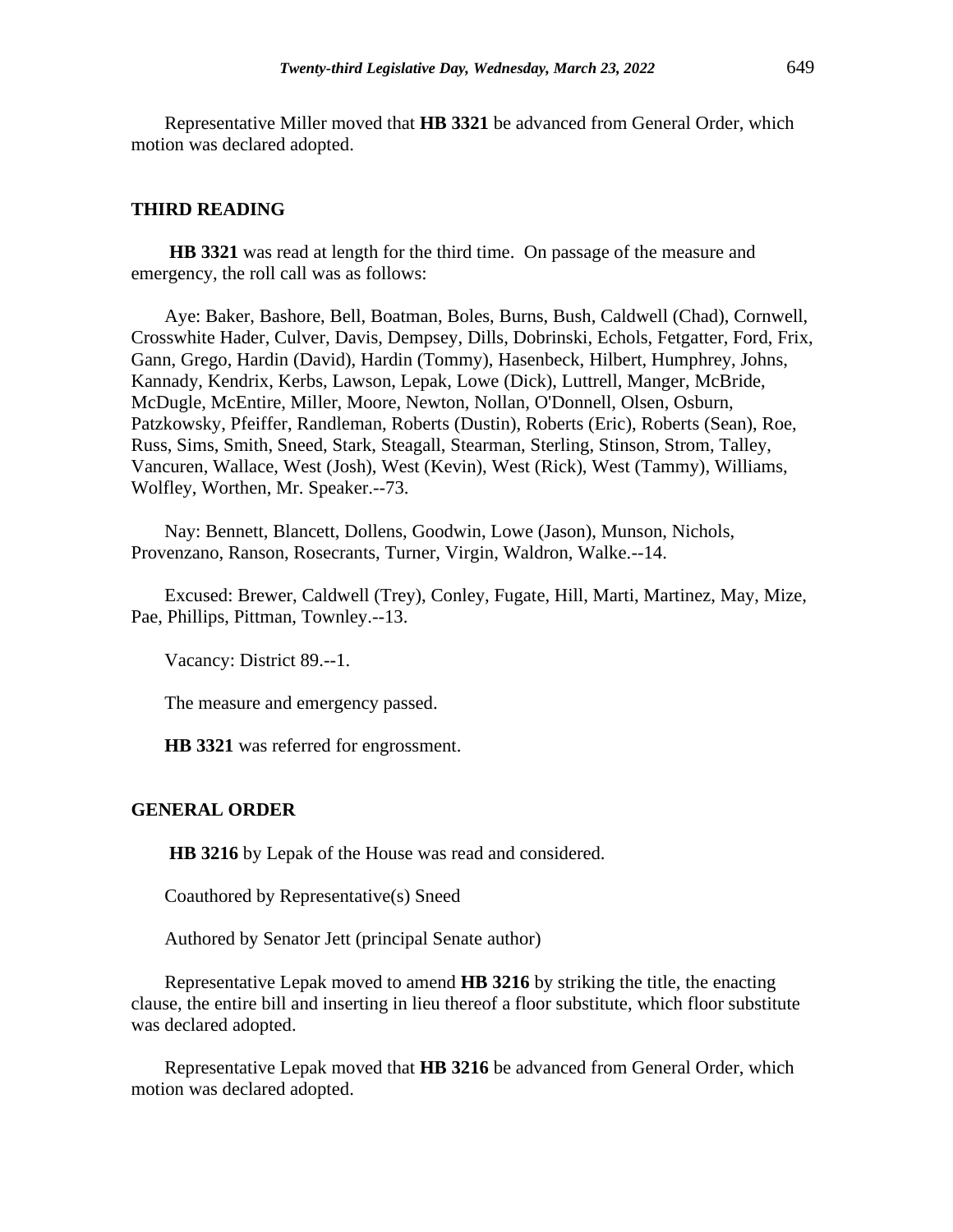**HB 3216** was read at length for the third time. On passage of the measure, the roll call was as follows:

Aye: Baker, Bashore, Boatman, Boles, Burns, Bush, Caldwell (Chad), Cornwell, Crosswhite Hader, Culver, Davis, Dempsey, Dills, Dobrinski, Echols, Fetgatter, Ford, Frix, Gann, Grego, Hardin (David), Hardin (Tommy), Hasenbeck, Hilbert, Johns, Kannady, Kendrix, Kerbs, Lawson, Lepak, Lowe (Dick), Lowe (Jason), Luttrell, Manger, May, McBride, McDugle, McEntire, Miller, Moore, Newton, Nollan, O'Donnell, Olsen, Osburn, Patzkowsky, Pfeiffer, Randleman, Roberts (Dustin), Roberts (Eric), Roberts (Sean), Roe, Russ, Sims, Smith, Sneed, Stark, Steagall, Stearman, Sterling, Stinson, Townley, Vancuren, Wallace, West (Josh), West (Kevin), West (Rick), West (Tammy), Williams, Wolfley, Worthen, Mr. Speaker.--72.

Nay: Bell, Bennett, Blancett, Brewer, Dollens, Goodwin, Munson, Nichols, Provenzano, Ranson, Rosecrants, Turner, Virgin, Waldron, Walke.--15.

Excused: Caldwell (Trey), Conley, Fugate, Hill, Humphrey, Marti, Martinez, Mize, Pae, Phillips, Pittman, Strom, Talley.--13.

Vacancy: District 89.--1.

The measure passed.

**HB 3216** was referred for engrossment.

# **GENERAL ORDER**

**HB 2996** by Gann of the House was read and considered.

Authored by Senator Daniels (principal Senate author)

Representative Gann moved to amend **HB 2996**, Page 2, Section 1, Line 11 by inserting "or his or her designee" after "Commission" and before ";" and Lines 16 and 17: "One of the two members shall be appointed upon the recommendation of the Citizens' Advisory Committee.", which amendment was declared adopted.

Representative Gann moved that **HB 2996** be advanced from General Order, which motion was declared adopted.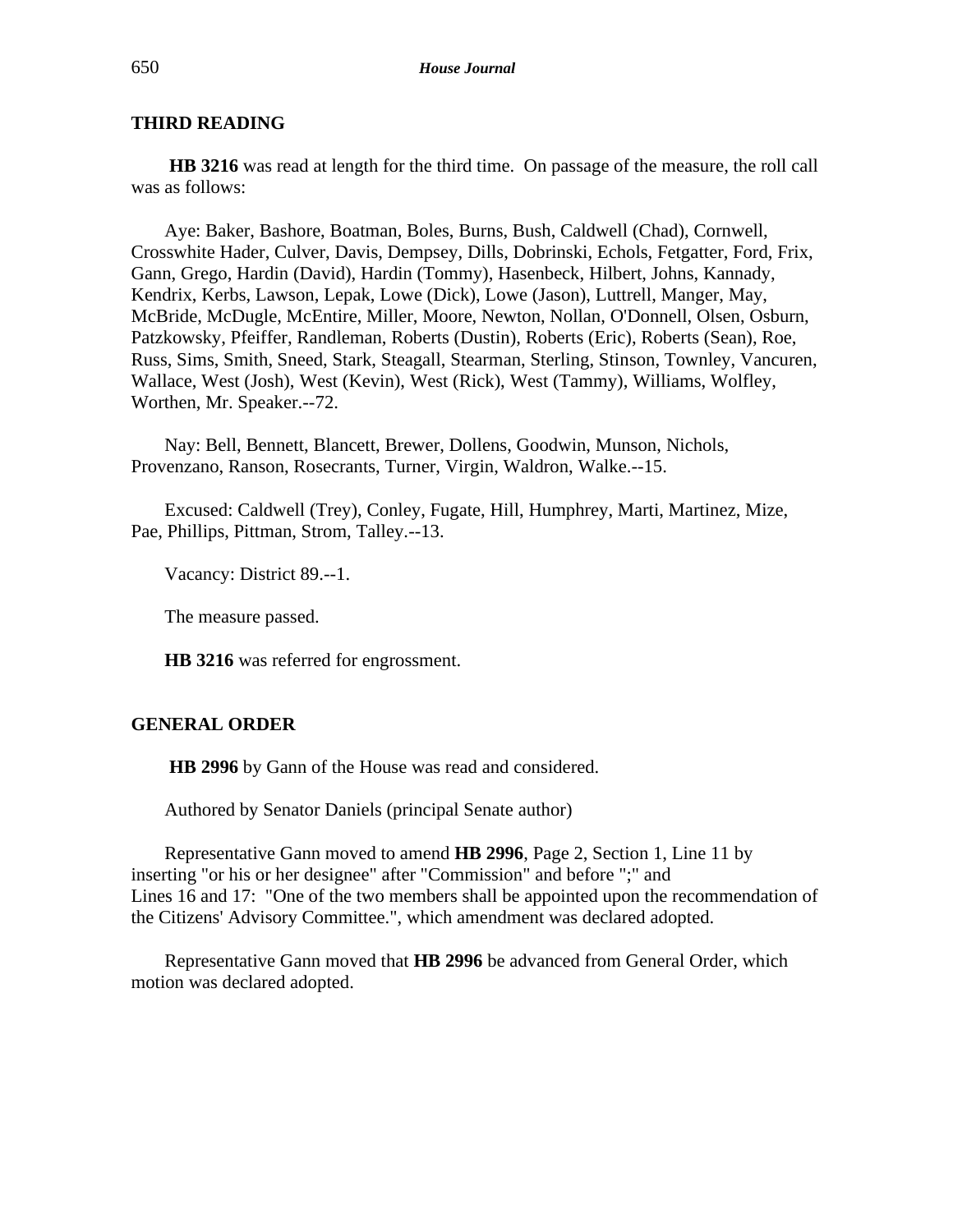**HB 2996** was read at length for the third time. On passage of the measure, the roll call was as follows:

Aye: Baker, Bashore, Boatman, Boles, Burns, Bush, Caldwell (Chad), Cornwell, Crosswhite Hader, Culver, Davis, Dempsey, Dills, Dobrinski, Echols, Fetgatter, Ford, Frix, Gann, Grego, Hardin (David), Hasenbeck, Hilbert, Hill, Humphrey, Johns, Kannady, Kendrix, Kerbs, Lawson, Lepak, Luttrell, Manger, Marti, May, McDugle, McEntire, Miller, Mize, Moore, Newton, Nollan, O'Donnell, Olsen, Osburn, Pae, Patzkowsky, Pfeiffer, Randleman, Roberts (Dustin), Roberts (Eric), Roberts (Sean), Roe, Russ, Sims, Smith, Sneed, Stark, Steagall, Stearman, Sterling, Stinson, Strom, Talley, Townley, Vancuren, West (Josh), West (Kevin), West (Rick), West (Tammy), Williams, Wolfley, Worthen, Mr. Speaker.--74.

Nay: Bennett, Blancett, Brewer, Dollens, Fugate, Goodwin, Lowe (Jason), Munson, Nichols, Pittman, Provenzano, Ranson, Rosecrants, Turner, Virgin, Waldron, Walke.--17.

Excused: Bell, Caldwell (Trey), Conley, Hardin (Tommy), Lowe (Dick), Martinez, McBride, Phillips, Wallace.--9.

Vacancy: District 89.--1.

The measure passed.

**HB 2996** was referred for engrossment.

## **MESSAGES FROM THE SENATE**

Announcing the passage of **SBs 258, 410, 590, 861, 1118, 1123, 1151, 1197, 1207, 1238, 1241, 1242, 1275, 1280, 1283, 1288, 1366, 1418, 1428, 1430, 1479, 1518, 1546, 1565, 1601, 1631, 1633, 1635, 1673, 1706, 1714, 1723, 1780, 1808, 1822, 1830, 1852, 1853** and **1860** and **SJRs 43** and **48**. The above measures were introduced and read for the first time.

**SB 258** − By Rosino of the Senate and Echols of the House.

An Act relating to aircraft excise tax; amending 68 O.S. 2021, Section 6005, which relates to apportionment of tax revenue; deleting obsolete language; modifying apportionment; providing an effective date; and declaring an emergency.

**SB 410** − By Bergstrom of the Senate and Lepak of the House.

An Act relating to the Oklahoma Research and Development Incentives Act; amending 68 O.S. 2021, Sections 54004 and 54005, which relate to the refund of sales and use taxes for qualified purchases; modifying period during which qualified purchase may be eligible for refund; providing date by which certain claims shall be submitted to the Oklahoma Tax Commission; updating statutory references; and declaring an emergency.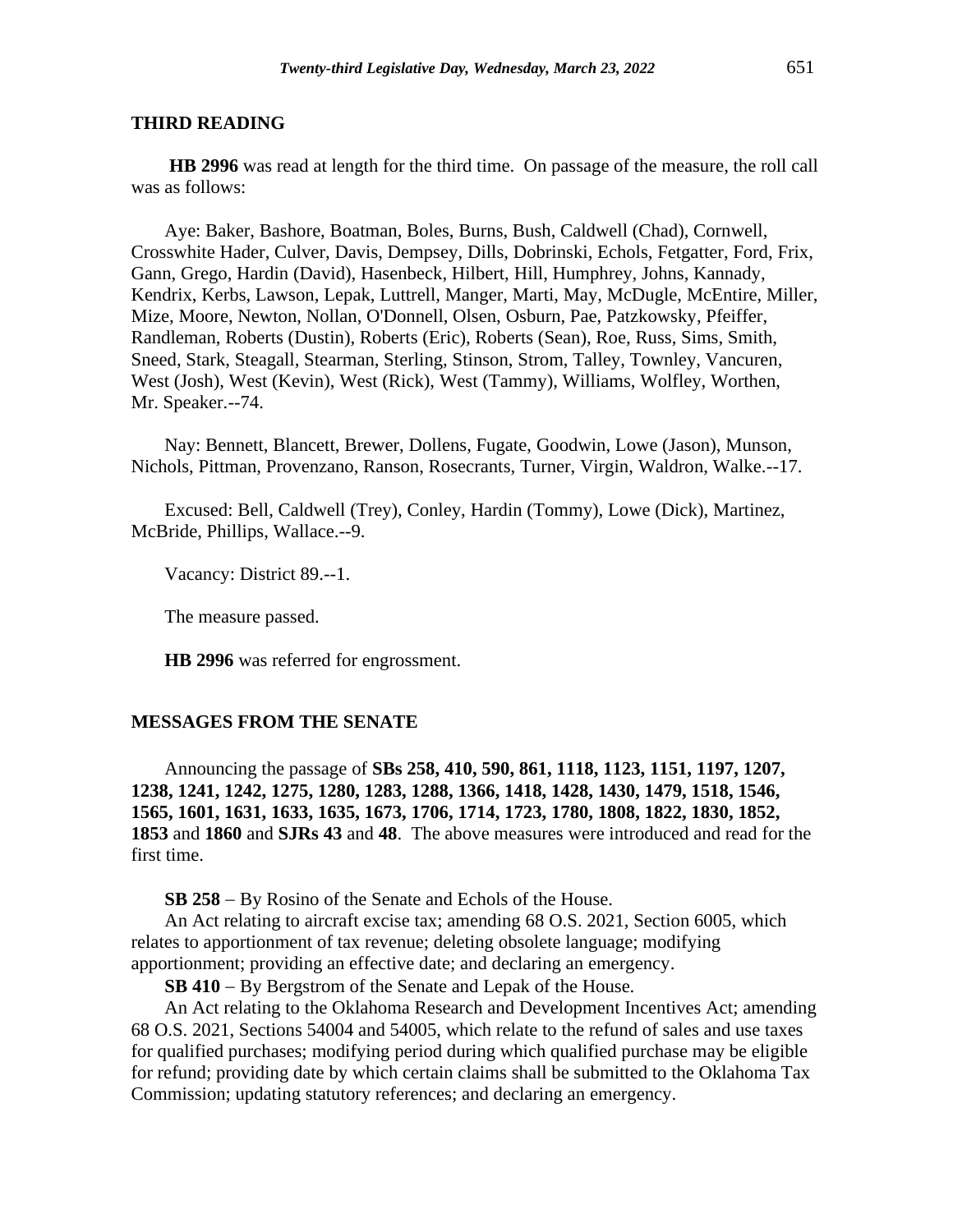**SB 590** − By Montgomery of the Senate and Martinez of the House.

[ digital asset mining - Commercial Digital Asset Mining Act of 2022 - codification effective date ]

**SB 861** − By Hicks, Matthews and Simpson of the Senate and Worthen of the House.

An Act relating to health benefit plans; amending 36 O.S. 2021, Sections 6060.2 and 6060.4, which relate to coverage for diabetes treatment and child immunization; requiring health benefit plans provide certain coverage; modifying definition; and providing an effective date.

**SB 1118** − By Bergstrom of the Senate and Gann of the House.

An Act relating to firearm training; amending 21 O.S. 2021, Sections 1290.14 and 1290.15, which relate to safety and training course and persons exempt from training course; clarifying language; directing certain approval; removing certain time inclusion; removing certain exemption requirement; and providing an effective date.

**SB 1123** − By Burns, Hamilton and Bullard of the Senate and West (Rick) of the House.

An Act relating to medicolegal investigations; amending 63 O.S. 2021, Section 940, which relates to notification of deaths; modifying inclusions of certain authorization; and providing an effective date.

**SB 1151** − By Standridge of the Senate and Worthen of the House.

An Act relating to the Anti-Drug Diversion Act; amending 63 O.S. 2021, Sections 2- 309B and 2-309D, which relate to definitions and central repository information; modifying definition; prohibiting and allowing certain disclosures; providing for confidentiality of certain records; updating statutory language; and declaring an emergency.

**SB 1197** − By David of the Senate and McBride of the House.

An Act relating to Corporation Commission; amending 17 O.S. 2021, Section 304, which relates to exemptions for the Oklahoma Petroleum Storage Tank Consolidation Act; exempting hydrogen tank systems from certain provisions; and providing an effective date.

**SB 1207** − By Montgomery of the Senate and Baker of the House.

An Act relating to student assessments; amending 70 O.S. 2021, Section 1210.508-2, which relates to limited exemptions from mandated tests; directing the State Board of Education to promulgate rules providing limited exceptions for mandated tests to be administered to certain students outside of certain window; providing an effective date; and declaring an emergency.

**SB 1238** − By Dugger of the Senate and Ranson of the House.

An Act relating to schools; amending 70 O.S. 2021, Section 1-111, which relates to the school day; clarifying that nothing shall prohibit certain student who transfers from enrolling in certain full-time virtual education program; subjecting certain transfer student to certain provisions; requiring certain board of education to adopt certain policy; amending 70 O.S. 2021, Section 3-145.5, which relates to full-time virtual education; removing language prohibiting a school district from offering certain program to students who are not residents of the district; providing an effective date; and declaring an emergency.

**SB 1241** − By Quinn of the Senate and Sneed of the House.

An Act relating to insurance; amending 36 O.S. 2021, Sections 1683, 1684, 1685, and 1686, which relate to the Insurance Business Transfer Act; modifying and providing definitions; conforming language; requiring certain notice be provided by transferring insurer; modifying means of transmission of notice; modifying terms for plan approval and petition process; modifying inclusions for certain court judgement and order; providing that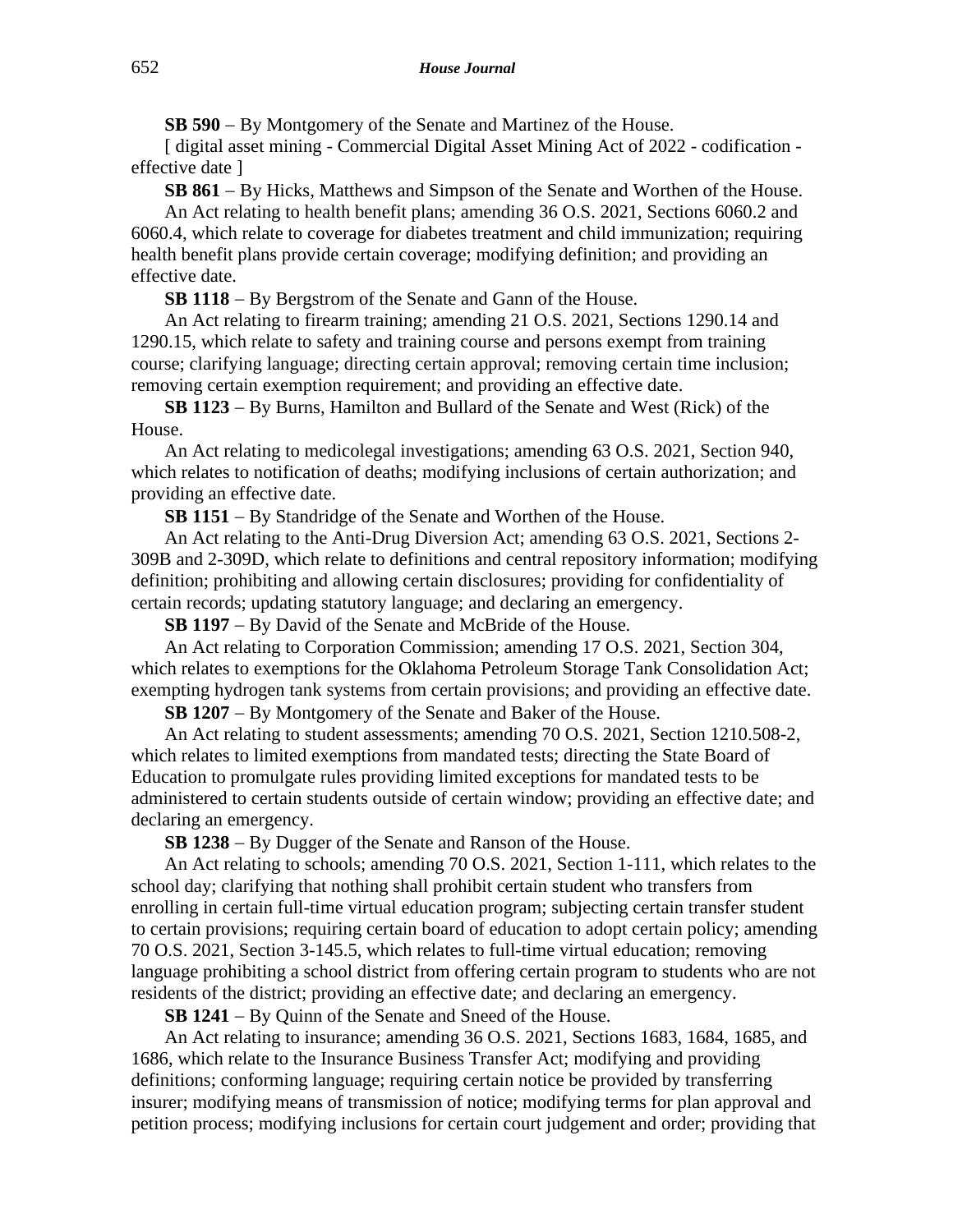certain unexpired and in-force policies not be transferred; allowing court to approve certain requested transfer with deferred effectiveness; updating statutory language; and declaring an emergency.

**SB 1242** − By Quinn of the Senate and Sneed of the House.

An Act relating to Oklahoma Captive Insurance Company Act; amending 36 O.S. 2021, Sections 6470.2, 6470.3, 6470.10, and 6470.15, which relate to definitions, limitations and requirements, company organizations, and investments and loans; modifying definitions; prohibiting series captive insurance company from providing certain insurance; allowing series captive insurance company to apply for certain certificates of authority; permitting captive insurance companies to establish series limited liability company; prohibiting certain exclusions from applying to certain captive insurance companies; omitting application of Oklahoma Insurance Code to certain procedure; conforming language; updating statutory language; providing for codification; and providing an effective date.

**SB 1275** − By Howard of the Senate and Wallace of the House.

An Act relating to opioid abatement; amending 74 O.S. 2021, Sections 30.5 and 30.8, which relate to the Political Subdivisions Opioid Abatement Grants Act; modifying scope of certain defined terms; deleting definition; revising criteria for allocating opioid grant awards to eligible participants; providing for the reimbursement of attorney fees and allowable expenses associated with legal services agreements; requiring initial opioid grant awards to be listed on a distribution table; updating statutory language; and declaring an emergency.

**SB 1280** − By Daniels of the Senate and Gann of the House.

An Act relating to the Oklahoma Partnership for School Readiness Board; amending 10 O.S. 2021, Section 640.1, which relates to membership of the Board; removing language requiring certain appointments to be made from certain lists; updating reference; providing an effective date; and declaring an emergency.

**SB 1283** − By Daniels of the Senate and Gann of the House.

An Act relating to the Oklahoma Conservation Commission; amending 82 O.S. 2021, Section 1501-205.1, which relates to the State Geographic Information Council; allowing certain appointments to serve successive terms; providing certain exception for partial terms; allowing the Governor to appoint members without recommendation by the Council; clarifying statutory language; and providing an effective date.

**SB 1288** − By Daniels of the Senate and Gann of the House.

An Act relating to the practice of behavioral health; amending 59 O.S. 2021, Section 6001, which relates to the State Board of Behavioral Health Licensure; removing certain limitation on appointees; and providing an effective date.

**SB 1366** − By Paxton of the Senate and West (Tammy) of the House.

An Act relating to the Oklahoma Self-Defense Act; amending 21 O.S. 2021, Section 1290.2, which relates to certain definitions; modifying definitions for concealed and unconcealed firearms; providing exceptions; defining terms; and providing an effective date.

**SB 1418** − By David and Jett of the Senate and Miller of the House.

An Act relating to higher education; creating the Oklahoma National Guard Educational Assistance Act; providing short title; providing definitions; creating the Oklahoma National Guard Educational Assistance Program to provide tuition and fee assistance to certain eligible members; providing for amount of assistance subject to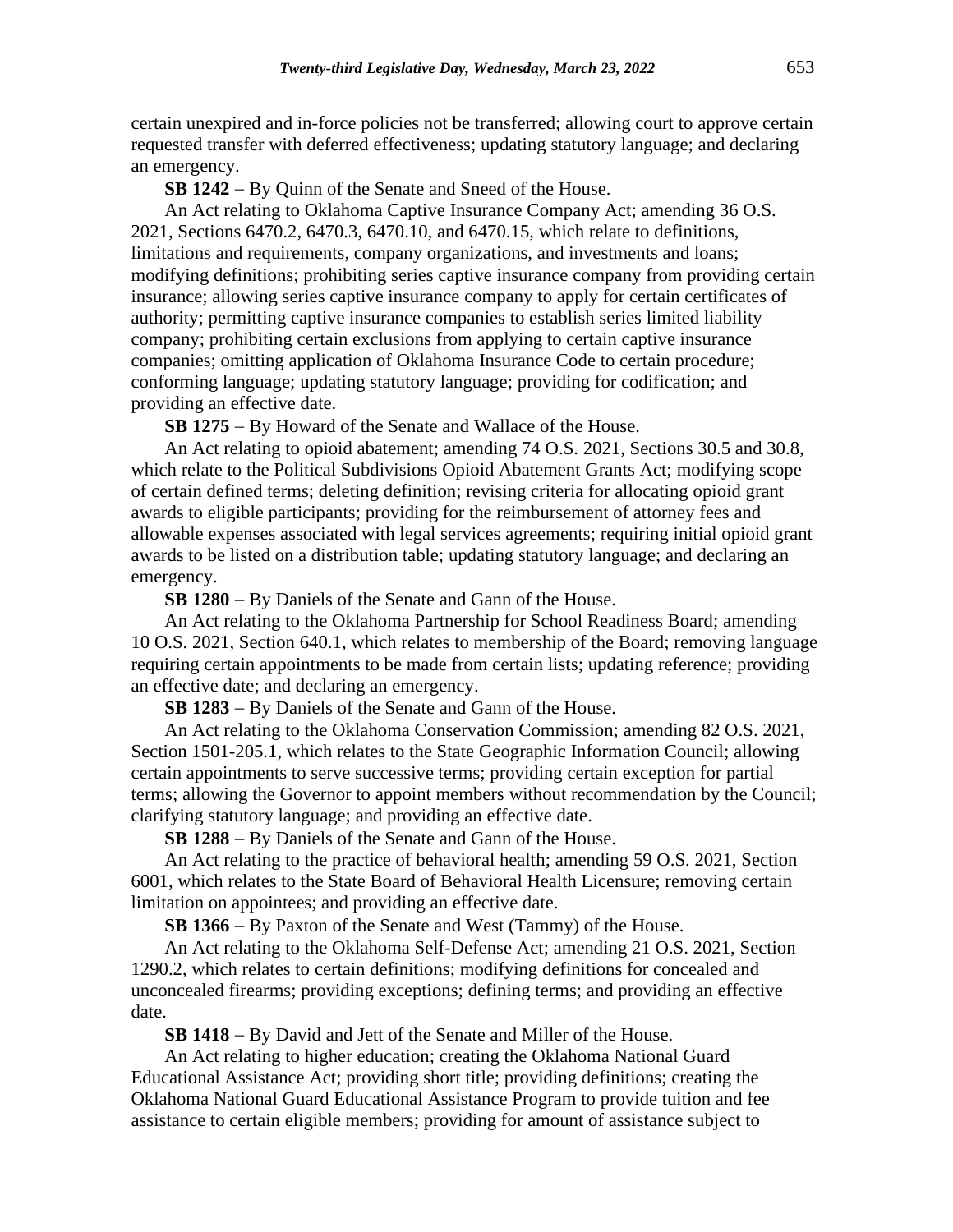availability of funding; limiting assistance to certain number of credit hours; providing for eligibility; providing eligibility retention requirements; providing application process; allowing denial of continued assistance for failure to meet certain requirements; requiring repayment of assistance for failure to meet certain requirement; providing for calculation of repayment amount; allowing for application of hardship waiver; directing certain notification on available funding; providing for promulgation of rules and regulations; creating the Oklahoma National Guard Educational Assistance Revolving Fund; specifying source of fund; providing for expenditures; providing purpose of fund; providing for codification; providing an effective date; and declaring an emergency.

**SB 1428** − By Howard of the Senate and Stinson of the House.

An Act relating to civil procedure; amending 12 O.S. 2021, Sections 940 and 1101, which relate to offers of judgment; conforming language; modifying procedures for offers of judgment; establishing deadline for filing certain offer; requiring filing of accepted offer with court clerk; providing for inadmissibility of unaccepted offer; requiring payment of certain costs after unaccepted offer under certain circumstances; specifying acceptable litigation costs; establishing requirements for comparison of judgment and offer; requiring offer of judgment letter to include certain information; stating applicability of provisions; repealing 12 O.S. 2021, Sections 1101.1 and 1106, which relate to offers of judgment and offer in court by defendant to confess judgment for part of amount claimed; and providing an effective date.

**SB 1430** − By Stanley of the Senate and Manger of the House.

An Act relating to motorized scooters; amending 47 O.S. 2021, Section 1-133.3, which relates to the definition of a motorized scooter; modifying definition; requiring minimum age to operate a motorized scooter; requiring operator to observe all applicable traffic safety regulations; and providing an effective date.

**SB 1479** − By Jech of the Senate and Newton of the House.

An Act relating to the gross production tax code; amending 68 O.S. 2021, Section 1004, which relates to apportionment and use of proceeds of tax; extending certain apportionments; delaying certain apportionments; providing an effective date; and declaring an emergency.

**SB 1518** − By Garvin of the Senate and McEntire of the House.

[ long-term care - temporary emergency waiver - educational-based or employer-based training and competency evaluation program - period of approval for training and competency programs - recertification procedure - effective date ]

**SB 1546** − By McCortney and Treat of the Senate and McCall of the House.

An Act relating to the Red River Boundary Commission; amending 74 O.S. 2021, Sections 6111 and 6112, which relate to the appointment of the chairperson and report required from Commission; updating statutory references; modifying certain dates; and providing an effective date.

**SB 1565** − By Weaver of the Senate and Ford of the House.

An Act relating to the Attorney General; amending 74 O.S. 2021, Section 18b, which relates to duties of the Attorney General; creating additional duty for the Attorney General; clarifying liability for conduct of law enforcement officers; and providing an effective date.

**SB 1601** − By Rader of the Senate and Bush of the House.

An Act relating to county employee pension funding; amending 19 O.S. 2021, Sections 954, 957-1, 960, and 961, which relate to maximum contributions for certain entities and payment of certain employer contributions from court funds; authorizing a one-time lump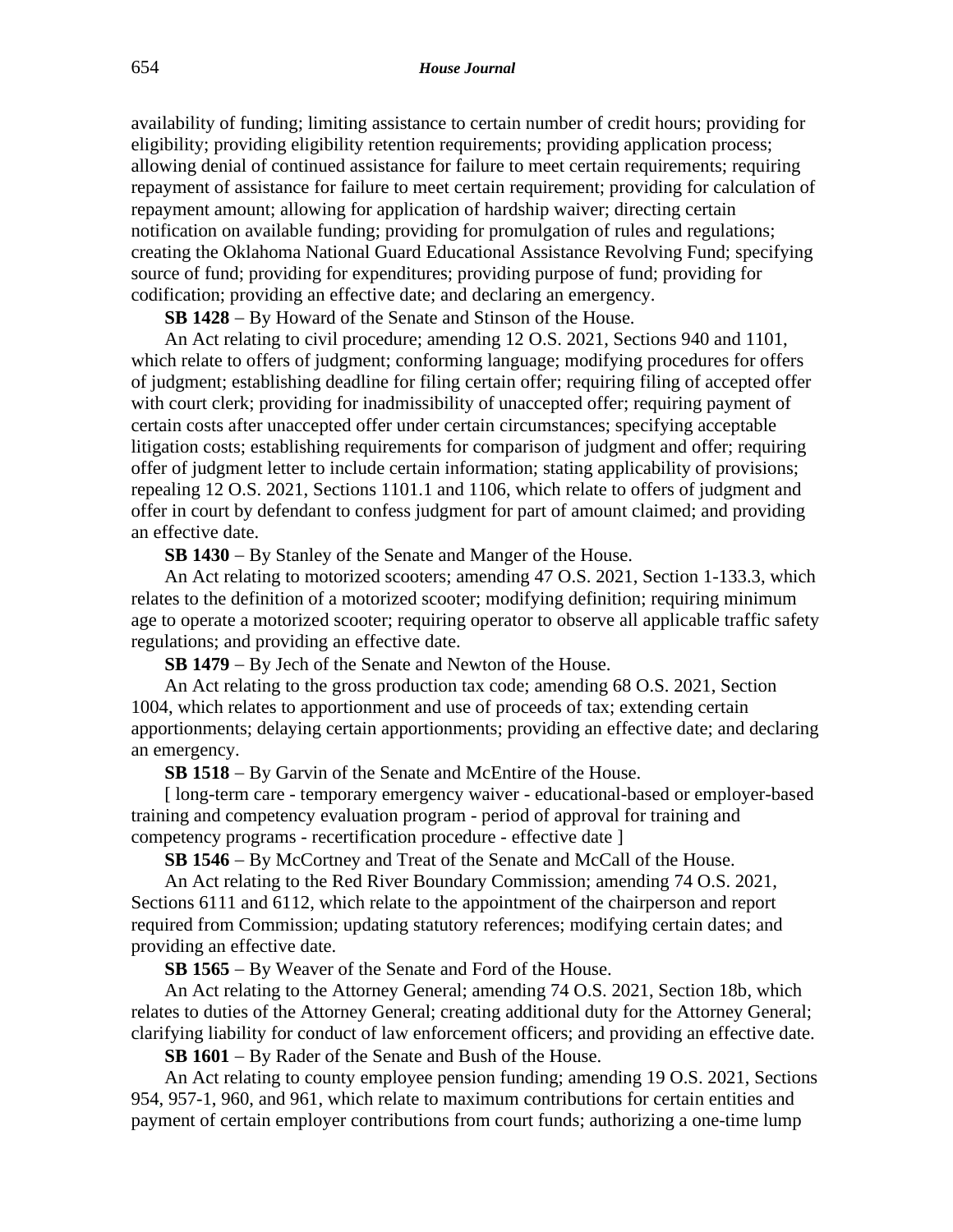sum contribution in certain circumstances; modifying amount county and court fund may pay into county retirement system; modifying limit of certain total contribution; deleting obsolete language; updating statutory reference; clarifying language; providing an effective date; and declaring an emergency.

**SB 1631** − By Pugh of the Senate and Vancuren of the House.

An Act relating to teachers; directing the Commission for Educational Quality and Accountability to establish certain mentor teacher training program; providing duration of pilot program; providing definition; providing purpose and goal of pilot program; directing certain stipend to be provided to certain mentor teachers subject to availability of funding; requiring administration of certain surveys; directing the Commission to submit certain report by certain date; providing for contents of report; providing for promulgation of rules; providing for codification; providing an effective date; and declaring an emergency.

**SB 1633** − By Jett and Stephens of the Senate and McEntire of the House.

An Act relating to pharmacy benefits managers; amending 36 O.S. 2021, Sections 6960 and 6962, which relate to definitions and compliance review; providing definitions; updating statutory reference; prohibiting pharmacy benefits managers from imposing certain charges on pharmacist and pharmacy; prohibiting pharmacy benefits managers from imposing clawbacks; prohibiting pharmacy benefits managers from engaging in spread pricing; providing that pharmacy benefits manager contracts protect healthcare access; requiring pharmacy benefits managers to provide certain reports; requiring certain reports be published by Insurance Department; establishing certain fiduciary duties for pharmacy benefits managers to their clients; requiring notification of certain conflicts by pharmacy benefits manager to health carrier client; providing for codification; and providing an effective date.

**SB 1635** − By Jett and Stephens of the Senate and McEntire of the House.

An Act relating to pharmacy benefits managers; amending 36 O.S. 2021, Sections 6960 and 6962, which relate to definitions and compliance review; modifying definitions; prohibiting certain actions by pharmacy benefits managers; providing enforcement measures for certain violations of the Patient's Right to Pharmacy Choice Act; directing deposit of certain attorney fees; updating statutory language; providing for codification; and providing an effective date.

**SB 1673** − By Pugh of the Senate and Nollan of the House.

An Act relating to the Oklahoma Higher Learning Access Program; amending 70 O.S. 2021, Section 2605, which relates to student agreements for the program; providing income qualification eligibility beginning in certain school year based on certain number of dependent children; updating references; providing an effective date; and declaring an emergency.

**SB 1706** − By Leewright of the Senate and Sims of the House.

An Act relating to security fences; amending 59 O.S. 2021, Section 1800.2, which relates to definitions; adding definition for battery-powered security fences; amending 59 O.S. 2021, Section 1800.12, which relates to municipal and county authority to adopt ordinances; prohibiting certain municipal or county ordinances; establishing requirements for use of battery-powered security fences; requiring acceptable commercial standards; providing specifications for use on acceptable property; requiring posted signage; providing for codification; and declaring an emergency.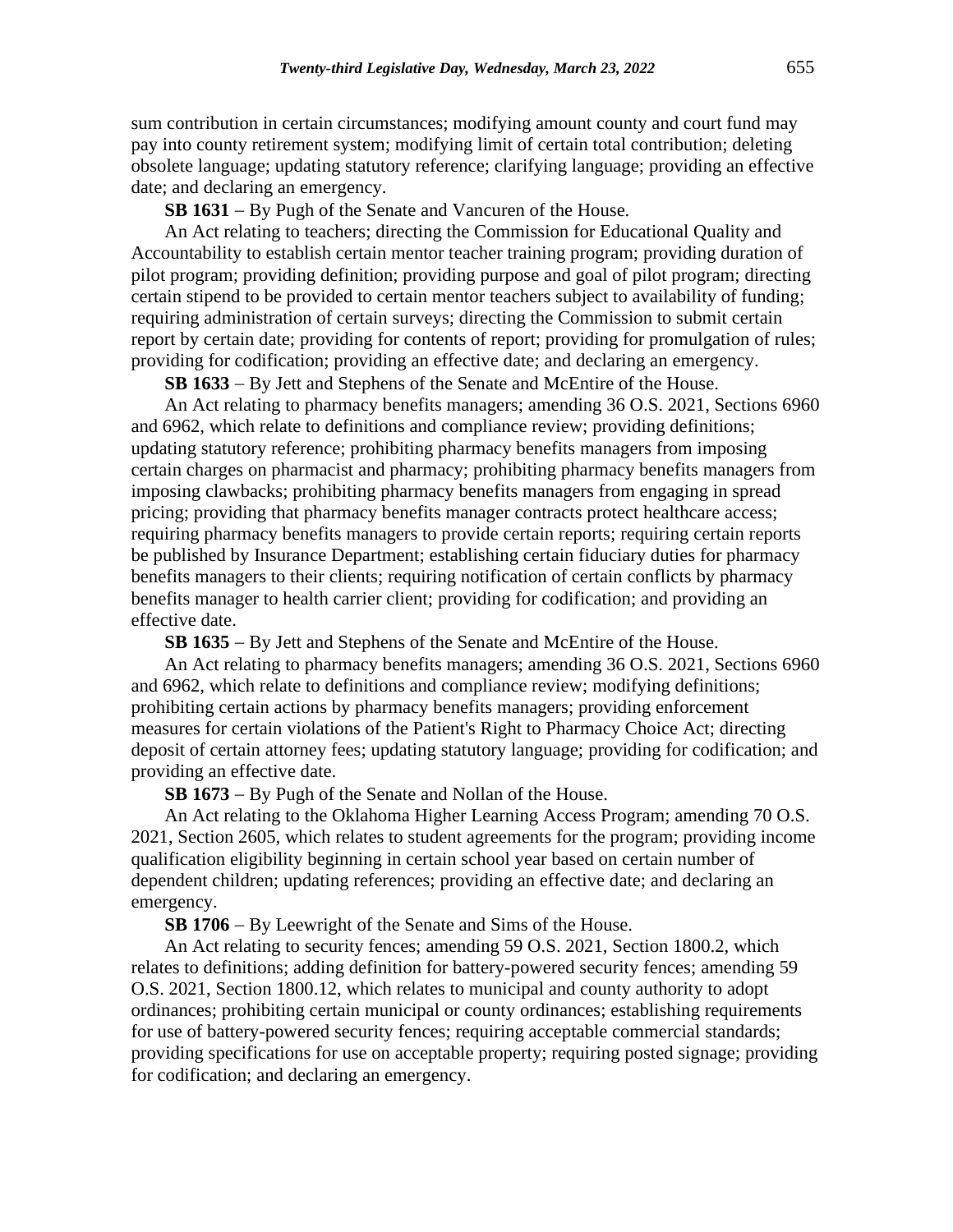**SB 1714** − By Garvin of the Senate and Caldwell (Trey) of the House.

An Act relating to alcoholic beverages; amending 37A O.S. 2021, Section 2-101, which relates to license fees; modifying fees for certain license holders based on production; and declaring an emergency.

**SB 1723** − By Coleman of the Senate and Marti of the House.

[ alcoholic beverages - wine and spirits wholesalers to adjust prices monthly - impose minimum fees - electronic copies of prices for inspection - repealer - emergency ]

**SB 1780** − By Jech, Daniels, Pemberton, Murdock, Dossett (J.J.), Pederson, David, Coleman, Quinn, Rader, Floyd, Bergstrom, Kirt, Kidd and Burns of the Senate and Frix, Dobrinski, Luttrell, Patzkowsky and Mize of the House.

[ public finance - Oklahoma Capitol Improvement Authority to issue obligations to provide funding for repairs, acquisition, refurbishments, and improvements to real and personal property for the museums and sites of Oklahoma Historical Society - codification effective date ]

**SB 1808** − By Howard of the Senate and Kannady of the House.

[ lotteries - organizations permitted to issue tickets - effective date ]

**SB 1822** − By Floyd, Stephens and Hall of the Senate and Hilbert of the House.

An Act relating to public finance; requiring signage be placed on certain projects; providing for codification; and providing an effective date.

**SB 1830** − By Pugh of the Senate and McCall of the House.

An Act relating to the Oklahoma Advanced Mobility Pilot Program; amending 3 O.S. 2021, Section 374, which relates to the focus of the program; modifying included technologies; providing for certain selection of entities; modifying allowable grants; updating statutory language; and providing an effective date.

**SB 1852** − By David of the Senate and McBride of the House.

An Act relating to Oklahoma Energy Initiative Act; amending 17 O.S. 2021, Sections 802.2 and 802.3, which relate to the Oklahoma Energy Initiative duties and Board; modifying Initiative name; requiring Initiative to add certain energy practices to scope; conforming language; modifying Board name and membership; removing certain institutions from Board; adding certain members to Board; establishing provisions for establishment of Advisory Council; updating statutory reference; and providing an effective date.

**SB 1853** − By David of the Senate and McBride of the House.

An Act relating to the Corporation Commission; creating hydrogen fuel production standard; establishing provisions for reporting of hydrogen fuel production; defining term; and providing an effective date.

**SB 1860** − By McCortney, Taylor, Bullard, Burns, Garvin, Stanley, Pemberton, Standridge, Stephens, Rader, Coleman, Pederson, Simpson, Kidd, Murdock, Jech, Leewright and Rogers of the Senate and McEntire, Olsen, Hasenbeck and Pae of the House.

An Act relating to the Patient's Right to Pharmacy Choice Act; amending 36 O.S. 2021, Sections 6960, 6961, 6962, and 6963, which relate to definitions, retail pharmacy network access standards, compliance review, and health insurer monitoring; defining terms; modifying definition; expanding retail pharmacy network access standards; prohibiting pharmacy benefits managers from requiring patient use affiliated pharmacy; providing for expansion of pharmacy network participation; prohibiting provider contracts from limiting the ability of a pharmacy to disclose certain health care and cost information; providing health insurers performing pharmacy benefits management activities be responsible for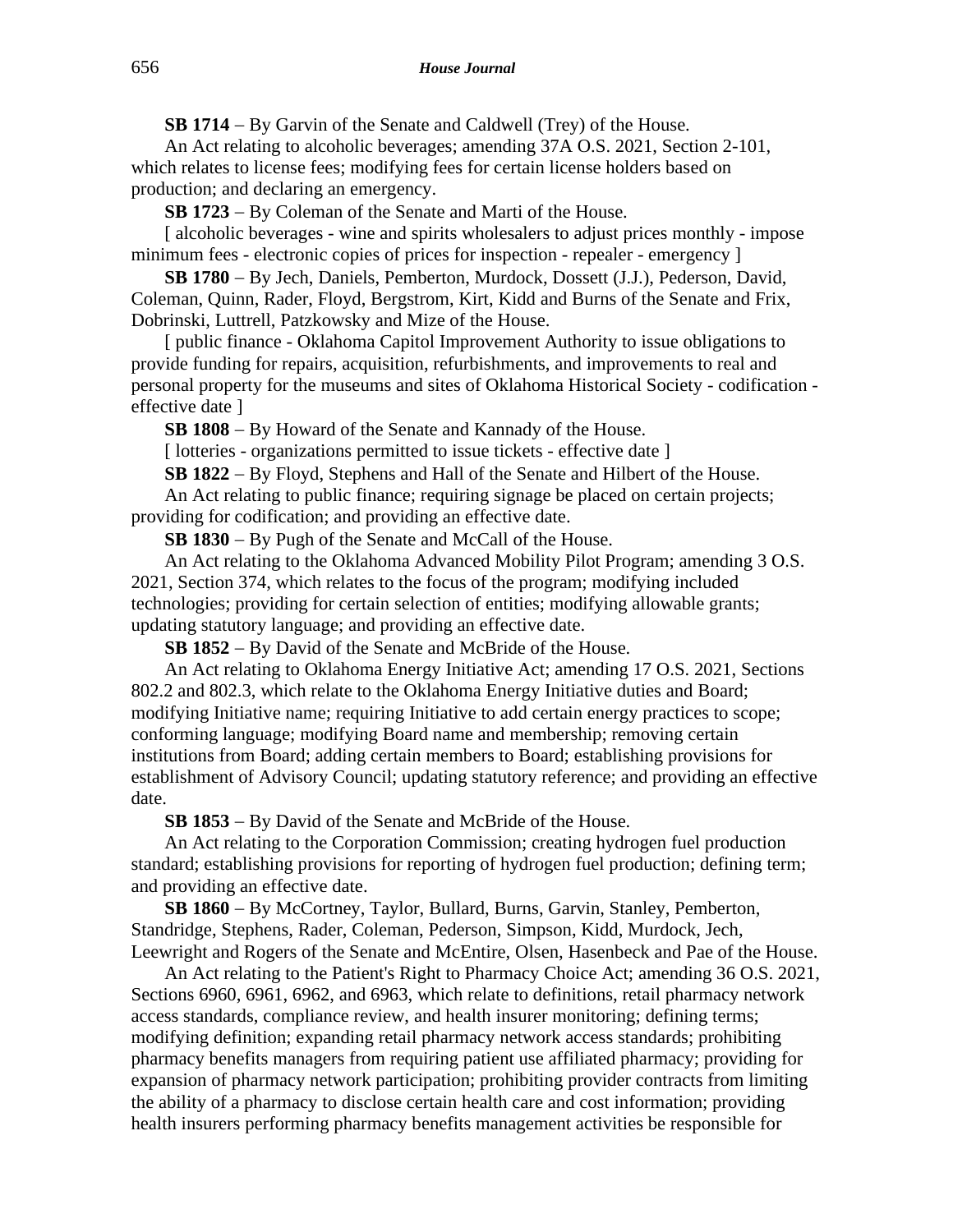certain conduct; modifying patient choices of in-network pharmacy; providing that pharmacy benefits managers not require or incentivize individuals through certain means; construing provision; repealing 36 O.S. 2021, Section 6964, which relates to Pharmacy and Therapeutics Committees; updating statutory reference; and providing an effective date.

**SJR 43** − By Treat, Bullard, Jett and Bergstrom of the Senate and Lepak of the House.

[ repeal of Article VII and Article VII-B - addition of a new Article VII-C to the Oklahoma Constitution - courts - requirements for Supreme Court and Court of Criminal Appeals - jurisdiction of courts - gubernatorial appointment of justices and judges - Senate confirmation - effective date - ballot title - filing ]

**SJR 48** − By Treat, Bullard, Bergstrom, Stephens and Jett of the Senate and McCall of the House.

[ proposed amendment to the Oklahoma Constitution - proof of identity to vote specific requirements for proof of identity - ballot title - directing filing ]

#### **GENERAL ORDER**

**HB 4358** by Boatman et al. of the House and Quinn of the Senate was read and considered.

Coauthored by Representative(s) Frix, Ford, McCall

Pursuant to Representative Echols motion to suspend House Rule 8.8 for untimely filed amendments on Page 565, Representative Boatman moved to amend **HB 4358** by striking the title, the enacting clause, the entire bill and inserting in lieu thereof a floor substitute, which floor substitute was declared adopted.

#### **Representative Hasenbeck Presiding**

Representative Boatman moved that **HB 4358** be advanced from General Order, which motion was declared adopted.

#### **THIRD READING**

**HB 4358** was read at length for the third time. On passage of the measure, the roll call was as follows:

Aye: Baker, Bashore, Boatman, Burns, Bush, Caldwell (Chad), Cornwell, Culver, Davis, Dempsey, Dobrinski, Echols, Fetgatter, Frix, Gann, Grego, Hasenbeck, Hilbert, Humphrey, Johns, Kannady, Kerbs, Lawson, Lepak, Lowe (Dick), Luttrell, Manger, Marti, Martinez, May, McBride, McDugle, McEntire, Miller, Moore, Nollan, O'Donnell, Olsen, Osburn, Pae, Patzkowsky, Pfeiffer, Phillips, Roberts (Dustin), Roberts (Sean), Roe, Smith, Sneed, Stark, Stearman, Sterling, Stinson, Strom, Talley, Vancuren, Wallace, West (Kevin), West (Rick), West (Tammy), Wolfley.--60.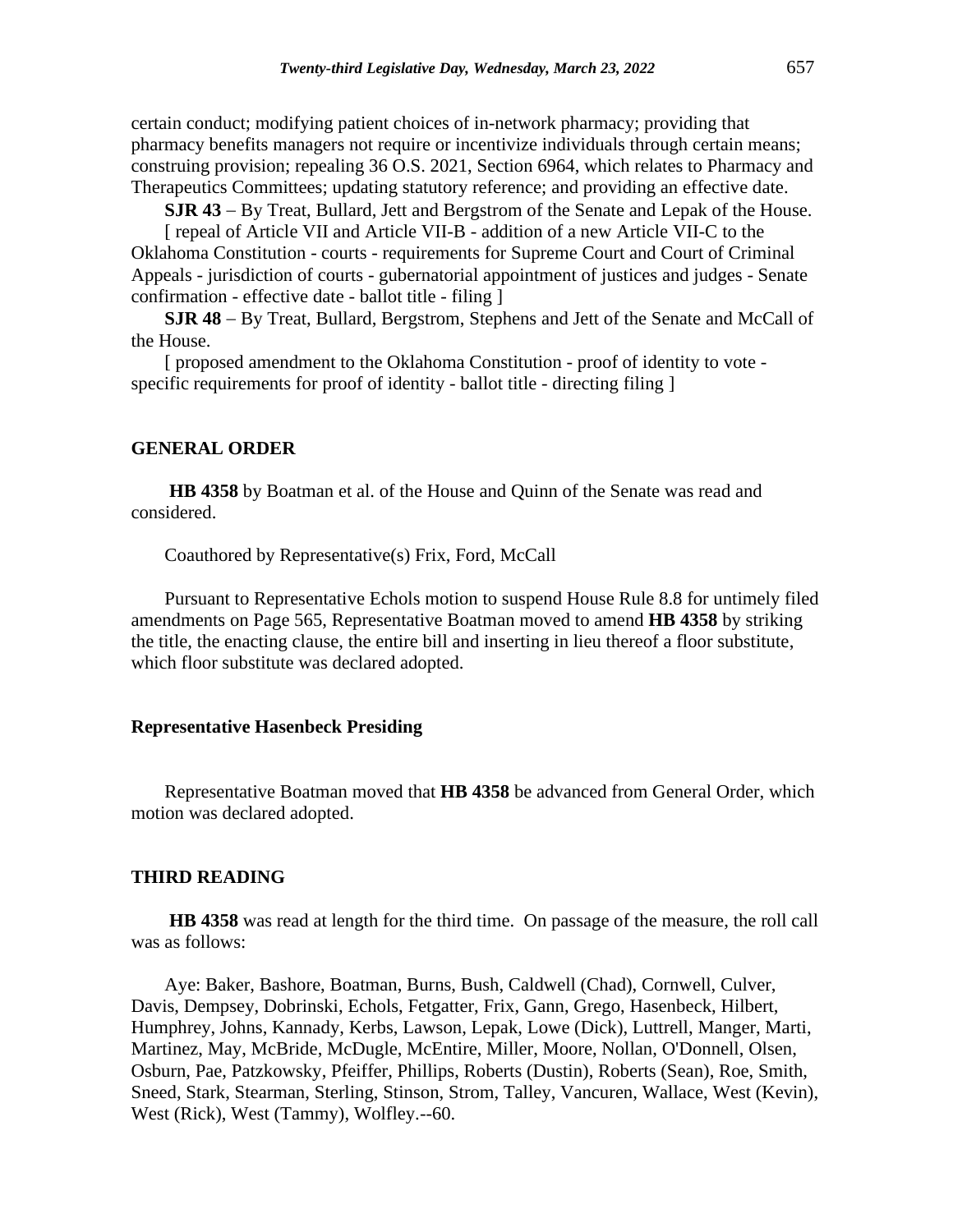Nay: Bell, Bennett, Brewer, Fugate, Goodwin, Hardin (Tommy), Lowe (Jason), Munson, Nichols, Pittman, Provenzano, Ranson, Rosecrants, Turner, Virgin, Waldron, West (Josh).--17.

Excused: Conley, Hardin (David), Hill, Townley.--4.

Constitutional Priv: Blancett, Boles, Caldwell (Trey), Crosswhite Hader, Dills, Dollens, Ford, Kendrix, Mize, Newton, Randleman, Roberts (Eric), Russ, Sims, Steagall, Walke, Williams, Worthen, Mr. Speaker.--19.

Vacancy: District 89.--1.

The measure passed.

**HB 4358** was referred for engrossment.

#### **GENERAL ORDER**

**HB 1616** by Bennett et al. of the House was read and considered.

Authored by Senator Garvin (principal Senate author)

Representative Bennett moved that **HB 1616** be advanced from General Order, which motion was declared adopted.

#### **THIRD READING**

**HB 1616** was read at length for the third time. On passage of the measure, the roll call was as follows:

Aye: Baker, Bashore, Bell, Bennett, Blancett, Boatman, Boles, Brewer, Burns, Bush, Caldwell (Chad), Caldwell (Trey), Cornwell, Crosswhite Hader, Culver, Davis, Dempsey, Dills, Dobrinski, Dollens, Fetgatter, Ford, Frix, Fugate, Gann, Goodwin, Grego, Hardin (Tommy), Hasenbeck, Hilbert, Hill, Johns, Kannady, Kendrix, Kerbs, Lepak, Lowe (Dick), Lowe (Jason), Luttrell, Manger, Marti, Martinez, May, McBride, McDugle, McEntire, Miller, Mize, Moore, Munson, Newton, Nichols, Nollan, O'Donnell, Olsen, Osburn, Pae, Patzkowsky, Pfeiffer, Phillips, Pittman, Provenzano, Randleman, Ranson, Roberts (Dustin), Roberts (Eric), Roberts (Sean), Roe, Rosecrants, Russ, Sims, Smith, Sneed, Stark, Steagall, Sterling, Stinson, Strom, Talley, Vancuren, Virgin, Waldron, Walke, Wallace, West (Josh), West (Kevin), West (Rick), West (Tammy), Williams, Wolfley, Mr. Speaker.--91.

Nay: Stearman.--1.

Excused: Conley, Echols, Hardin (David), Humphrey, Lawson, Townley, Turner, Worthen.--8.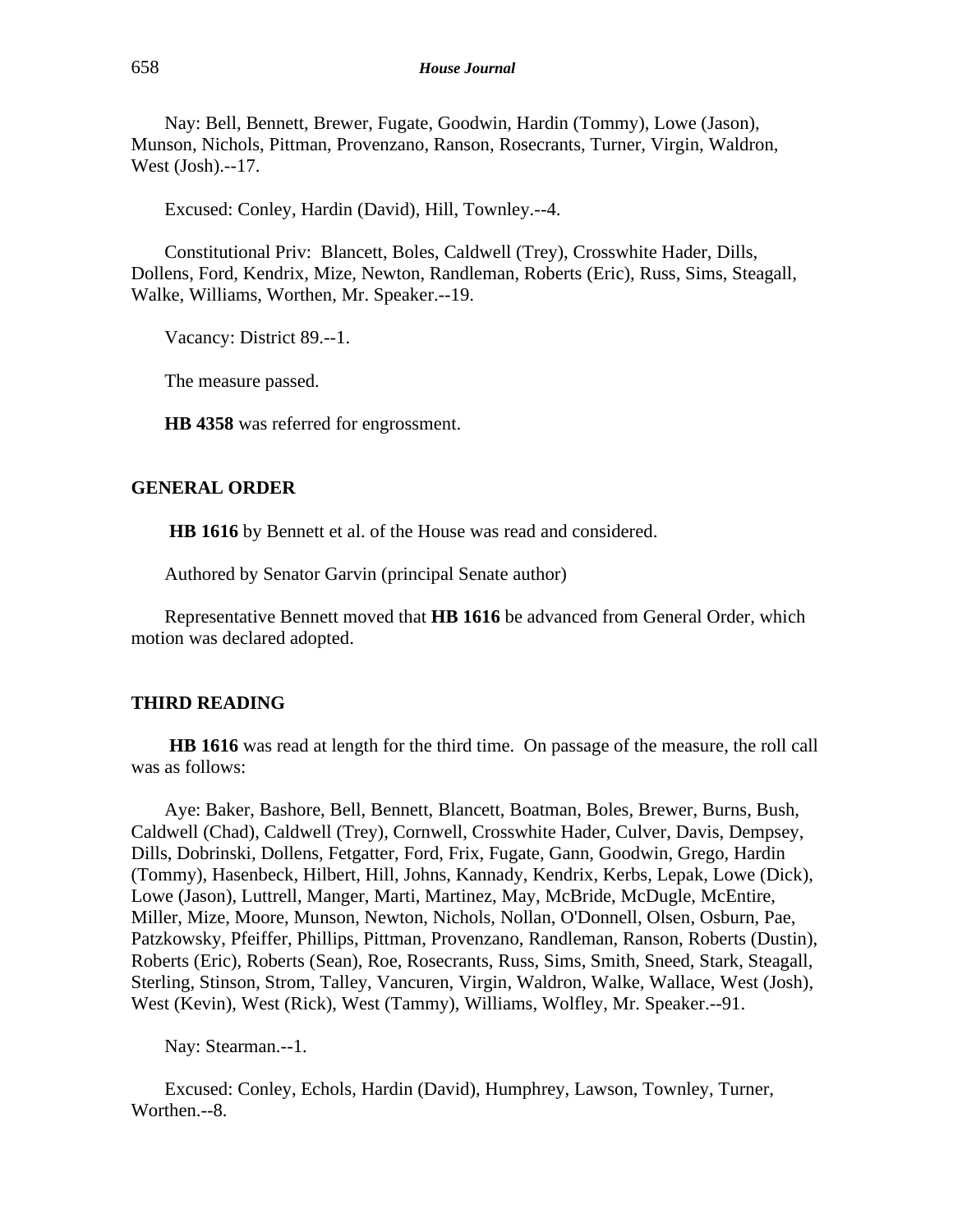Vacancy: District 89.--1.

The measure passed.

**HB 1616** was referred for engrossment.

## **MOTION**

Representative Pfeiffer moved that the House stand in recess until 1:00 p.m., which was the order.

#### **Speaker Pro Tempore Hilbert Presiding**

# **GENERAL ORDER**

**HB 4245** by Hasenbeck of the House was read and considered.

Coauthored by Representative(s) McDugle, Roe, Crosswhite Hader, Bashore, Kendrix, Dills, Stearman, Roberts (Sean), West (Kevin), Steagall, Patzkowsky, Boles, West (Josh), Wolfley

Authored by Senator Bergstrom (principal Senate author)

Representative Virgin moved to amend **HB 4245** by striking the title, the enacting clause, the entire bill and inserting in lieu thereof a floor substitute.

Representative Munson moved to amend the floor substitute to **HB 4245**, Page 1, Section 1, Lines 22 and 23 by deleting "Save Women's Sports" and inserting in lieu thereof "Let Girls and Women Play" on Page 2, Section 1, Line 11 through Page 3, Section 1, Line 2 by deleting subsections C and D from the bill and re-lettering subsequent subsections; and Page 3, Section 1, Line 4 by deleting "not be open to students of the male sex" and inserting in lieu thereof "be fully funded and provided resources equally to any other sport"; 1, Line 19 by deleting all of the language beginning with "1." through "2." on Page 4, Line 3; and Page 4, Section 1, Line 4 by deleting "Paragraph 1 of this subsection" and inserting in lieu thereof "this act".

Representative Echols moved to table the Munson amendment to the floor substitute, which tabling motion prevailed upon a division of the question.

Representative Virgin pressed adoption of the floor substitute.

Representative Echols moved to table the floor substitute, which tabling motion prevailed upon a division of the question.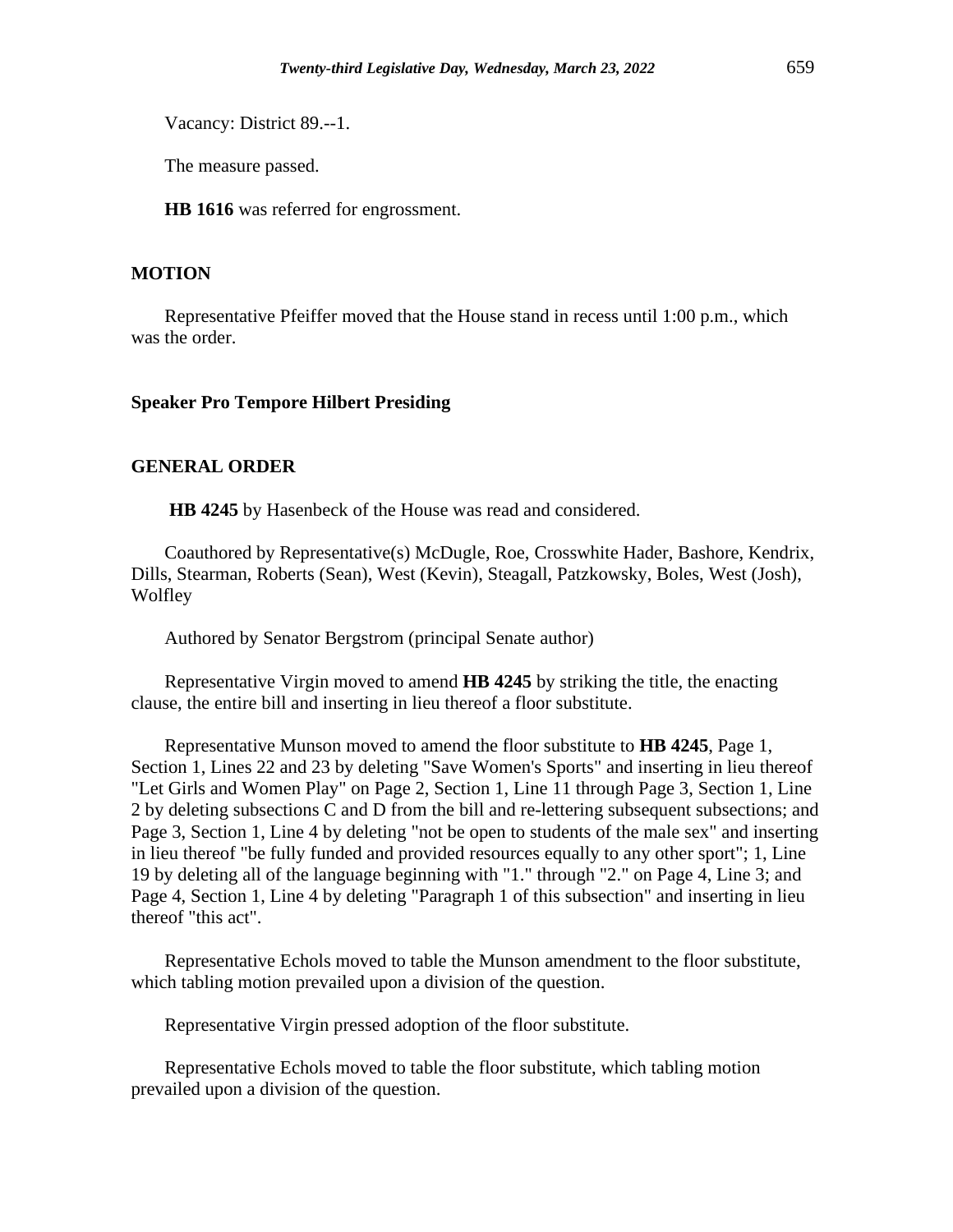Representative Virgin moved to amend **HB 4245** by striking the title, the enacting clause, the entire bill and inserting in lieu thereof a floor substitute.

Representative Echols moved to table the floor substitute, which tabling motion prevailed upon a division of the question.

Representative Hasenbeck moved that **HB 4245** be advanced from General Order, which motion was declared adopted.

# **THIRD READING**

**HB 4245** was read at length for the third time.

## **Representative Martinez Presiding**

On passage of the measure and emergency, the roll call was as follows:

Aye: Baker, Bashore, Boatman, Boles, Burns, Bush, Caldwell (Chad), Caldwell (Trey), Cornwell, Crosswhite Hader, Culver, Davis, Dempsey, Dills, Dobrinski, Echols, Fetgatter, Ford, Frix, Gann, Grego, Hardin (David), Hardin (Tommy), Hasenbeck, Hilbert, Hill, Humphrey, Johns, Kannady, Kendrix, Kerbs, Lawson, Lepak, Lowe (Dick), Luttrell, Manger, Marti, Martinez, May, McBride, McDugle, McEntire, Miller, Moore, Newton, Nollan, O'Donnell, Olsen, Osburn, Pae, Patzkowsky, Pfeiffer, Randleman, Roberts (Dustin), Roberts (Eric), Roberts (Sean), Roe, Russ, Sims, Smith, Sneed, Stark, Steagall, Stearman, Sterling, Stinson, Strom, Talley, Townley, Vancuren, Wallace, West (Josh), West (Kevin), West (Rick), West (Tammy), Williams, Wolfley, Worthen, Mr. Speaker.--79.

Nay: Bell, Bennett, Blancett, Brewer, Dollens, Fugate, Goodwin, Lowe (Jason), Munson, Nichols, Pittman, Provenzano, Ranson, Rosecrants, Turner, Virgin, Waldron, Walke.--18.

Excused: Conley, Mize, Phillips.--3.

Vacancy: District 89.--1.

The measure and emergency passed.

**HB 4245** was referred for engrossment.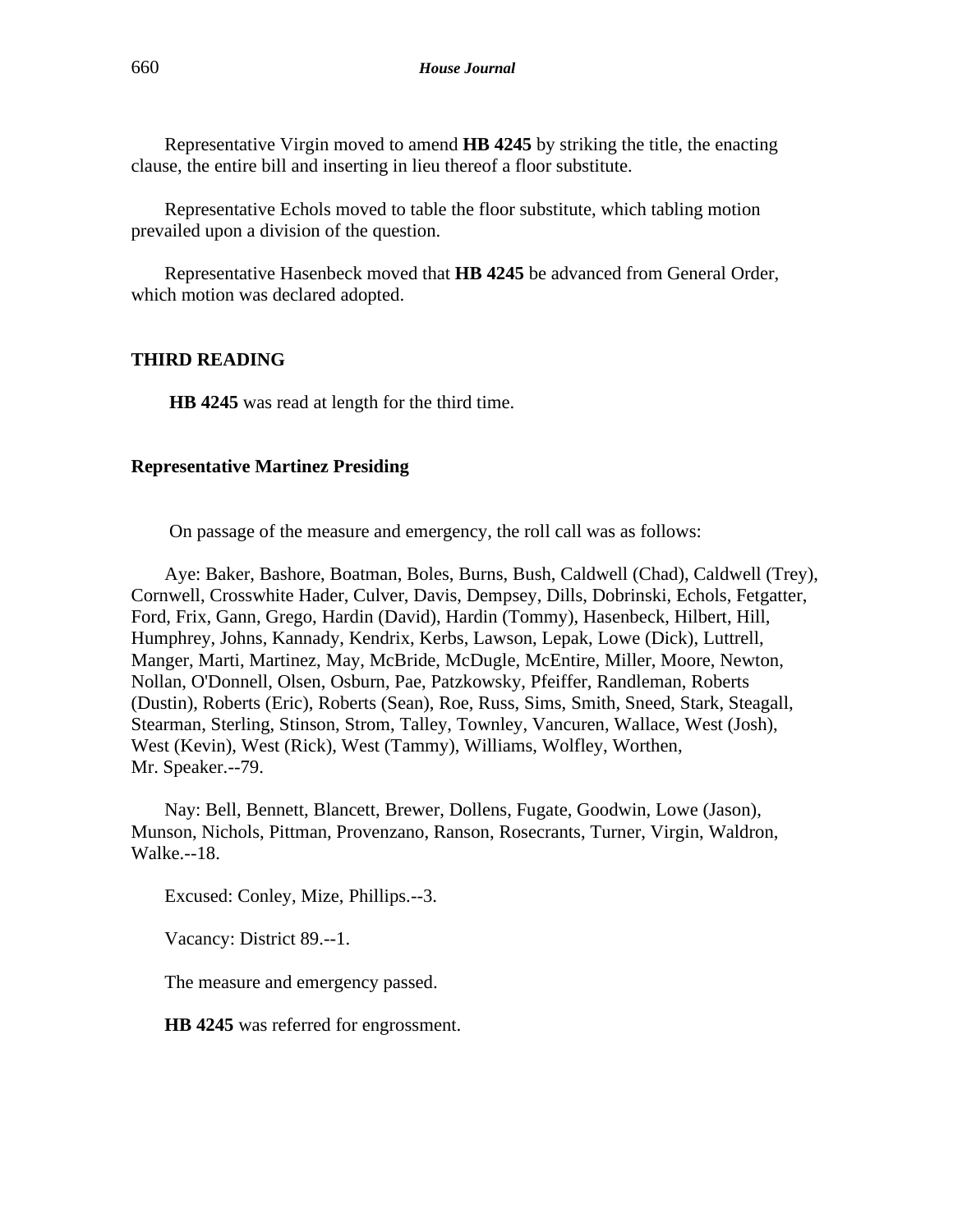#### **GENERAL ORDER**

**HB 2179** by Fetgatter et al. of the House was read and considered.

Remove as coauthor Representative(s) Talley

Coauthored by Representative(s) McDugle

Authored by Senator Paxton (principal Senate author)

Representative Fetgatter moved that **HB 2179** be advanced from General Order, which motion was declared adopted.

#### **THIRD READING**

**HB 2179** was read at length for the third time. On passage of the measure and emergency, the roll call was as follows:

Aye: Baker, Bashore, Bennett, Blancett, Boatman, Boles, Burns, Bush, Caldwell (Trey), Cornwell, Crosswhite Hader, Culver, Davis, Dempsey, Dills, Dobrinski, Echols, Fetgatter, Ford, Frix, Fugate, Grego, Hardin (David), Hasenbeck, Hilbert, Hill, Humphrey, Johns, Kendrix, Kerbs, Lawson, Lepak, Lowe (Dick), Lowe (Jason), Luttrell, Manger, Marti, Martinez, May, McBride, McDugle, McEntire, Miller, Newton, Nichols, Nollan, O'Donnell, Olsen, Osburn, Pae, Patzkowsky, Pfeiffer, Phillips, Pittman, Randleman, Roberts (Dustin), Roberts (Eric), Roe, Sims, Smith, Stark, Steagall, Stinson, Talley, Townley, Vancuren, Waldron, Walke, Wallace, West (Josh), West (Kevin), West (Tammy), Williams, Wolfley, Worthen, Mr. Speaker.--76.

Nay: Bell, Brewer, Dollens, Gann, Goodwin, Hardin (Tommy), Munson, Provenzano, Ranson, Roberts (Sean), Rosecrants, Stearman, Strom, Virgin, West (Rick).--15.

Excused: Caldwell (Chad), Conley, Kannady, Mize, Moore, Russ, Sneed, Sterling, Turner.--9.

Vacancy: District 89.--1.

The measure and emergency passed.

**HB 2179** was referred for engrossment.

# **GENERAL ORDER**

**HB 3734** by Fetgatter of the House and Rogers of the Senate was read and considered.

Coauthored by Representative(s) Talley, McDugle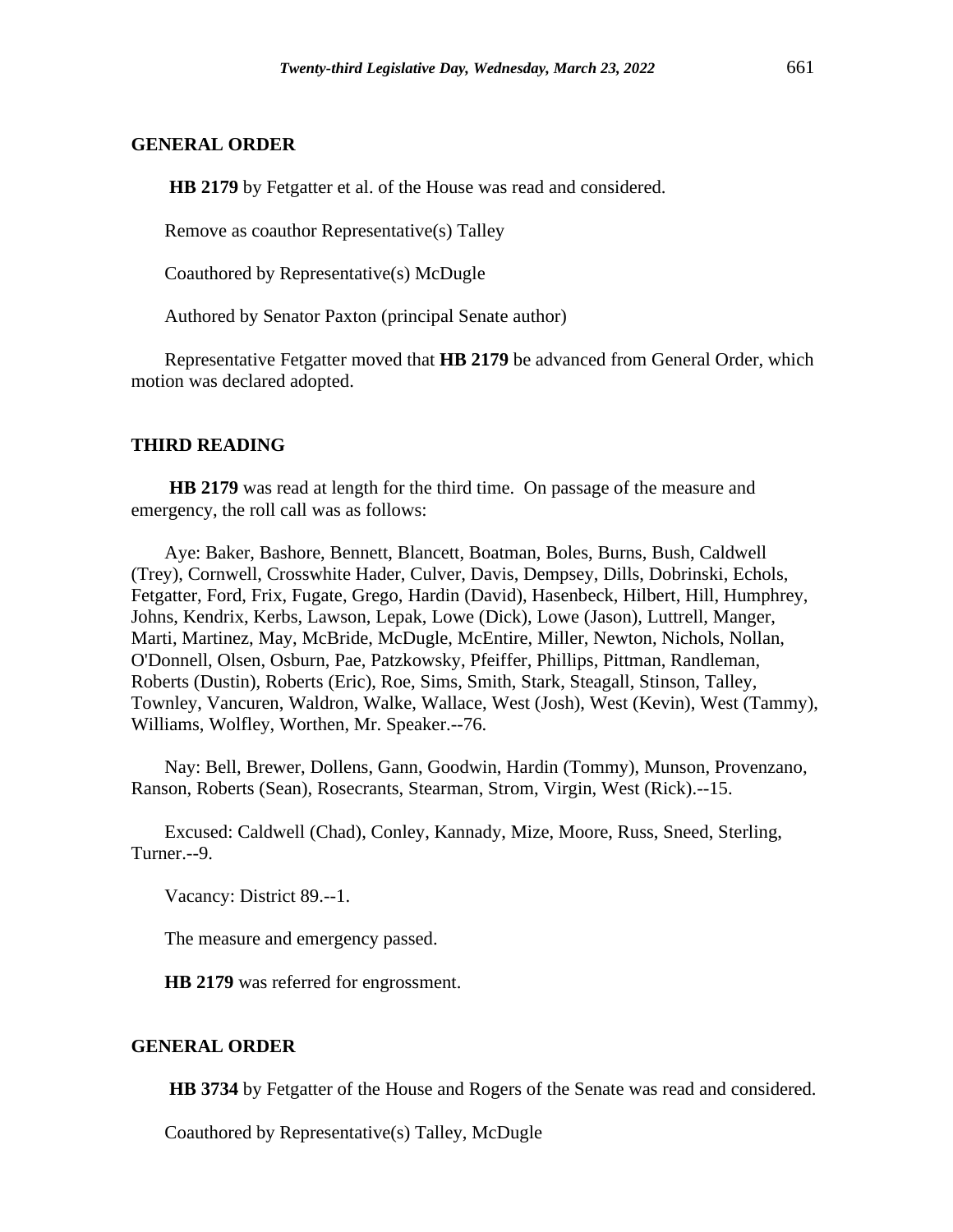Representative Fetgatter moved that **HB 3734** be advanced from General Order, which motion was declared adopted.

# **THIRD READING**

**HB 3734** was read at length for the third time. On passage of the measure and emergency, the roll call was as follows:

Aye: Baker, Bennett, Blancett, Boatman, Boles, Brewer, Burns, Bush, Caldwell (Chad), Caldwell (Trey), Cornwell, Crosswhite Hader, Culver, Davis, Dills, Dobrinski, Dollens, Echols, Fetgatter, Ford, Frix, Fugate, Goodwin, Grego, Hardin (David), Hasenbeck, Hill, Humphrey, Johns, Kendrix, Kerbs, Lepak, Lowe (Dick), Lowe (Jason), Luttrell, Manger, Marti, Martinez, May, McBride, McEntire, Miller, Munson, Newton, Nichols, Nollan, O'Donnell, Olsen, Osburn, Pae, Patzkowsky, Pfeiffer, Phillips, Pittman, Provenzano, Randleman, Ranson, Roberts (Dustin), Roberts (Sean), Roe, Rosecrants, Sims, Smith, Stark, Steagall, Sterling, Stinson, Strom, Talley, Townley, Vancuren, Virgin, Waldron, Walke, Wallace, West (Josh), West (Kevin), West (Tammy), Williams, Wolfley, Mr. Speaker.--81.

Nay: Bashore, Gann, Hardin (Tommy), Roberts (Eric), Stearman, Worthen.--6.

Excused: Bell, Conley, Dempsey, Hilbert, Kannady, Lawson, McDugle, Mize, Moore, Russ, Sneed, Turner, West (Rick).--13.

Vacancy: District 89.--1.

The measure and emergency passed.

**HB 3734** was referred for engrossment.

# **GENERAL ORDER**

**HB 3208** by Cornwell of the House and Paxton of the Senate was read and considered.

Coauthored by Representative(s) West (Josh), Bashore, Kendrix

Representative Cornwell moved that **HB 3208** be advanced from General Order, which motion was declared adopted.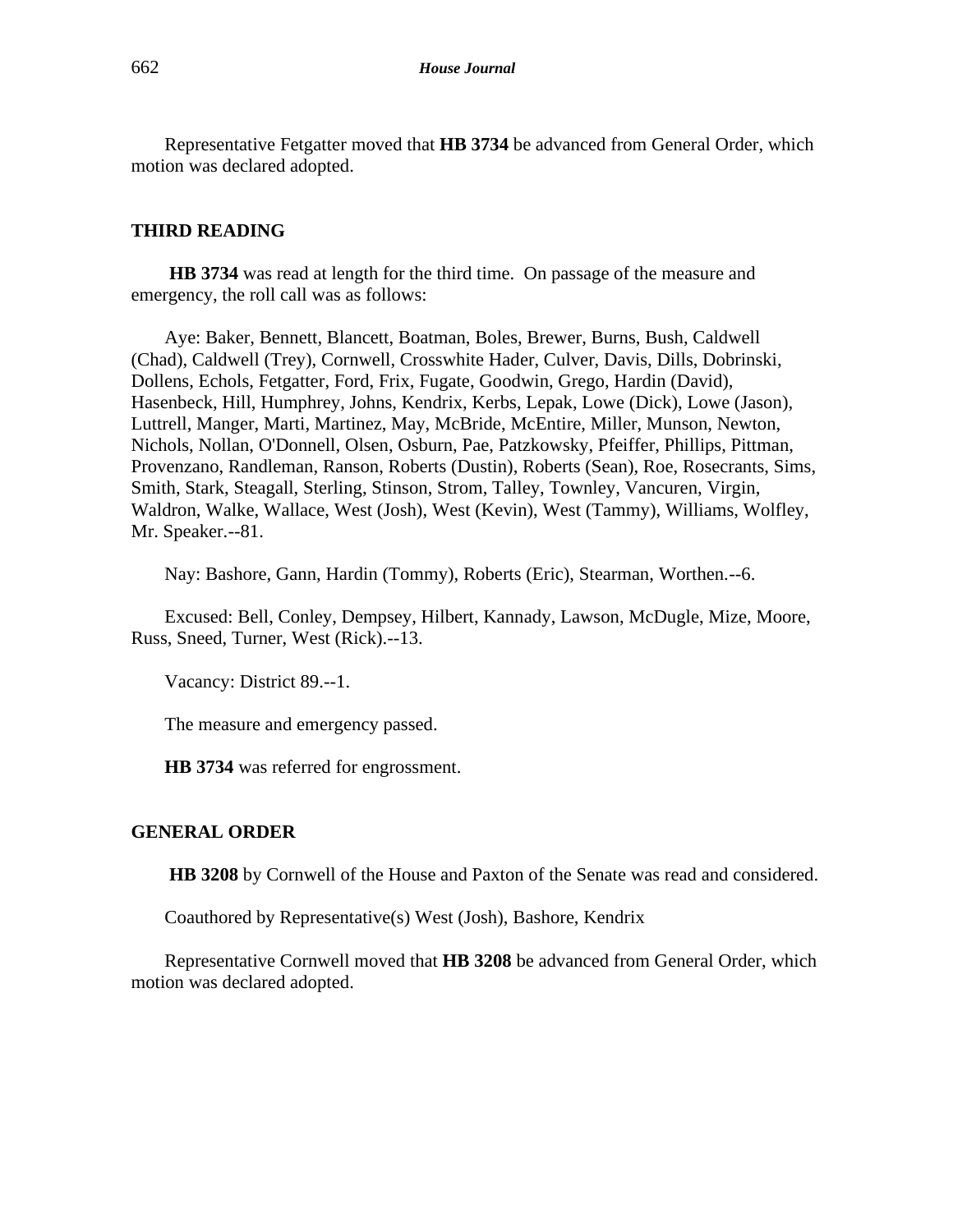**HB 3208** was read at length for the third time. On passage of the measure and emergency, the roll call was as follows:

Aye: Baker, Bashore, Blancett, Boatman, Boles, Burns, Bush, Caldwell (Chad), Caldwell (Trey), Cornwell, Crosswhite Hader, Culver, Davis, Dempsey, Dills, Dobrinski, Echols, Ford, Frix, Gann, Grego, Hardin (David), Hardin (Tommy), Hasenbeck, Hill, Humphrey, Johns, Kannady, Kendrix, Kerbs, Lepak, Lowe (Dick), Luttrell, Manger, Marti, Martinez, May, McBride, McDugle, McEntire, Miller, Moore, Newton, Nollan, O'Donnell, Olsen, Osburn, Pae, Patzkowsky, Pfeiffer, Phillips, Randleman, Roberts (Dustin), Roberts (Eric), Roberts (Sean), Roe, Sims, Smith, Stark, Sterling, Stinson, Townley, Vancuren, Wallace, West (Josh), West (Kevin), West (Tammy), Williams, Wolfley, Worthen, Mr. Speaker.--71.

Nay: Bennett, Brewer, Dollens, Fetgatter, Fugate, Goodwin, Lowe (Jason), Munson, Nichols, Provenzano, Ranson, Rosecrants, Steagall, Stearman, Strom, Talley, Virgin, Waldron, Walke.--19.

Excused: Bell, Conley, Hilbert, Lawson, Mize, Pittman, Russ, Sneed, Turner, West (Rick).--10.

Vacancy: District 89.--1.

The measure and emergency passed.

**HB 3208** was referred for engrossment.

#### **GENERAL ORDER**

**HB 3634** by Fetgatter et al. of the House and Rogers of the Senate was read and considered.

Coauthored by Representative(s) Talley, McDugle

Representative Fetgatter moved to amend **HB 3634**, Page 28, Section 3, Line 19 by restoring the stricken word "A" and by removing the phrase "Only a"; Line 4 by restoring the stricken word "A"; and Lines 4 and 5 by removing all language beginning with the word "Except" on Line 4 through the word "a" on Line 5, which amendment was declared adopted.

Representative Osburn moved to amend **HB 3634** by striking the title, which amendment was declared adopted.

Representative Fetgatter moved that **HB 3634** be advanced from General Order, which motion was declared adopted.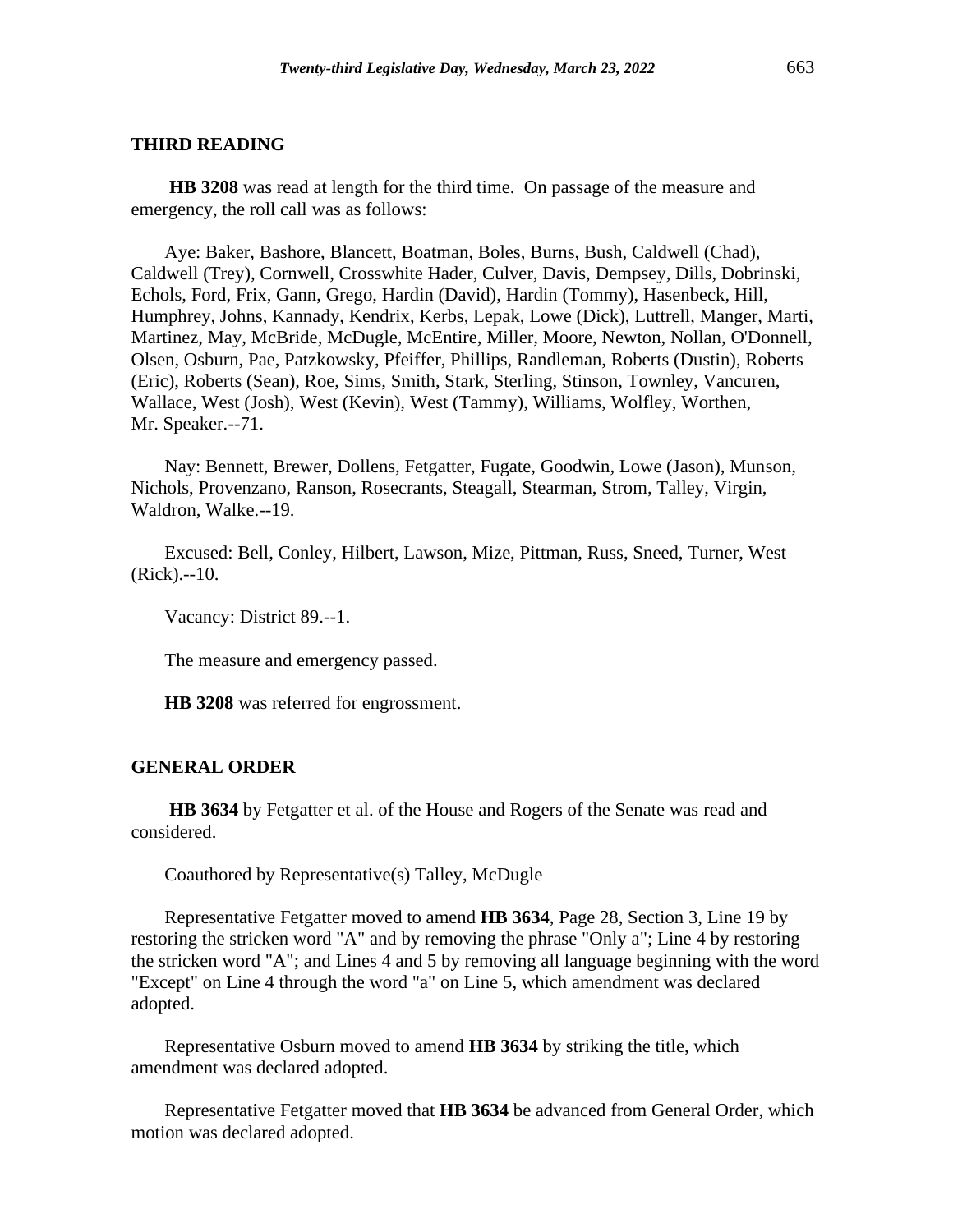**HB 3634** was read at length for the third time. On passage of the measure, the roll call was as follows:

Aye: Baker, Bashore, Bell, Bennett, Blancett, Boatman, Boles, Brewer, Burns, Bush, Caldwell (Trey), Cornwell, Crosswhite Hader, Culver, Davis, Dempsey, Dills, Dobrinski, Dollens, Echols, Fetgatter, Ford, Frix, Fugate, Gann, Goodwin, Grego, Hardin (David), Hardin (Tommy), Hasenbeck, Hill, Humphrey, Johns, Kannady, Kendrix, Kerbs, Lepak, Lowe (Dick), Lowe (Jason), Luttrell, Manger, Marti, Martinez, May, McBride, McDugle, McEntire, Miller, Moore, Munson, Newton, Nichols, Nollan, O'Donnell, Olsen, Osburn, Pae, Patzkowsky, Pfeiffer, Phillips, Provenzano, Randleman, Ranson, Roberts (Dustin), Roberts (Eric), Roberts (Sean), Roe, Rosecrants, Sims, Smith, Stark, Steagall, Stearman, Sterling, Stinson, Strom, Talley, Townley, Vancuren, Virgin, Waldron, Walke, Wallace, West (Kevin), West (Rick), West (Tammy), Williams, Wolfley, Mr. Speaker.--89.

Nay: West (Josh), Worthen.--2.

Excused: Caldwell (Chad), Conley, Hilbert, Lawson, Mize, Pittman, Russ, Sneed, Turner.--9.

Vacancy: District 89.--1.

The measure passed.

**HB 3634** was referred for engrossment.

#### **GENERAL ORDER**

**HB 3019** by Fetgatter et al. of the House and Leewright of the Senate was read and considered.

Coauthored by Representative(s) Talley, McDugle

Representative Fetgatter moved that **HB 3019** be advanced from General Order, which motion was declared adopted.

#### **THIRD READING**

**HB 3019** was read at length for the third time. On passage of the measure, the roll call was as follows:

Aye: Baker, Bell, Bennett, Blancett, Boatman, Boles, Burns, Bush, Caldwell (Chad), Caldwell (Trey), Cornwell, Crosswhite Hader, Culver, Davis, Dempsey, Dills, Dobrinski, Dollens, Echols, Fetgatter, Frix, Fugate, Gann, Goodwin, Grego, Hardin (David), Hardin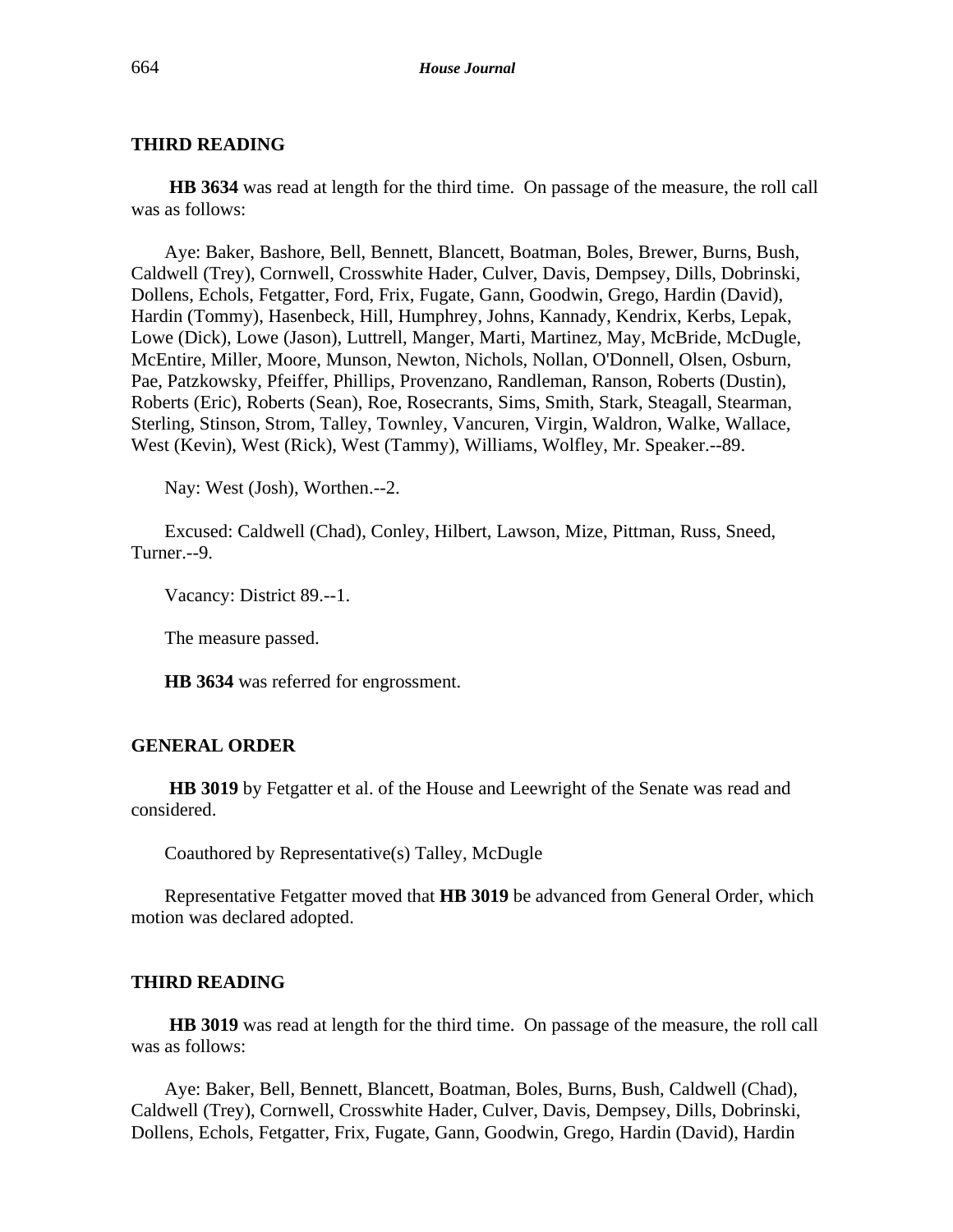(Tommy), Hasenbeck, Hill, Humphrey, Johns, Kannady, Kendrix, Kerbs, Lepak, Lowe (Dick), Lowe (Jason), Manger, Marti, Martinez, May, McBride, McDugle, McEntire, Miller, Moore, Munson, Newton, Nichols, Nollan, O'Donnell, Olsen, Osburn, Pae, Patzkowsky, Pfeiffer, Phillips, Provenzano, Randleman, Ranson, Roberts (Dustin), Roberts (Eric), Roberts (Sean), Roe, Rosecrants, Sims, Smith, Sneed, Stark, Steagall, Stearman, Sterling, Stinson, Strom, Talley, Townley, Virgin, Waldron, Walke, Wallace, West (Kevin), West (Rick), West (Tammy), Williams, Wolfley, Mr. Speaker.--86.

Nay: Bashore, Ford, West (Josh), Worthen.--4.

Excused: Brewer, Conley, Hilbert, Lawson, Luttrell, Mize, Pittman, Russ, Turner, Vancuren.--10.

Vacancy: District 89.--1.

The measure passed.

**HB 3019** was referred for engrossment.

#### **GENERAL ORDER**

**HB 3752** by Fetgatter of the House and Leewright of the Senate was read and considered.

Coauthored by Representative(s) McDugle

Representative Fetgatter moved that **HB 3752** be advanced from General Order, which motion was declared adopted.

#### **THIRD READING**

**HB 3752** was read at length for the third time. On passage of the measure and emergency, the roll call was as follows:

Aye: Baker, Bashore, Blancett, Boatman, Boles, Brewer, Burns, Bush, Caldwell (Chad), Caldwell (Trey), Cornwell, Crosswhite Hader, Culver, Davis, Dempsey, Dills, Dobrinski, Dollens, Echols, Fetgatter, Ford, Frix, Fugate, Gann, Goodwin, Grego, Hardin (David), Hardin (Tommy), Hasenbeck, Hill, Humphrey, Johns, Kannady, Kendrix, Kerbs, Lepak, Lowe (Dick), Manger, Marti, Martinez, May, McBride, McDugle, McEntire, Miller, Moore, Newton, Nichols, Nollan, O'Donnell, Olsen, Osburn, Pae, Patzkowsky, Pfeiffer, Phillips, Provenzano, Randleman, Ranson, Roberts (Dustin), Roberts (Eric), Roberts (Sean), Roe, Rosecrants, Sims, Smith, Sneed, Stark, Steagall, Sterling, Stinson, Talley, Townley, Vancuren, Wallace, West (Josh), West (Kevin), West (Rick), West (Tammy), Williams, Wolfley, Worthen, Mr. Speaker.--83.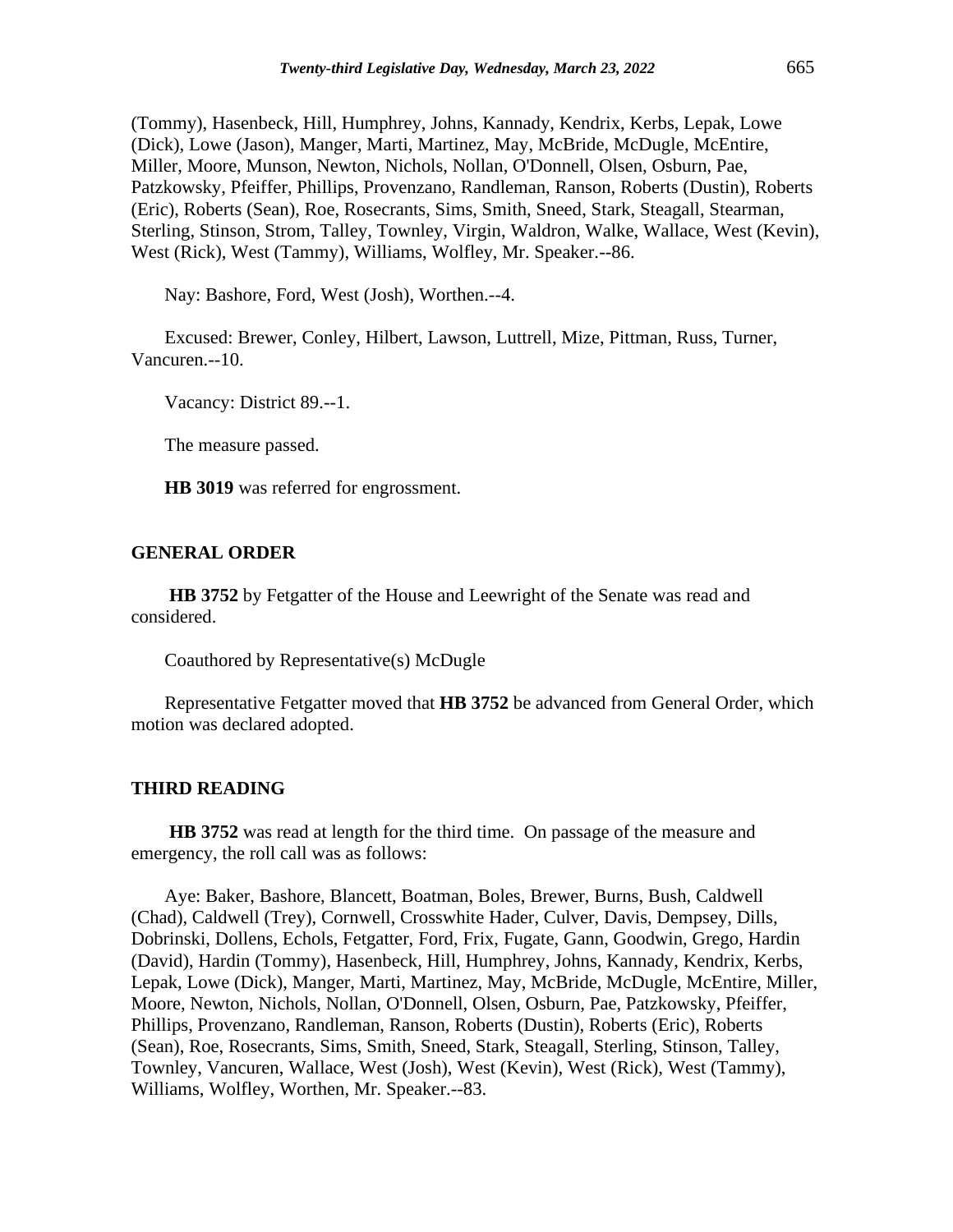Nay: Bell, Bennett, Lowe (Jason), Munson, Pittman, Stearman, Strom, Turner, Virgin, Waldron, Walke.--11.

Excused: Conley, Hilbert, Lawson, Luttrell, Mize, Russ.--6.Vacancy: District 89.--1.

The measure and emergency passed.

**HB 3752** was referred for engrossment.

#### **GENERAL ORDER**

**HB 4055** by Marti et al. of the House was read and considered.

Coauthored by Representative(s) Talley, McDugle

Authored by Senator Paxton (principal Senate author)

Representative Marti moved to amend **HB 4055**, Page 6, Section 2, Line 14 by inserting after the word "generators" and before the period "." the following language: ". Refusal or failure to submit the required monthly usage reports by a medical marijuana commercial grower licensee shall result in the permanent revocation of the medical marijuana commercial grower license", which amendment was declared adopted.

Representative Marti moved that **HB 4055** be advanced from General Order, which motion was declared adopted.

#### **THIRD READING**

**HB 4055** was read at length for the third time. On passage of the measure, the roll call was as follows:

Aye: Baker, Bashore, Boatman, Boles, Burns, Bush, Caldwell (Chad), Cornwell, Crosswhite Hader, Culver, Davis, Dempsey, Dills, Echols, Fetgatter, Ford, Frix, Grego, Hardin (David), Hardin (Tommy), Hasenbeck, Hill, Humphrey, Johns, Kannady, Kendrix, Kerbs, Lawson, Lepak, Lowe (Dick), Manger, Marti, Martinez, May, McBride, McDugle, McEntire, Miller, Moore, Nollan, O'Donnell, Olsen, Osburn, Pae, Patzkowsky, Pfeiffer, Phillips, Pittman, Randleman, Roberts (Dustin), Roberts (Eric), Roberts (Sean), Roe, Sims, Smith, Sneed, Stark, Steagall, Stearman, Sterling, Stinson, Talley, Townley, Vancuren, Wallace, West (Kevin), West (Tammy), Williams, Wolfley, Worthen, Mr. Speaker.--71.

Nay: Bell, Bennett, Blancett, Brewer, Caldwell (Trey), Dobrinski, Dollens, Fugate, Gann, Goodwin, Lowe (Jason), Munson, Newton, Nichols, Provenzano, Ranson, Rosecrants, Strom, Turner, Virgin, Waldron, Walke, West (Josh), West (Rick).--24.

Excused: Conley, Hilbert, Luttrell, Mize, Russ.--5.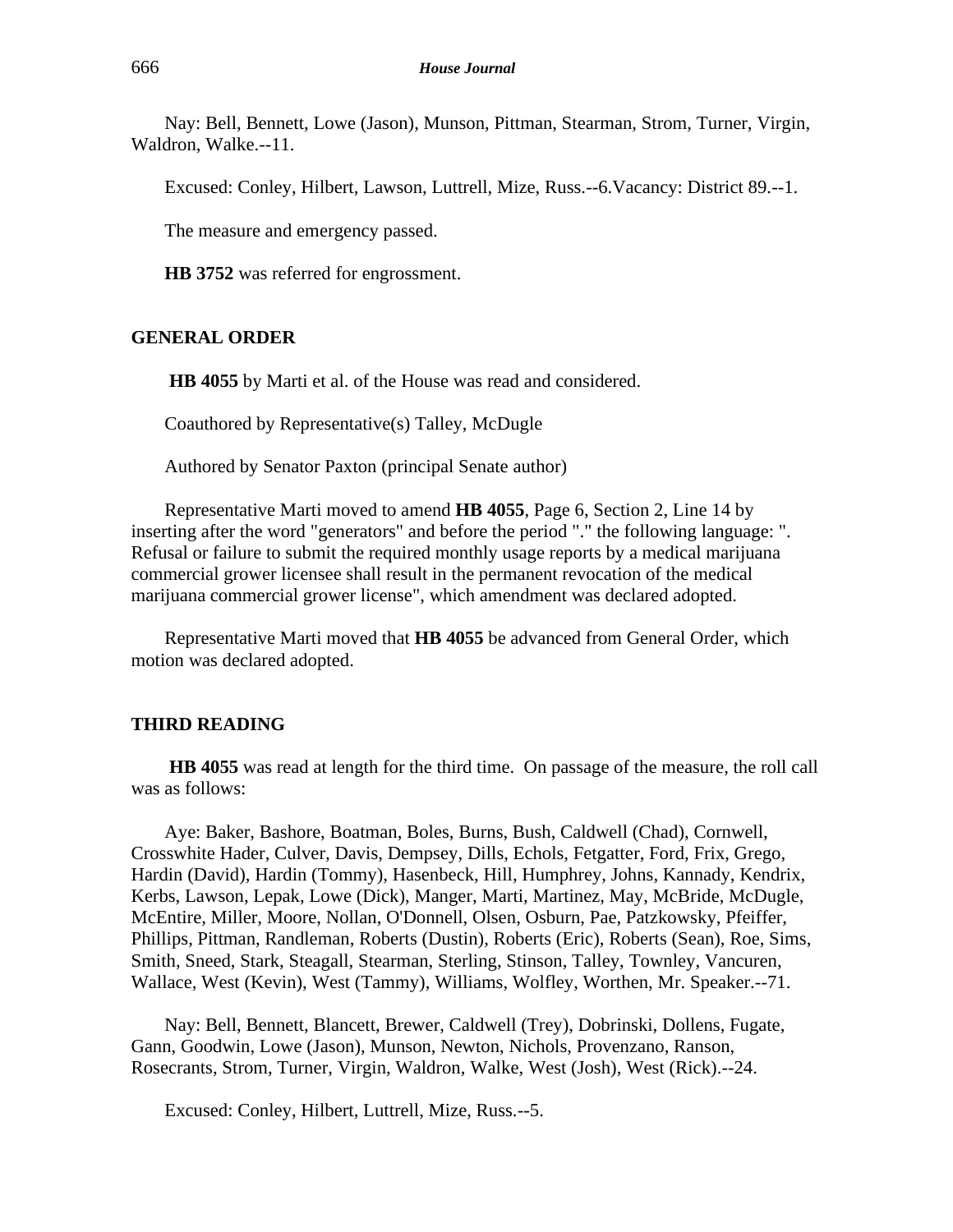Vacancy: District 89.--1.

The measure passed.

**HB 4055** was referred for engrossment.

# **GENERAL ORDER**

**HB 4056** by Marti et al. of the House was read and considered.

Coauthored by Representative(s) Talley, McDugle

Authored by Senator Paxton (principal Senate author)

Representative Marti moved to amend **HB 4056**, Page 3, Section 1, Line 13 by inserting after the period "." the following language" "The refusal or failure of a medical marijuana testing laboratory licensee to comply with new or modified rules relating to laboratory standards and testing procedures promulgated under the provisions of this paragraph shall result in the permanent revocation of the medical marijuana testing laboratory license.", which amendment was declared adopted.

Representative Marti moved that **HB 4056** be advanced from General Order, which motion was declared adopted.

#### **THIRD READING**

**HB 4056** was read at length for the third time. On passage of the measure and emergency, the roll call was as follows:

Aye: Baker, Bashore, Blancett, Boatman, Boles, Burns, Bush, Caldwell (Chad), Caldwell (Trey), Cornwell, Crosswhite Hader, Culver, Davis, Dempsey, Dills, Dobrinski, Echols, Fetgatter, Ford, Frix, Fugate, Gann, Grego, Hardin (David), Hardin (Tommy), Hasenbeck, Hill, Humphrey, Johns, Kannady, Kendrix, Kerbs, Lepak, Lowe (Dick), Lowe (Jason), Luttrell, Manger, Marti, Martinez, May, McBride, McDugle, Miller, Mize, Moore, Newton, Nichols, Nollan, O'Donnell, Olsen, Osburn, Pae, Patzkowsky, Pfeiffer, Phillips, Pittman, Randleman, Roberts (Dustin), Roberts (Eric), Roberts (Sean), Roe, Sims, Smith, Sneed, Stark, Steagall, Sterling, Stinson, Talley, Townley, Vancuren, Walke, Wallace, West (Kevin), West (Rick), West (Tammy), Williams, Wolfley, Worthen, Mr. Speaker.--80.

Nay: Bennett, Brewer, Dollens, Goodwin, McEntire, Munson, Provenzano, Ranson, Rosecrants, Stearman, Strom, Turner, Virgin, Waldron, West (Josh).--15.

Excused: Bell, Conley, Hilbert, Lawson, Russ.--5.

Vacancy: District 89.--1.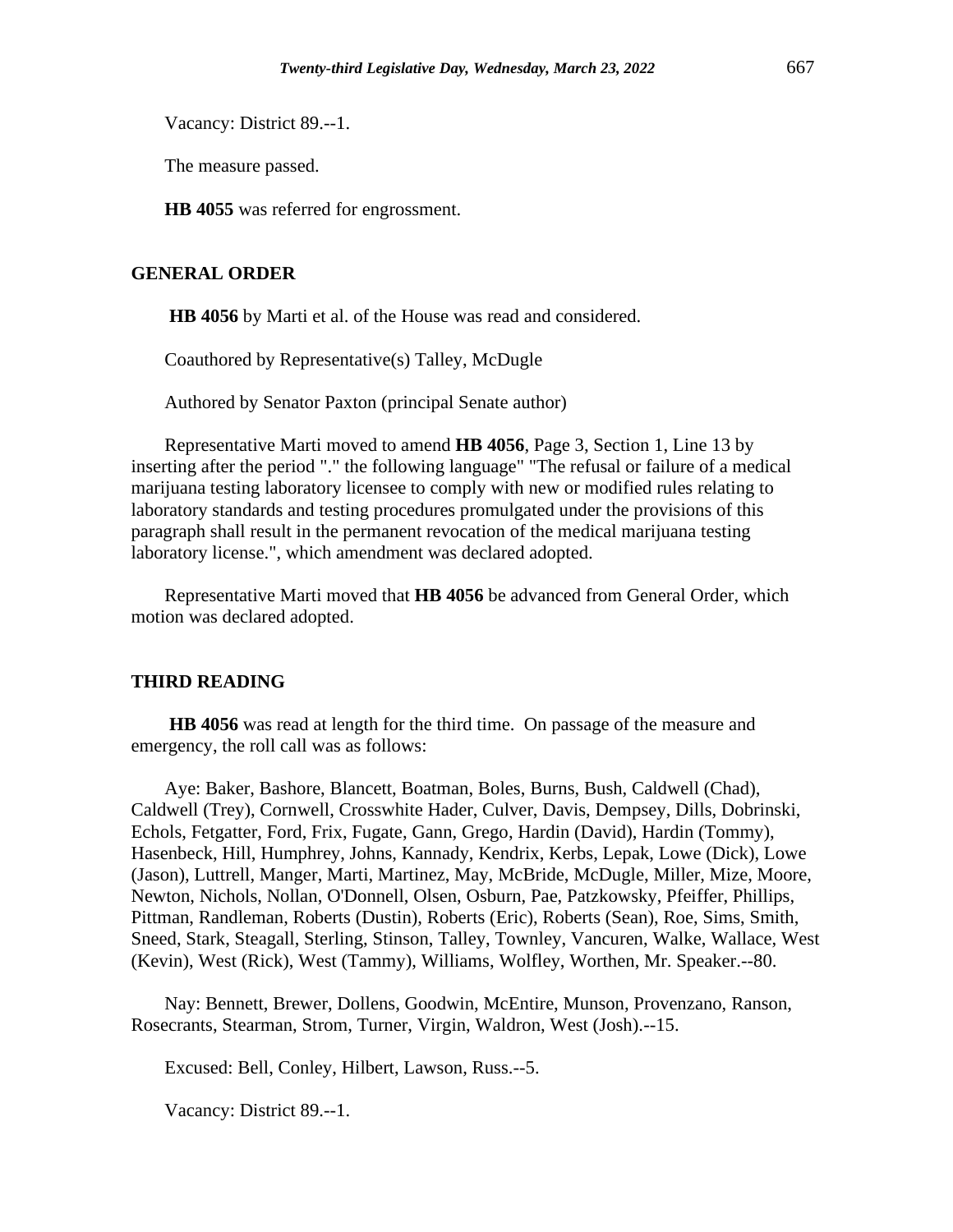The measure and emergency passed.

**HB 4056** was referred for engrossment.

## **Representative Newton Presiding**

#### **GENERAL ORDER**

**HB 4288** by Marti of the House was read and considered.

Coauthored by Representative(s) Talley, Davis, McDugle

Authored by Senator Paxton (principal Senate author)

Representative Marti moved that **HB 4288** be advanced from General Order, which motion was declared adopted.

#### **THIRD READING**

**HB 4288** was read at length for the third time. On passage of the measure and emergency, the roll call was as follows:

Aye: Baker, Bashore, Bennett, Blancett, Boatman, Boles, Brewer, Burns, Bush, Caldwell (Chad), Cornwell, Crosswhite Hader, Culver, Davis, Dempsey, Dills, Dobrinski, Dollens, Echols, Fetgatter, Ford, Fugate, Gann, Goodwin, Grego, Hardin (David), Hardin (Tommy), Hasenbeck, Hilbert, Hill, Humphrey, Johns, Kannady, Kendrix, Kerbs, Lepak, Lowe (Dick), Lowe (Jason), Luttrell, Manger, Marti, May, McBride, McEntire, Miller, Moore, Munson, Newton, Nichols, Nollan, O'Donnell, Olsen, Osburn, Pae, Patzkowsky, Pfeiffer, Phillips, Pittman, Provenzano, Randleman, Ranson, Roberts (Dustin), Roberts (Eric), Roberts (Sean), Roe, Rosecrants, Sims, Smith, Sneed, Stark, Steagall, Stearman, Sterling, Stinson, Strom, Talley, Townley, Turner, Vancuren, Virgin, Waldron, Walke, Wallace, West (Josh), West (Kevin), West (Rick), West (Tammy), Williams, Wolfley, Worthen, Mr. Speaker.--91.

Excused: Bell, Caldwell (Trey), Conley, Frix, Lawson, Martinez, McDugle, Mize, Russ.--9.

Vacancy: District 89.--1.

The measure and emergency passed.

**HB 4288** was referred for engrossment.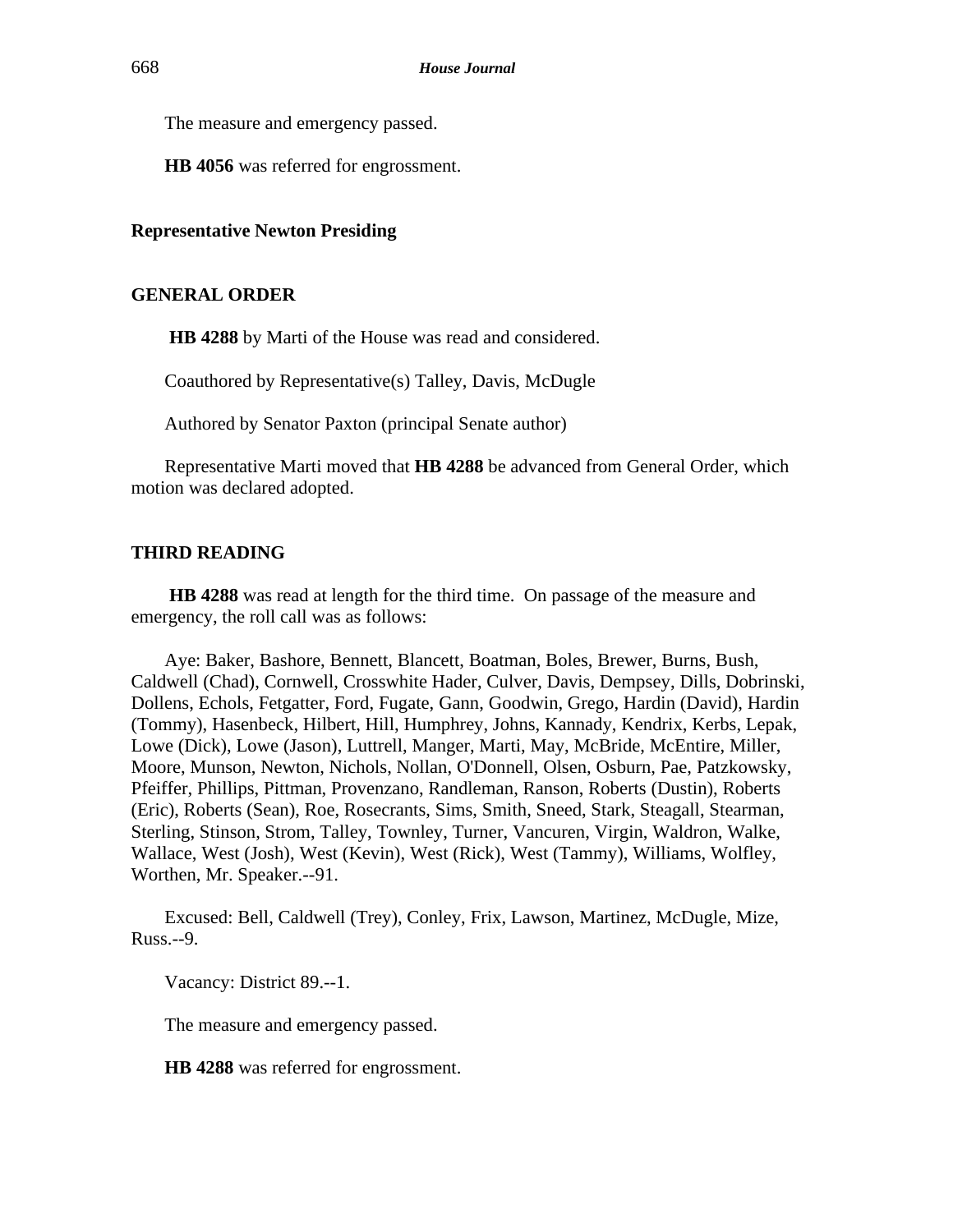#### **GENERAL ORDER**

**HB 3891** by Townley et al. of the House and Weaver of the Senate was read and considered.

Coauthored by Representative(s) West (Josh), Roe

Representative Townley moved that **HB 3891** be advanced from General Order, which motion was declared adopted.

#### **THIRD READING**

**HB 3891** was read at length for the third time. On passage of the measure, the roll call was as follows:

Aye: Baker, Bashore, Boatman, Boles, Burns, Caldwell (Chad), Cornwell, Crosswhite Hader, Culver, Dempsey, Dills, Dobrinski, Gann, Grego, Hardin (David), Hardin (Tommy), Hasenbeck, Hilbert, Hill, Humphrey, Johns, Kannady, Kendrix, Lawson, Lepak, Lowe (Dick), Luttrell, Manger, Marti, May, McBride, Miller, Moore, Newton, Nollan, O'Donnell, Olsen, Osburn, Patzkowsky, Pfeiffer, Phillips, Randleman, Roberts (Dustin), Roberts (Eric), Roberts (Sean), Roe, Sims, Smith, Stark, Sterling, Stinson, Townley, Vancuren, Wallace, West (Josh), West (Kevin), West (Rick), West (Tammy), Williams, Wolfley, Worthen, Mr. Speaker.--62.

Nay: Bennett, Blancett, Brewer, Bush, Davis, Dollens, Echols, Fetgatter, Ford, Fugate, Goodwin, Kerbs, Lowe (Jason), McDugle, McEntire, Munson, Nichols, Pae, Pittman, Provenzano, Ranson, Rosecrants, Sneed, Steagall, Stearman, Strom, Talley, Turner, Virgin, Waldron, Walke.--31.

Excused: Bell, Caldwell (Trey), Conley, Frix, Martinez, Mize, Russ.--7.

Vacancy: District 89.--1.

The measure passed.

**HB 3891** was referred for engrossment.

# **GENERAL ORDER**

**HB 4411** by Lowe (Dick) of the House was read and considered.

Coauthored by Representative(s) West (Josh), McDugle

Authored by Senator Paxton (principal Senate author)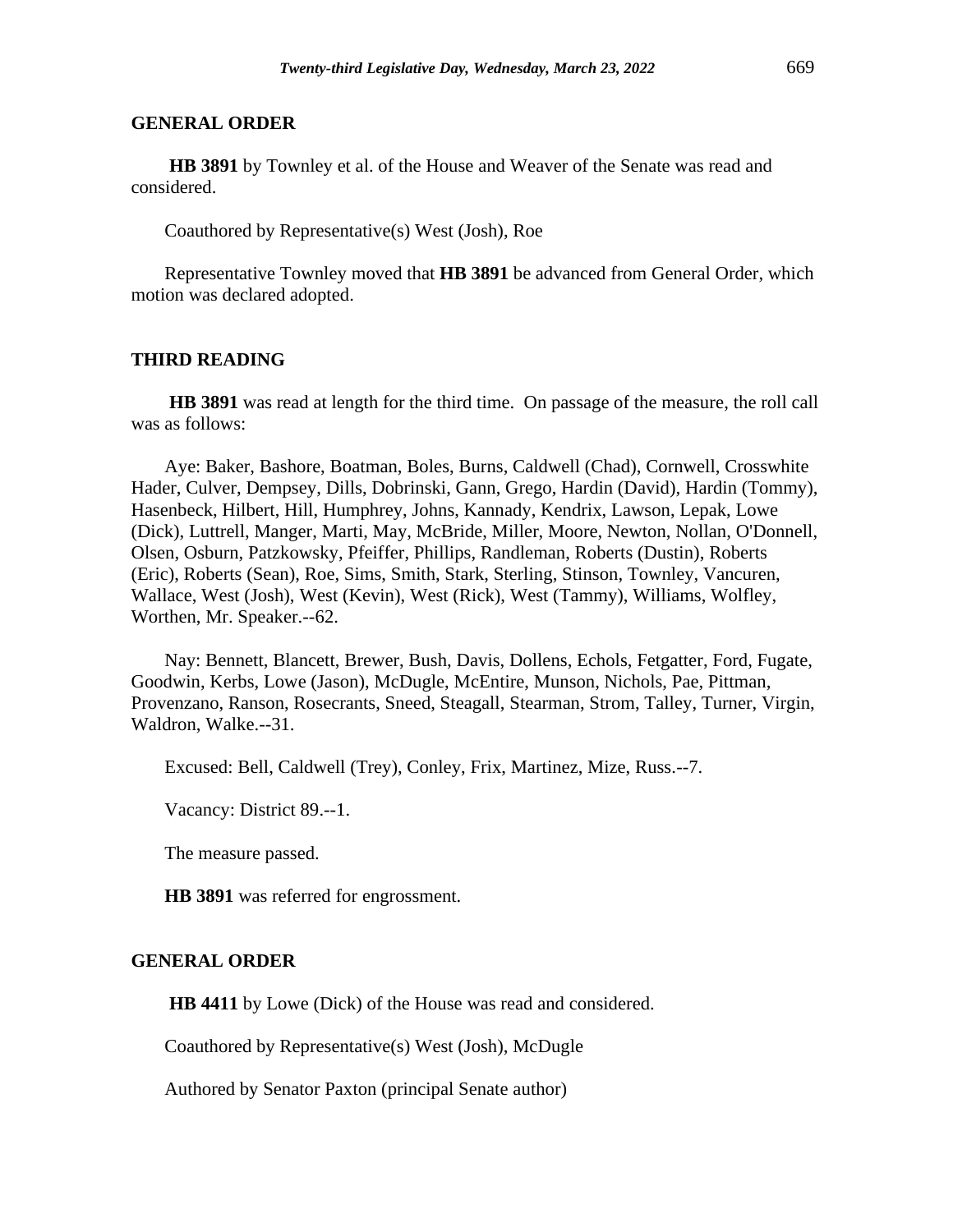Representative Lowe (Dick) moved that **HB 4411** be advanced from General Order, which motion was declared adopted.

#### **THIRD READING**

**HB 4411** was read at length for the third time. On passage of the measure, the roll call was as follows:

Aye: Baker, Bashore, Bell, Bennett, Blancett, Boatman, Boles, Brewer, Burns, Bush, Caldwell (Chad), Cornwell, Crosswhite Hader, Culver, Davis, Dempsey, Dills, Dobrinski, Dollens, Echols, Fetgatter, Ford, Fugate, Gann, Goodwin, Grego, Hardin (David), Hardin (Tommy), Hilbert, Hill, Humphrey, Johns, Kannady, Kendrix, Kerbs, Lawson, Lepak, Lowe (Dick), Lowe (Jason), Luttrell, Manger, Marti, May, McBride, McDugle, McEntire, Miller, Moore, Munson, Newton, Nichols, Nollan, O'Donnell, Olsen, Osburn, Pae, Patzkowsky, Pfeiffer, Phillips, Pittman, Provenzano, Randleman, Ranson, Roberts (Dustin), Roberts (Eric), Roberts (Sean), Roe, Rosecrants, Sims, Smith, Sneed, Stark, Steagall, Stearman, Sterling, Stinson, Strom, Talley, Townley, Turner, Vancuren, Virgin, Waldron, Walke, Wallace, West (Josh), West (Kevin), West (Rick), West (Tammy), Williams, Wolfley, Worthen, Mr. Speaker.--93.

Excused: Caldwell (Trey), Conley, Frix, Hasenbeck, Martinez, Mize, Russ.--7.

Vacancy: District 89.--1.

The measure passed.

**HB 4411** was referred for engrossment.

# **GENERAL ORDER**

**HB 3827** by Dobrinski et al. of the House was read and considered.

Coauthored by Representative(s) West (Josh), Kendrix

Authored by Senator Murdock (principal Senate author)

Representative Dobrinski moved that **HB 3827** be advanced from General Order, which motion was declared adopted.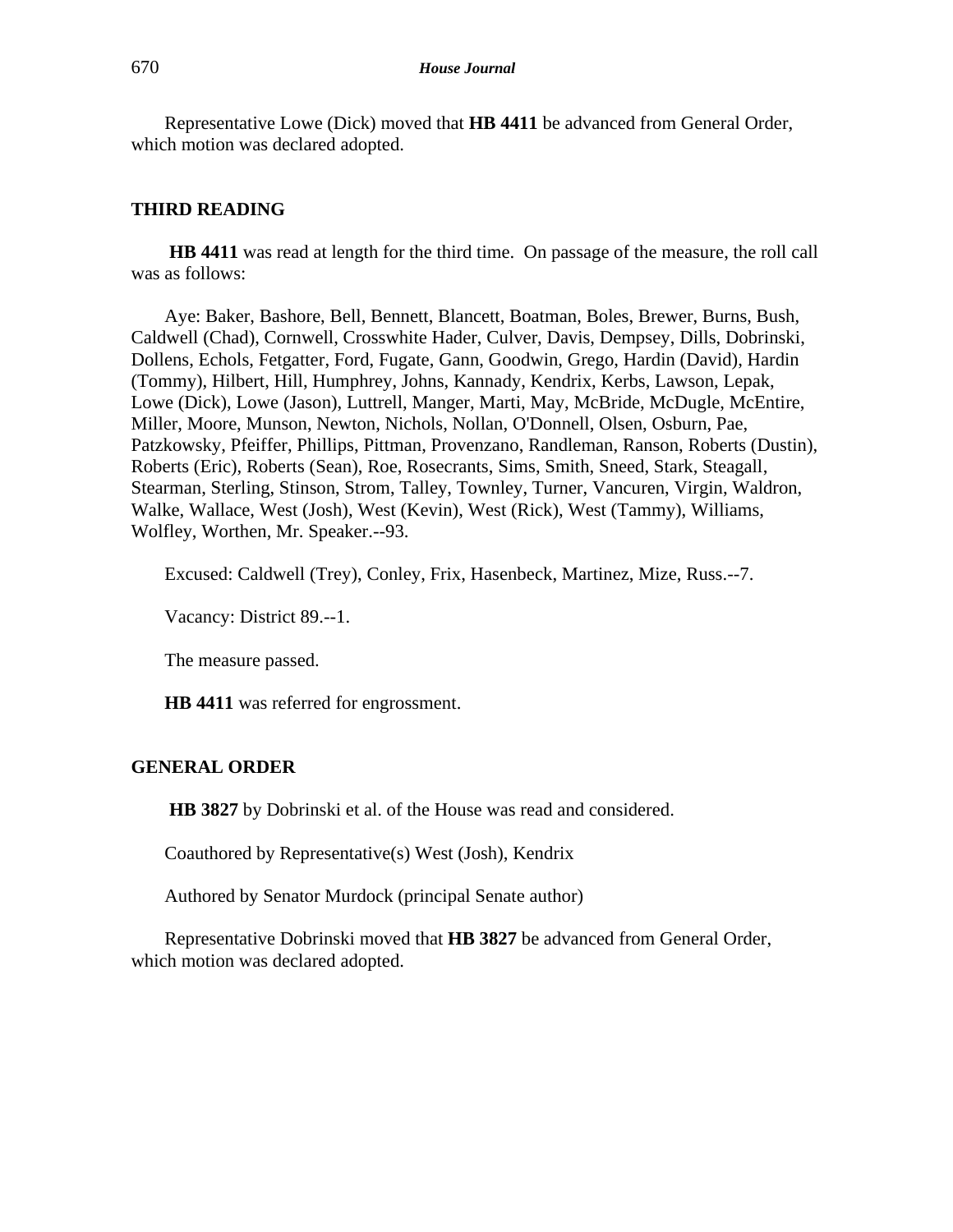**HB 3827** was read at length for the third time. On passage of the measure, the roll call was as follows:

Aye: Baker, Bashore, Blancett, Boatman, Boles, Brewer, Burns, Bush, Caldwell (Chad), Caldwell (Trey), Cornwell, Crosswhite Hader, Culver, Davis, Dempsey, Dills, Dobrinski, Dollens, Echols, Fetgatter, Ford, Fugate, Goodwin, Grego, Hardin (David), Hasenbeck, Hilbert, Hill, Humphrey, Johns, Kannady, Kendrix, Kerbs, Lawson, Lepak, Lowe (Dick), Lowe (Jason), Luttrell, Manger, May, McBride, McDugle, McEntire, Miller, Moore, Munson, Newton, Nichols, Nollan, O'Donnell, Olsen, Osburn, Pae, Patzkowsky, Pfeiffer, Phillips, Pittman, Provenzano, Randleman, Ranson, Roberts (Dustin), Roberts (Eric), Roberts (Sean), Roe, Rosecrants, Sims, Smith, Sneed, Stark, Steagall, Sterling, Stinson, Strom, Talley, Townley, Vancuren, Waldron, Walke, Wallace, West (Josh), West (Kevin), West (Tammy), Williams, Wolfley, Worthen, Mr. Speaker.--86.

Nay: Bell, Bennett, Gann, Hardin (Tommy), Stearman, Turner, Virgin, West (Rick).--8.

Excused: Conley, Frix, Marti, Martinez, Mize, Russ.--6.

Vacancy: District 89.--1.

The measure passed.

**HB 3827** was referred for engrossment.

#### **GENERAL ORDER**

**HB 3971** by Burns of the House was read and considered.

Coauthored by Representative(s) West (Josh), McDugle

Authored by Senator Leewright (principal Senate author)

Representative Burns moved that **HB 3971** be advanced from General Order, which motion was declared adopted.

#### **THIRD READING**

**HB 3971** was read at length for the third time. On passage of the measure, the roll call was as follows:

Aye: Baker, Bashore, Bennett, Blancett, Boatman, Boles, Brewer, Burns, Bush, Cornwell, Crosswhite Hader, Culver, Davis, Dempsey, Dills, Dobrinski, Dollens, Echols, Fetgatter, Ford, Fugate, Goodwin, Grego, Hardin (David), Hasenbeck, Hilbert, Hill,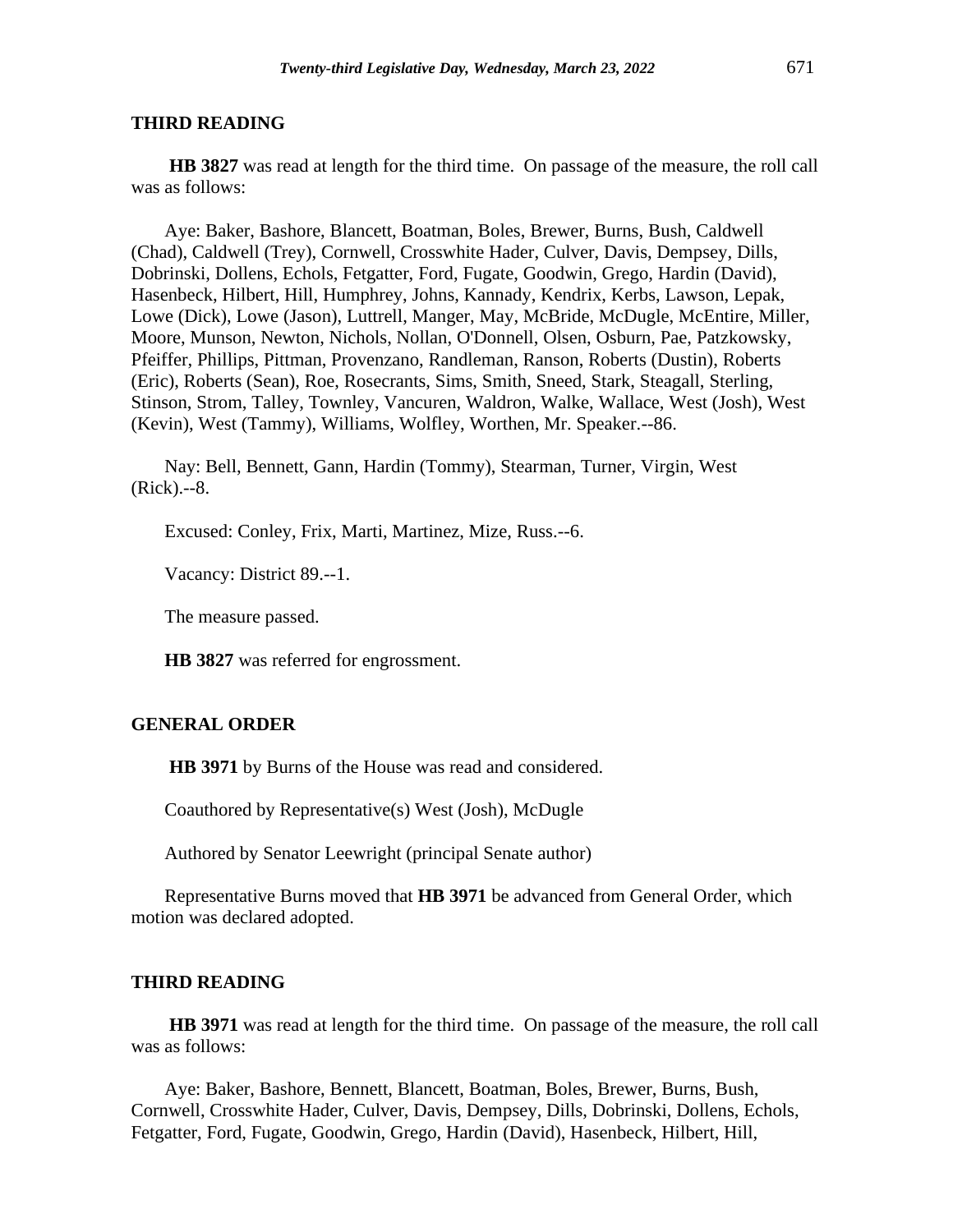Humphrey, Johns, Kannady, Kendrix, Kerbs, Lawson, Lowe (Dick), Lowe (Jason), Luttrell, Manger, Marti, May, McBride, McDugle, McEntire, Miller, Moore, Munson, Newton, Nollan, O'Donnell, Olsen, Osburn, Pae, Patzkowsky, Pfeiffer, Phillips, Pittman, Provenzano, Randleman, Ranson, Roberts (Dustin), Roberts (Eric), Roe, Rosecrants, Smith, Sneed, Stark, Steagall, Sterling, Stinson, Strom, Talley, Townley, Vancuren, Virgin, Waldron, Walke, Wallace, West (Josh), West (Kevin), West (Tammy), Williams, Wolfley, Worthen, Mr. Speaker.--83.

Nay: Bell, Gann, Hardin (Tommy), Lepak, Roberts (Sean), Stearman, Turner, West (Rick).--8.

Excused: Caldwell (Chad), Caldwell (Trey), Conley, Frix, Martinez, Mize, Nichols, Russ, Sims.--9.

Vacancy: District 89.--1.

The measure passed.

**HB 3971** was referred for engrossment.

#### **GENERAL ORDER**

**HB 3813** by Stinson of the House and Weaver of the Senate was read and considered.

Coauthored by Representative(s) McDugle

Representative Osburn moved to amend **HB 3813** by striking the title, which amendment was declared adopted.

Representative Stinson moved that **HB 3813** be advanced from General Order, which motion was declared adopted.

#### **THIRD READING**

**HB 3813** was read at length for the third time. On passage of the measure, the roll call was as follows:

Aye: Baker, Bashore, Bell, Bennett, Blancett, Boatman, Boles, Brewer, Burns, Bush, Caldwell (Chad), Cornwell, Crosswhite Hader, Culver, Davis, Dempsey, Dills, Dobrinski, Dollens, Echols, Fetgatter, Ford, Fugate, Gann, Goodwin, Grego, Hardin (David), Hardin (Tommy), Hasenbeck, Hilbert, Hill, Humphrey, Johns, Kannady, Kendrix, Kerbs, Lawson, Lepak, Lowe (Dick), Lowe (Jason), Luttrell, Manger, Marti, May, McBride, McDugle, McEntire, Miller, Mize, Moore, Munson, Newton, Nollan, O'Donnell, Olsen, Osburn, Pae, Patzkowsky, Pfeiffer, Phillips, Pittman, Provenzano, Randleman, Ranson, Roberts (Dustin), Roberts (Eric), Roe, Rosecrants, Sims, Smith, Sneed, Stark, Steagall, Sterling, Stinson,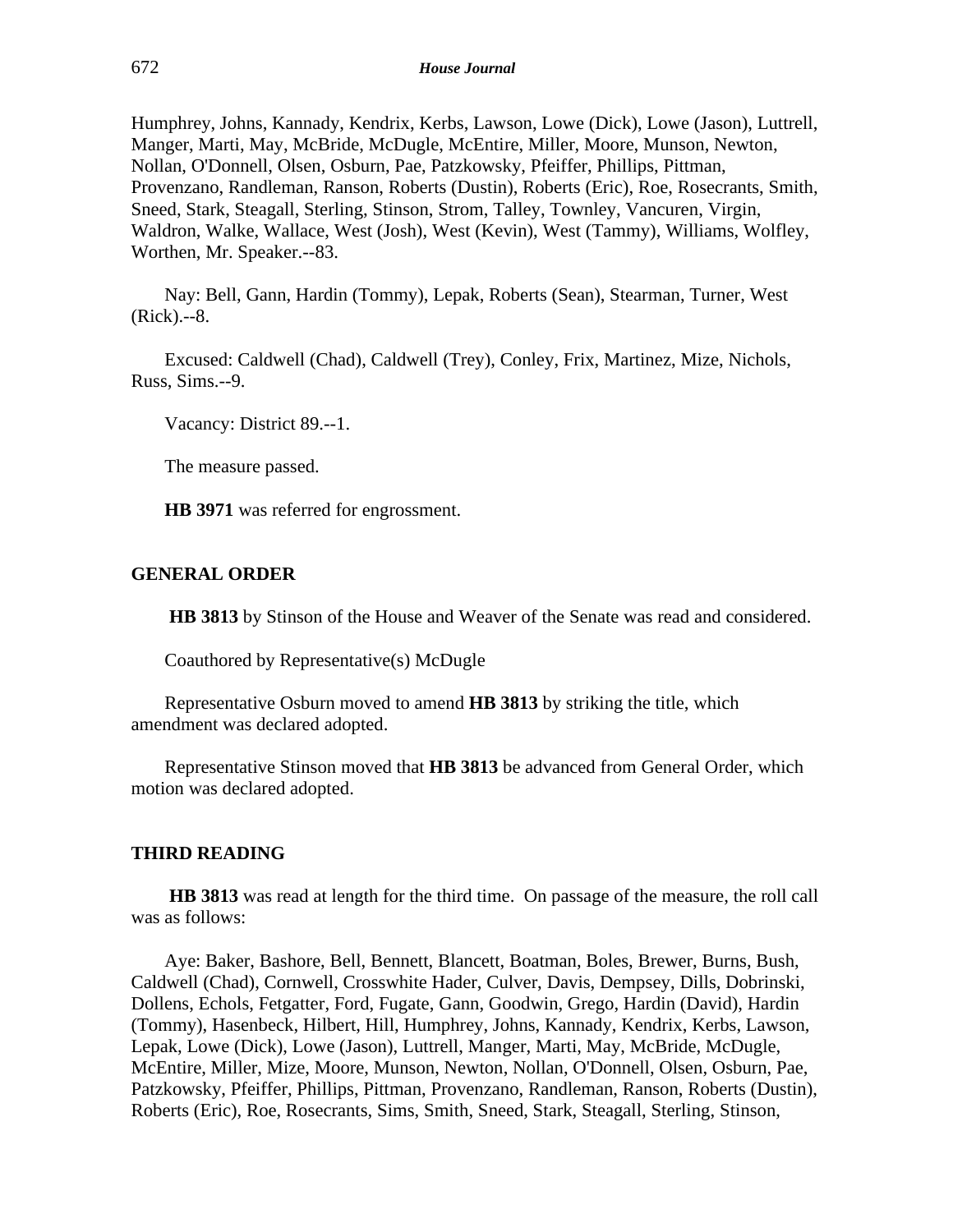Strom, Talley, Townley, Turner, Vancuren, Virgin, Waldron, Walke, Wallace, West (Josh), West (Kevin), West (Rick), West (Tammy), Williams, Wolfley, Worthen, Mr. Speaker.--92.

Nay: Stearman.--1.

Excused: Caldwell (Trey), Conley, Frix, Martinez, Nichols, Roberts (Sean), Russ.--7.

Vacancy: District 89.--1.

The measure passed.

**HB 3813** was referred for engrossment.

#### **Representative Mize Presiding**

#### **GENERAL ORDER**

**HB 3530** by Hardin (David) et al. of the House and Weaver of the Senate was read and considered.

Coauthored by Representative(s) Humphrey, Roberts (Dustin), Grego, Bashore, Davis, Talley, West (Josh), McDugle, Roberts (Sean)

Representative Hardin (David) moved that **HB 3530** be advanced from General Order, which motion was declared adopted.

#### **THIRD READING**

**HB 3530** was read at length for the third time. On passage of the measure and emergency, the roll call was as follows:

Aye: Baker, Bashore, Bennett, Blancett, Boatman, Boles, Brewer, Burns, Bush, Caldwell (Chad), Cornwell, Crosswhite Hader, Culver, Davis, Dempsey, Dills, Dobrinski, Dollens, Echols, Fetgatter, Ford, Fugate, Gann, Grego, Hardin (David), Hardin (Tommy), Hasenbeck, Hilbert, Hill, Humphrey, Johns, Kannady, Kendrix, Kerbs, Lawson, Lepak, Lowe (Dick), Lowe (Jason), Luttrell, Manger, Marti, May, McBride, McDugle, McEntire, Miller, Mize, Moore, Munson, Newton, Nollan, O'Donnell, Olsen, Osburn, Pae, Patzkowsky, Pfeiffer, Phillips, Pittman, Provenzano, Randleman, Ranson, Roberts (Dustin), Roberts (Eric), Roberts (Sean), Roe, Rosecrants, Sims, Smith, Sneed, Stark, Steagall, Stearman, Sterling, Stinson, Strom, Talley, Townley, Vancuren, Virgin, Waldron, Walke, Wallace, West (Josh), West (Kevin), West (Rick), West (Tammy), Williams, Wolfley, Worthen, Mr. Speaker.--91.

Nay: Bell, Goodwin, Turner.--3.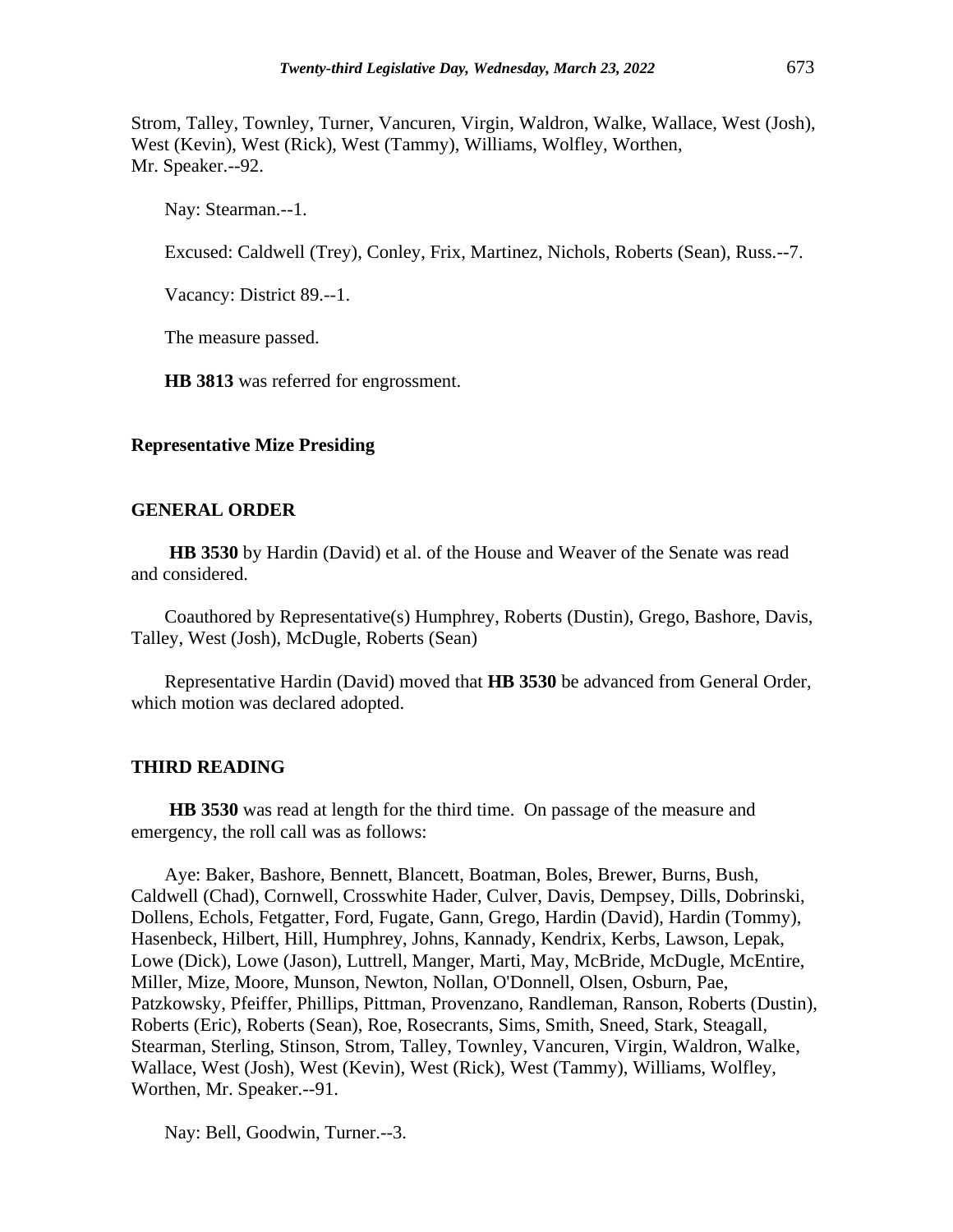Excused: Caldwell (Trey), Conley, Frix, Martinez, Nichols, Russ.--6.

Vacancy: District 89.--1.

The measure and emergency passed.

**HB 3530** was referred for engrossment.

## **GENERAL ORDER**

**HB 4287** by Davis of the House was read and considered.

Authored by Senator Paxton (principal Senate author)

Representative Davis moved that **HB 4287** be advanced from General Order, which motion was declared adopted.

# **THIRD READING**

**HB 4287** was read at length for the third time. On passage of the measure, the roll call was as follows:

Aye: Bashore, Burns, Caldwell (Chad), Crosswhite Hader, Culver, Davis, Hasenbeck, Hilbert, Hill, Humphrey, Johns, Kannady, Kendrix, Kerbs, Lepak, Lowe (Dick), Marti, May, McBride, McDugle, Mize, O'Donnell, Osburn, Patzkowsky, Pfeiffer, Pittman, Roberts (Dustin), Steagall, Townley, Vancuren, Wallace, West (Josh), Mr. Speaker.--33.

Nay: Baker, Bell, Bennett, Blancett, Boatman, Boles, Brewer, Bush, Caldwell (Trey), Cornwell, Dempsey, Dills, Dobrinski, Dollens, Echols, Fetgatter, Ford, Fugate, Gann, Goodwin, Grego, Hardin (David), Hardin (Tommy), Lawson, Lowe (Jason), Luttrell, Manger, McEntire, Miller, Moore, Munson, Newton, Olsen, Pae, Phillips, Provenzano, Randleman, Ranson, Roberts (Eric), Roberts (Sean), Roe, Rosecrants, Sims, Smith, Stark, Stearman, Sterling, Stinson, Strom, Talley, Turner, Virgin, Waldron, Walke, West (Kevin), West (Rick), West (Tammy), Williams, Wolfley, Worthen.--60.

Excused: Conley, Frix, Martinez, Nichols, Nollan, Russ, Sneed.--7.

Vacancy: District 89.--1.

The measure failed.

Representative Davis served notice to reconsider the vote whereby **HB 4287** failed.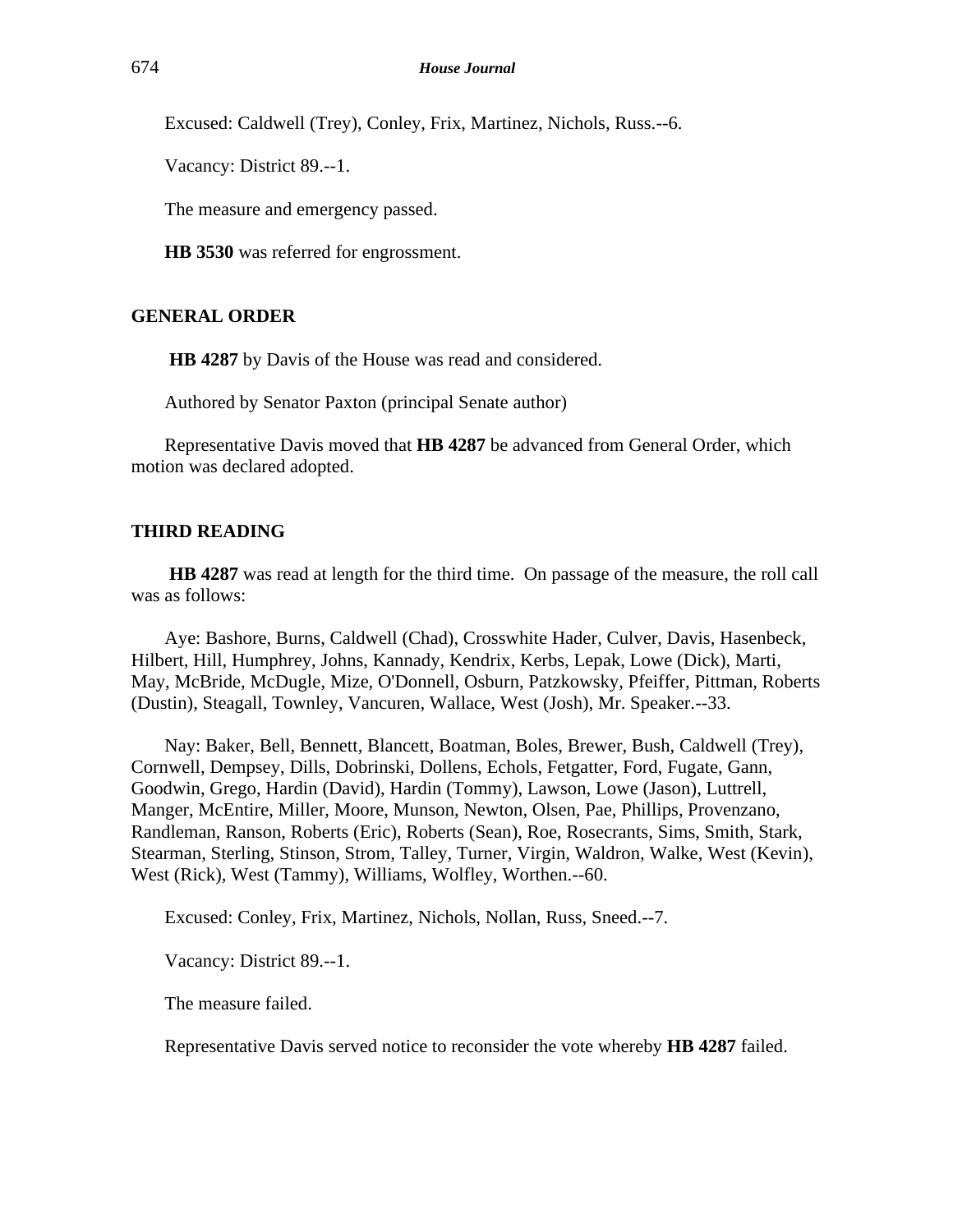#### **GENERAL ORDER**

**HB 2969** by Walke et al. of the House was read and considered.

Coauthored by Representative(s) McDugle

Authored by Senator Merrick (principal Senate author)

Representative Walke moved to amend **HB 2969** by striking the title, the enacting clause, the entire bill and inserting in lieu thereof a floor substitute, which floor substitute was declared adopted.

Representative Walke moved that **HB 2969** be advanced from General Order, which motion was declared adopted.

#### **THIRD READING**

**HB 2969** was read at length for the third time. On passage of the measure, the roll call was as follows:

Aye: Baker, Bashore, Blancett, Boatman, Boles, Brewer, Burns, Bush, Cornwell, Crosswhite Hader, Culver, Davis, Dempsey, Dills, Dobrinski, Dollens, Echols, Frix, Fugate, Goodwin, Grego, Hardin (David), Hasenbeck, Hilbert, Hill, Humphrey, Johns, Kannady, Kendrix, Kerbs, Lawson, Lowe (Jason), Luttrell, Manger, McBride, McEntire, Miller, Mize, Moore, Munson, Newton, Nichols, Nollan, Olsen, Pae, Patzkowsky, Phillips, Pittman, Provenzano, Randleman, Ranson, Roberts (Dustin), Roberts (Eric), Roe, Sims, Smith, Steagall, Sterling, Stinson, Strom, Talley, Townley, Turner, Vancuren, Virgin, Waldron, Walke, Wallace, West (Josh), West (Tammy), Williams, Wolfley, Worthen, Mr. Speaker.--74.

Nay: Caldwell (Chad), Ford, Gann, Hardin (Tommy), Lepak, Marti, May, McDugle, O'Donnell, Osburn, Pfeiffer, Roberts (Sean), Stark, Stearman, West (Rick).--15.

Excused: Bell, Bennett, Caldwell (Trey), Conley, Fetgatter, Lowe (Dick), Martinez, Rosecrants, Russ, Sneed, West (Kevin).--11.

Vacancy: District 89.--1.

The measure passed.

**HB 2969** was referred for engrossment.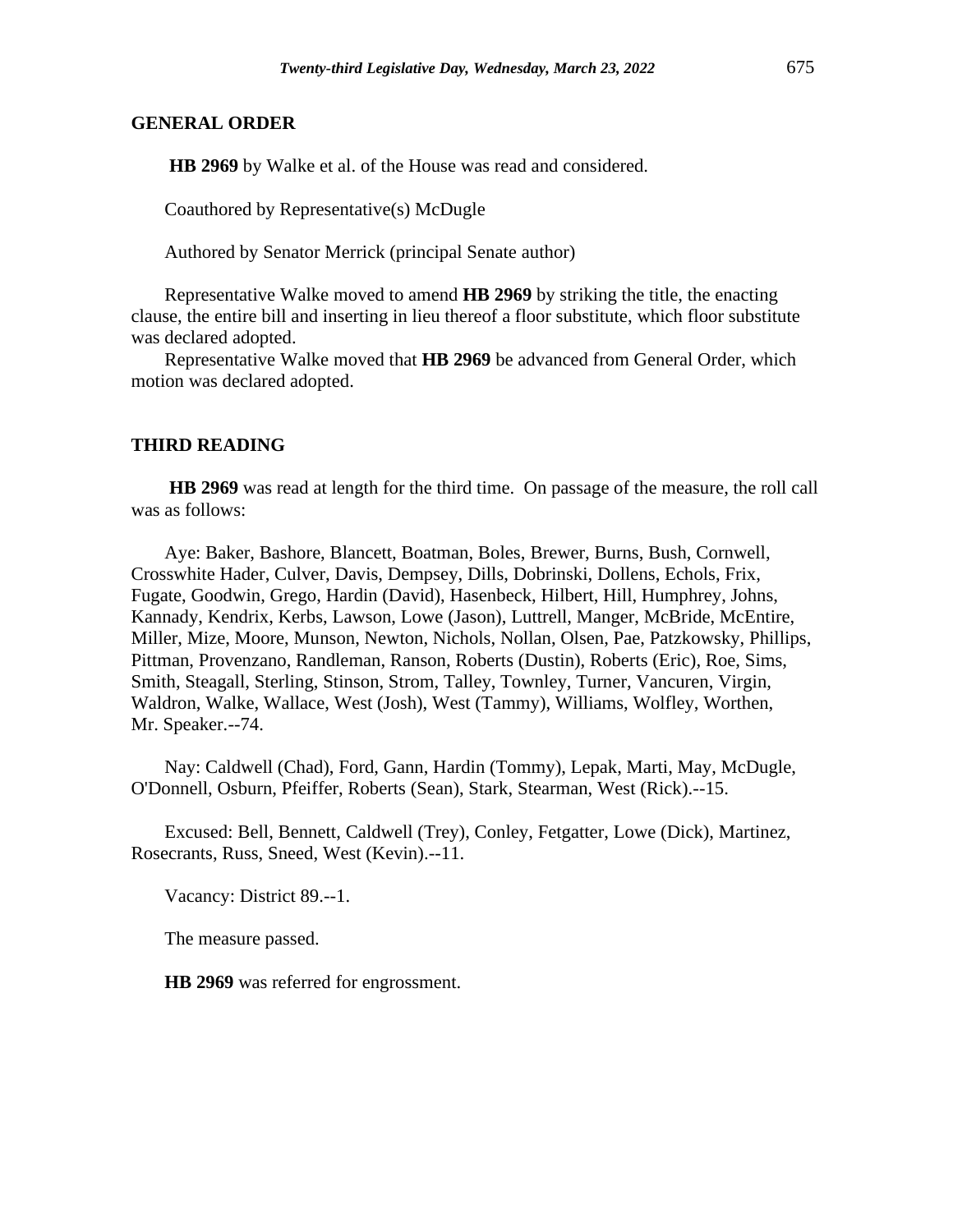# **MOTION**

Representative West (Tammy) moved to suspend House Rule 4.4(i) for the purpose of allowing food in the House Chamber, which motion was declared adopted upon roll call as follows:

Aye: Blancett, Boatman, Boles, Brewer, Burns, Bush, Cornwell, Crosswhite Hader, Culver, Dempsey, Dobrinski, Dollens, Echols, Ford, Frix, Fugate, Gann, Goodwin, Grego, Hardin (David), Hardin (Tommy), Hasenbeck, Hilbert, Hill, Johns, Kendrix, Kerbs, Lawson, Lepak, Lowe (Dick), Lowe (Jason), Luttrell, Manger, Marti, May, McDugle, McEntire, Mize, Moore, Munson, Nollan, O'Donnell, Olsen, Osburn, Pae, Patzkowsky, Pfeiffer, Pittman, Provenzano, Randleman, Roberts (Dustin), Roberts (Eric), Roberts (Sean), Roe, Sims, Stark, Steagall, Stearman, Sterling, Stinson, Strom, Talley, Turner, Vancuren, Waldron, West (Kevin), West (Rick), West (Tammy), Williams, Wolfley, Worthen, Mr. Speaker.--72.

Nay: Caldwell (Chad).--1.

Excused: Baker, Bashore, Bell, Bennett, Caldwell (Trey), Conley, Davis, Dills, Fetgatter, Humphrey, Kannady, Martinez, McBride, Miller, Newton, Nichols, Phillips, Ranson, Rosecrants, Russ, Smith, Sneed, Townley, Virgin, Walke, Wallace, West (Josh).--27.

Vacancy: District 89.--1.

#### **GENERAL ORDER**

**HB 1358** by McCall of the House was read and considered.

Coauthored by Representative(s) Wallace, Sims, McDugle, Hardin (Tommy)

Authored by Senator Allen (principal Senate author)

Representative Hardin (Tommy) moved to suspend House Rule 8.8 for the purpose of allowing consideration of an untimely filed floor amendment, which motion was declared adopted upon roll call as follows:

Aye: Baker, Bashore, Boatman, Boles, Burns, Bush, Caldwell (Chad), Cornwell, Crosswhite Hader, Culver, Davis, Dempsey, Dills, Dobrinski, Echols, Ford, Frix, Gann, Grego, Hardin (Tommy), Hasenbeck, Hilbert, Hill, Johns, Kannady, Kendrix, Kerbs, Lawson, Lepak, Lowe (Dick), Manger, Martinez, May, McDugle, McEntire, Miller, Mize, Moore, Newton, Olsen, Osburn, Pae, Patzkowsky, Pfeiffer, Randleman, Roberts (Dustin), Roberts (Eric), Roberts (Sean), Roe, Sims, Smith, Sneed, Stark, Steagall, Stearman, Sterling, Stinson, Strom, Talley, Townley, Vancuren, Wallace, West (Kevin), West (Rick), West (Tammy), Williams, Wolfley, Mr. Speaker.--68.

Nay: Bell, Bennett, Brewer, Munson, Pittman, Ranson, Turner.--7.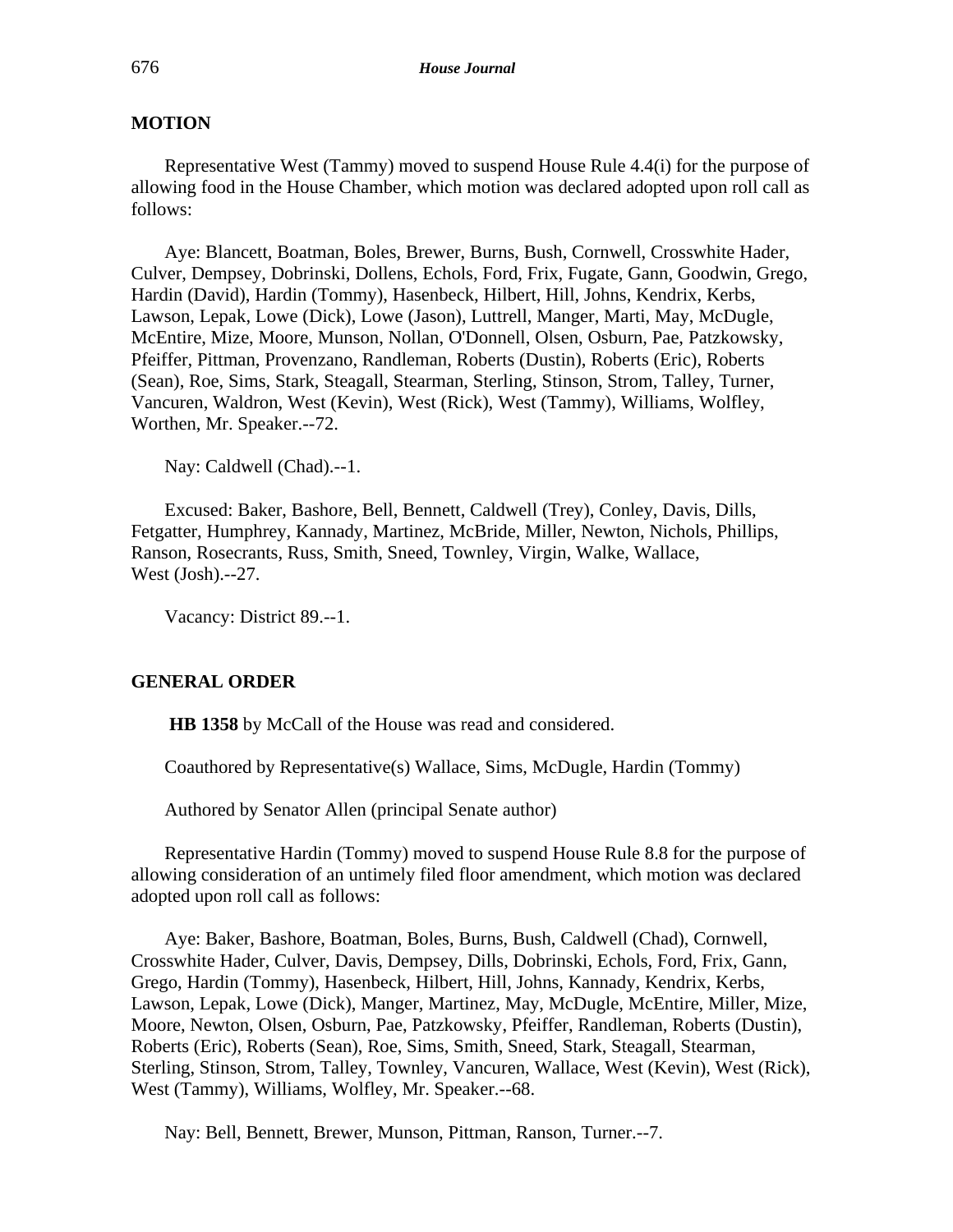Excused: Blancett, Caldwell (Trey), Conley, Dollens, Fetgatter, Fugate, Goodwin, Hardin (David), Humphrey, Lowe (Jason), Luttrell, Marti, McBride, Nichols, Nollan, O'Donnell, Phillips, Provenzano, Rosecrants, Russ, Virgin, Waldron, Walke, West (Josh), Worthen.--25.

Vacancy: District 89.--1.

Speaker McCall moved to amend **HB 1358**, Page 2, Line 7 by deleting the words "Oklahoma Tax Commission" and by inserting in lieu thereof the words "State Treasurer"; Line 10 by deleting the words "Oklahoma Tax Commission" and by inserting in lieu thereof the words "State Treasurer"; Line 14 by deleting the words "Oklahoma Tax Commission" and by inserting in lieu thereof the words "State Treasurer"; Line 21 by deleting the words "Oklahoma Tax Commission" and by inserting in lieu thereof the words "State Treasurer"; Line 23 by inserting after the period "." the following language: "The Oklahoma Tax Commission shall provide such information to the State Treasurer as may be required in order for the State Treasurer to make distribution of the monies from the Inflation Relief Stimulus Fund as required by this act."; and Page 3, Line 9 1/2 by adding the following language: "E. The amount received by a taxpayer pursuant to the provisions of this section shall not be subject to Oklahoma income tax.", which amendment was declared adopted.

Representative Martinez moved to amend **HB 1358** by striking the title, which amendment was declared adopted.

Representative Fugate moved to suspend House Rule 8.8 for the purpose of allowing consideration of an untimely filed floor amendment, which motion failed upon roll call as follows:

Aye: Bell, Bennett, Blancett, Brewer, Dollens, Fugate, Goodwin, Munson, Nichols, Pittman, Provenzano, Ranson, Rosecrants, Turner, Virgin, Waldron, Walke.--17.

Nay: Boatman, Boles, Burns, Cornwell, Crosswhite Hader, Culver, Davis, Dills, Dobrinski, Echols, Fetgatter, Frix, Gann, Grego, Hardin (David), Hardin (Tommy), Hasenbeck, Hilbert, Hill, Kendrix, Kerbs, Lepak, Luttrell, May, McEntire, Mize, Moore, Nollan, O'Donnell, Olsen, Osburn, Pae, Pfeiffer, Phillips, Randleman, Roberts (Dustin), Roberts (Eric), Sims, Smith, Stark, Steagall, Stearman, Stinson, Talley, West (Josh), West (Rick), West (Tammy), Williams, Mr. Speaker.--49.

Excused: Baker, Bashore, Bush, Caldwell (Chad), Caldwell (Trey), Conley, Dempsey, Ford, Humphrey, Johns, Kannady, Lawson, Lowe (Dick), Lowe (Jason), Manger, Marti, Martinez, McBride, McDugle, Miller, Newton, Patzkowsky, Roberts (Sean), Roe, Russ, Sneed, Sterling, Strom, Townley, Vancuren, Wallace, West (Kevin), Wolfley, Worthen.--34.

Vacancy: District 89.--1.

Representative Hardin (Tommy) moved that **HB 1358** be advanced from General Order, which motion was declared adopted.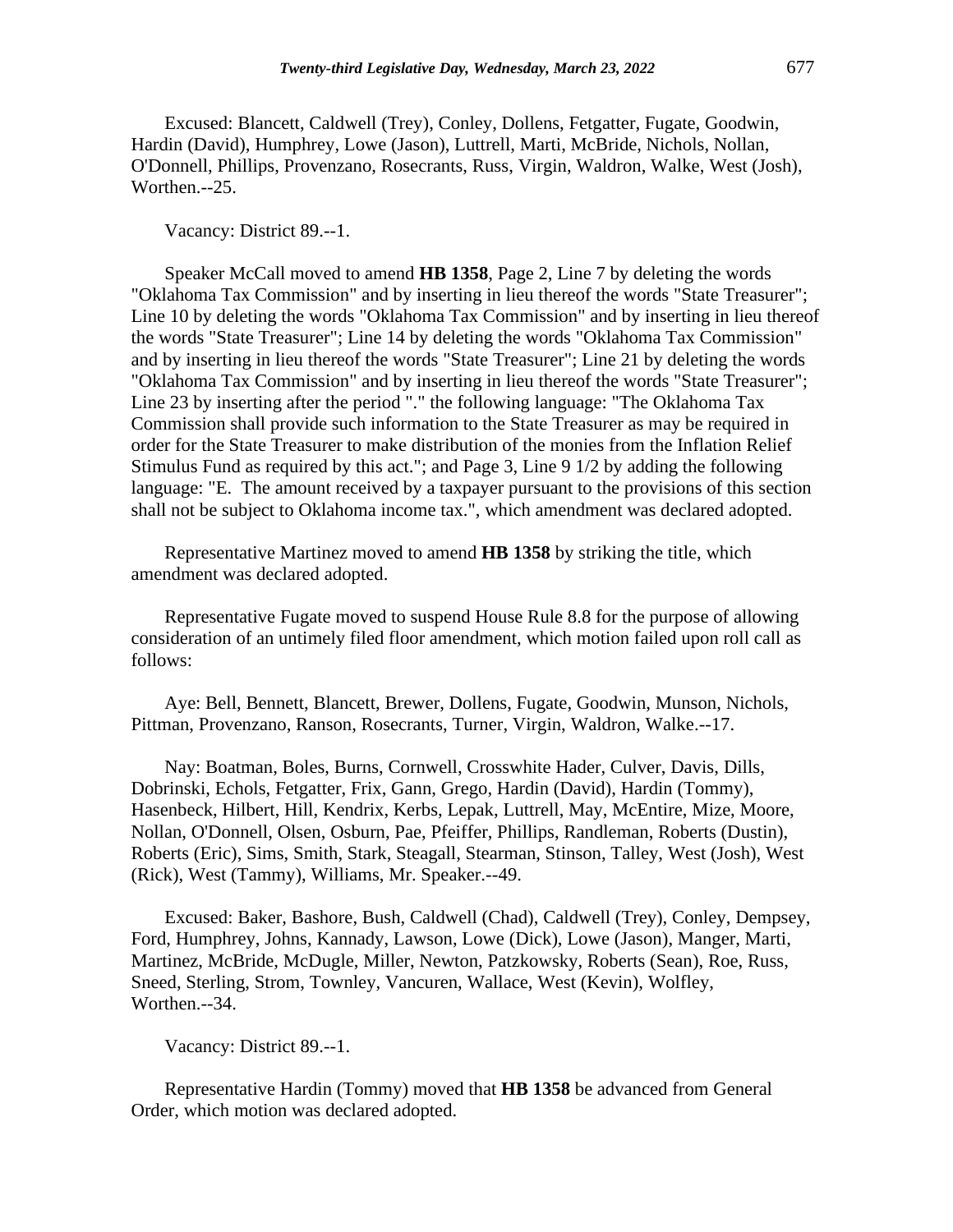**HB 1358** was read at length for the third time. On passage of the measure and emergency, the roll call was as follows:

Aye: Baker, Bashore, Boatman, Boles, Burns, Bush, Caldwell (Chad), Caldwell (Trey), Cornwell, Crosswhite Hader, Culver, Davis, Dempsey, Dills, Dobrinski, Dollens, Echols, Fetgatter, Ford, Frix, Fugate, Gann, Grego, Hardin (David), Hardin (Tommy), Hasenbeck, Hilbert, Hill, Humphrey, Johns, Kannady, Kendrix, Kerbs, Lawson, Lepak, Lowe (Dick), Luttrell, Manger, Marti, Martinez, May, McBride, McDugle, McEntire, Miller, Mize, Moore, Newton, Nichols, Nollan, O'Donnell, Olsen, Osburn, Pae, Patzkowsky, Pfeiffer, Phillips, Provenzano, Randleman, Ranson, Roberts (Dustin), Roberts (Eric), Roberts (Sean), Roe, Rosecrants, Sims, Smith, Stark, Steagall, Stearman, Sterling, Stinson, Talley, Townley, Vancuren, Wallace, West (Josh), West (Kevin), West (Rick), West (Tammy), Williams, Wolfley, Mr. Speaker.--83.

Nay: Bennett, Blancett, Brewer, Goodwin, Lowe (Jason), Munson, Pittman, Turner, Virgin, Waldron, Walke.--11.

Excused: Bell, Conley, Russ, Sneed, Strom, Worthen.--6.

Vacancy: District 89.--1.

The measure and emergency passed.

**HB 1358** was referred for engrossment.

#### **GENERAL ORDER**

**HB 3615** by Ford of the House was read and considered.

Authored by Senator Rosino (principal Senate author)

Representative Ford moved that **HB 3615** be advanced from General Order, which motion was declared adopted.

#### **THIRD READING**

**HB 3615** was read at length for the third time. On passage of the measure and emergency, the roll call was as follows:

Aye: Baker, Bashore, Boatman, Boles, Brewer, Burns, Bush, Caldwell (Chad), Caldwell (Trey), Cornwell, Crosswhite Hader, Culver, Dempsey, Dills, Dobrinski, Dollens, Echols, Fetgatter, Ford, Frix, Goodwin, Grego, Hardin (David), Hasenbeck, Hilbert, Hill, Johns, Kannady, Kendrix, Lawson, Lepak, Lowe (Dick), Lowe (Jason), Luttrell, Marti, Martinez, May, McBride, McDugle, Miller, Mize, Moore, Munson, Newton, Nollan, Olsen,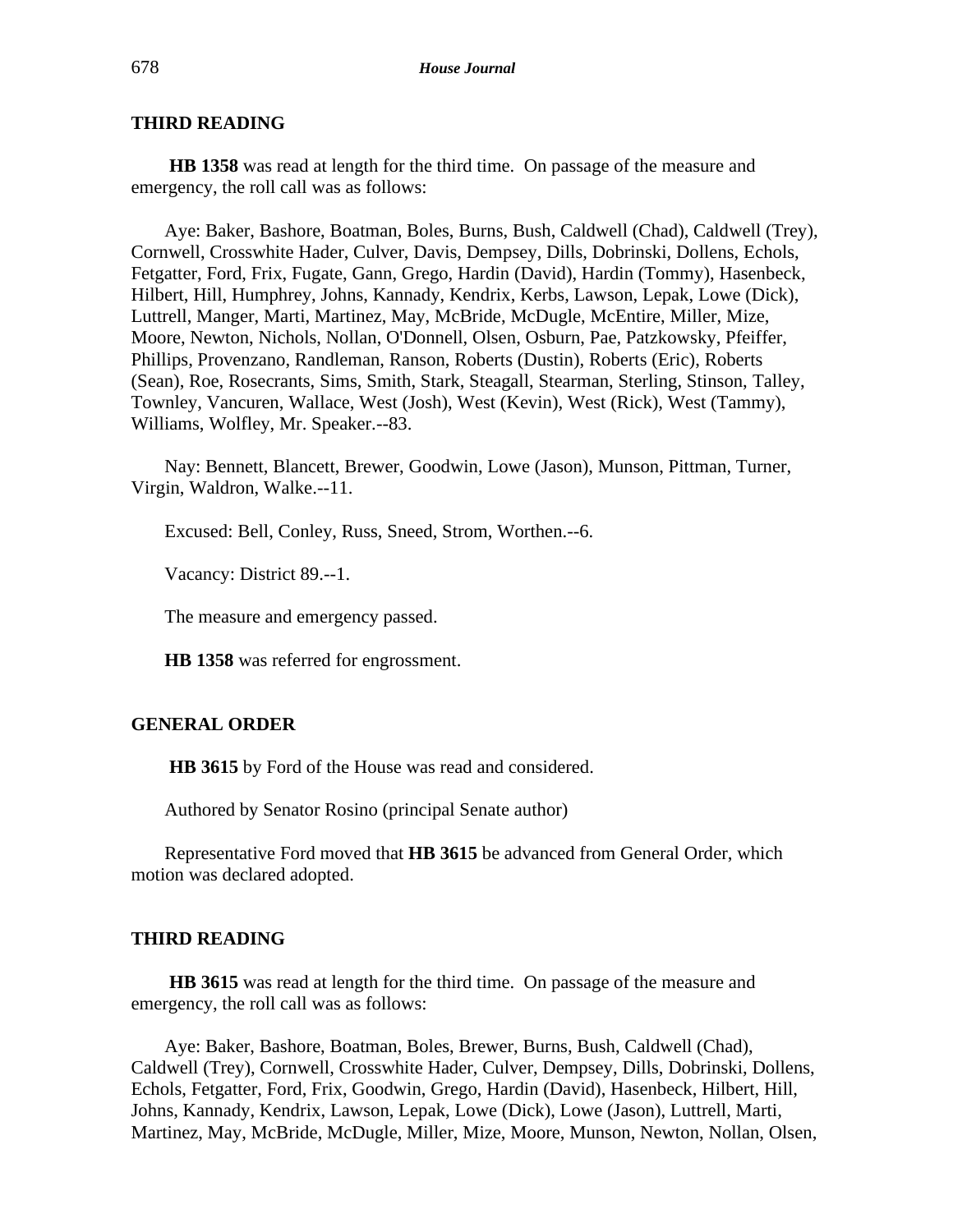Osburn, Pae, Patzkowsky, Pfeiffer, Phillips, Pittman, Provenzano, Randleman, Ranson, Roberts (Dustin), Roberts (Eric), Roberts (Sean), Roe, Rosecrants, Sims, Smith, Sneed, Steagall, Stearman, Sterling, Stinson, Talley, Townley, Vancuren, Virgin, Waldron, Walke, West (Josh), West (Kevin), West (Tammy), Williams, Wolfley, Worthen, Mr. Speaker.--80.

Nay: Bell, Bennett, Gann, Hardin (Tommy), Kerbs, McEntire, Nichols, O'Donnell, Stark, Strom, Turner, West (Rick).--12.

Excused: Blancett, Conley, Davis, Fugate, Humphrey, Manger, Russ, Wallace.--8.

Vacancy: District 89.--1.

The measure and emergency passed.

**HB 3615** was referred for engrossment.

#### **GENERAL ORDER**

**HB 3196** by Williams of the House and Daniels of the Senate was read and considered.

Representative Williams moved that **HB 3196** be advanced from General Order, which motion was declared adopted.

#### **THIRD READING**

**HB 3196** was read at length for the third time. On passage of the measure, the roll call was as follows:

Aye: Baker, Bashore, Bell, Bennett, Blancett, Boatman, Boles, Brewer, Burns, Bush, Caldwell (Chad), Caldwell (Trey), Cornwell, Crosswhite Hader, Culver, Davis, Dempsey, Dills, Dobrinski, Dollens, Echols, Fetgatter, Ford, Frix, Fugate, Gann, Goodwin, Grego, Hardin (David), Hardin (Tommy), Hasenbeck, Hilbert, Hill, Humphrey, Johns, Kannady, Kendrix, Kerbs, Lawson, Lepak, Lowe (Dick), Lowe (Jason), Luttrell, Manger, Marti, May, McBride, McDugle, McEntire, Miller, Mize, Moore, Munson, Newton, Nichols, Nollan, O'Donnell, Olsen, Osburn, Pae, Patzkowsky, Pfeiffer, Phillips, Pittman, Provenzano, Randleman, Ranson, Roberts (Dustin), Roberts (Eric), Roberts (Sean), Roe, Rosecrants, Sims, Smith, Sneed, Stark, Steagall, Stearman, Sterling, Stinson, Talley, Townley, Vancuren, Virgin, Waldron, Walke, Wallace, West (Josh), West (Kevin), West (Rick), West (Tammy), Williams, Wolfley, Worthen, Mr. Speaker.--95.

Excused: Conley, Martinez, Russ, Strom, Turner.--5.

Vacancy: District 89.--1.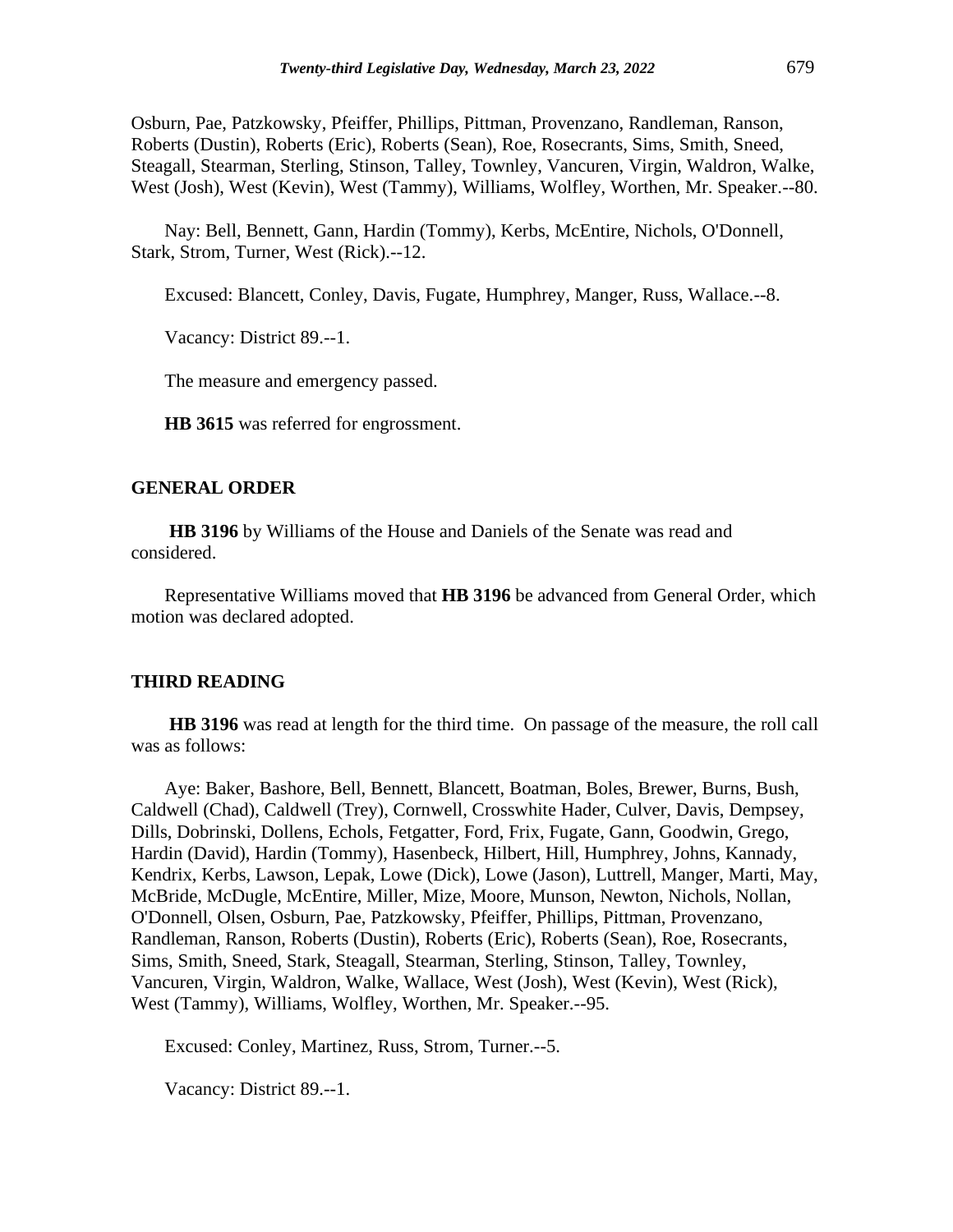The measure passed.

**HB 3196** was referred for engrossment.

# **GENERAL ORDER**

**HB 3546** by Caldwell (Chad) of the House was read and considered.

Authored by Senator Daniels (principal Senate author)

Representative Caldwell (Chad) moved to amend **HB 3546**, Page 1, Section 4, Line 23 through Section 5, Line 2 by deleting the language in subsection H and inserting in lieu thereof the following: "H. No attorney shall provide legal advice to any state board or commission if the attorney is employed by an agency, board, commission, department of other state government entity that has a voting member serving on the state board or commission. Nothing in this subsection shall prohibit an attorney from serving on a state government board or commission.", which amendment was declared adopted.

Representative Caldwell (Chad) moved that **HB 3546** be advanced from General Order, which motion was declared adopted.

#### **THIRD READING**

**HB 3546** was read at length for the third time. On passage of the measure, the roll call was as follows:

Aye: Baker, Bashore, Bell, Bennett, Blancett, Boatman, Boles, Burns, Bush, Caldwell (Chad), Caldwell (Trey), Cornwell, Crosswhite Hader, Culver, Davis, Dempsey, Dills, Dobrinski, Dollens, Echols, Fetgatter, Ford, Frix, Gann, Goodwin, Grego, Hardin (David), Hardin (Tommy), Hasenbeck, Hilbert, Hill, Humphrey, Johns, Kannady, Kendrix, Kerbs, Lawson, Lepak, Lowe (Dick), Lowe (Jason), Luttrell, Manger, Marti, May, McBride, McDugle, McEntire, Miller, Mize, Moore, Munson, Newton, Nichols, Nollan, O'Donnell, Olsen, Osburn, Pae, Patzkowsky, Pfeiffer, Phillips, Pittman, Provenzano, Randleman, Ranson, Roberts (Dustin), Roberts (Eric), Roberts (Sean), Roe, Rosecrants, Sims, Smith, Sneed, Stark, Steagall, Stearman, Sterling, Stinson, Talley, Townley, Turner, Vancuren, Virgin, Waldron, Walke, West (Josh), West (Kevin), West (Rick), West (Tammy), Williams, Wolfley, Worthen, Mr. Speaker.--93.

Excused: Brewer, Conley, Fugate, Martinez, Russ, Strom, Wallace.--7.

Vacancy: District 89.--1.

The measure passed.

**HB 3546** was referred for engrossment.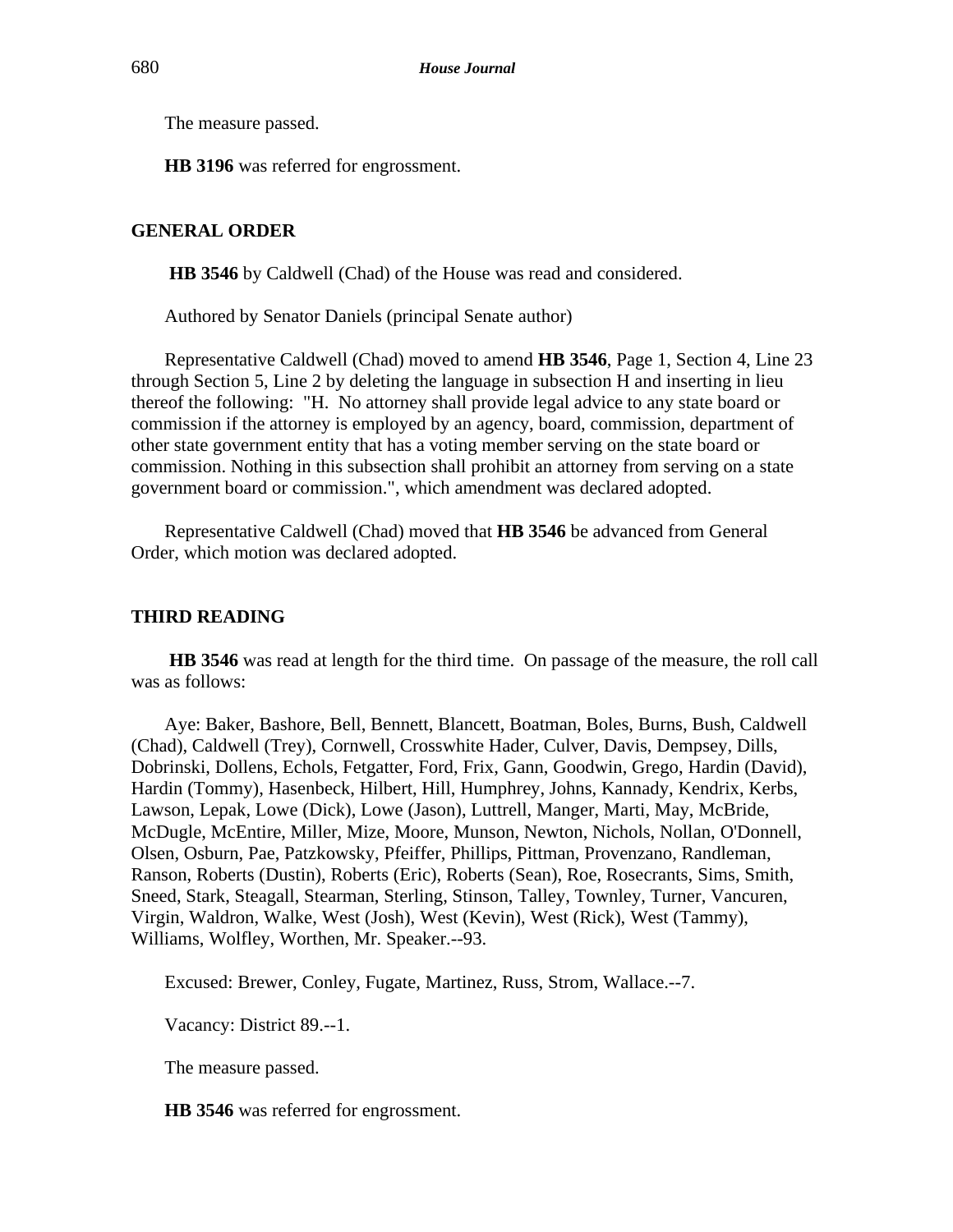## **GENERAL ORDER**

**HB 1413** by McCall of the House was read and considered.

Coauthored by Representative(s) Fugate

Authored by Senator Standridge (principal Senate author)

Representative Hill moved that **HB 1413** be advanced from General Order, which motion was declared adopted.

#### **THIRD READING**

**HB 1413** was read at length for the third time. On passage of the measure, the roll call was as follows:

Aye: Baker, Bashore, Bell, Bennett, Blancett, Boatman, Boles, Burns, Caldwell (Chad), Caldwell (Trey), Cornwell, Crosswhite Hader, Culver, Dempsey, Dills, Dobrinski, Dollens, Echols, Fetgatter, Ford, Frix, Fugate, Goodwin, Grego, Hardin (David), Hasenbeck, Hilbert, Hill, Humphrey, Johns, Kannady, Kendrix, Kerbs, Lepak, Lowe (Dick), Lowe (Jason), Luttrell, Manger, Martinez, McDugle, McEntire, Miller, Mize, Moore, Munson, Nichols, Nollan, O'Donnell, Olsen, Osburn, Pae, Patzkowsky, Pfeiffer, Phillips, Pittman, Provenzano, Randleman, Ranson, Roberts (Dustin), Roberts (Eric), Roberts (Sean), Roe, Rosecrants, Sims, Smith, Sneed, Stark, Steagall, Sterling, Strom, Talley, Townley, Turner, Vancuren, Virgin, Waldron, Walke, West (Josh), West (Kevin), West (Tammy), Williams, Wolfley, Worthen.--83.

Nay: Gann, Hardin (Tommy), Stearman, West (Rick).--4.

Excused: Brewer, Bush, Conley, Davis, Lawson, Marti, May, McBride, Newton, Russ, Stinson, Wallace, Mr. Speaker.--13.

Vacancy: District 89.--1.

The measure passed.

**HB 1413** was referred for engrossment.

#### **GENERAL ORDER**

**HB 4352** by Hill of the House was read and considered.

Coauthored by Representative(s) Fugate

Authored by Senator Weaver (principal Senate author)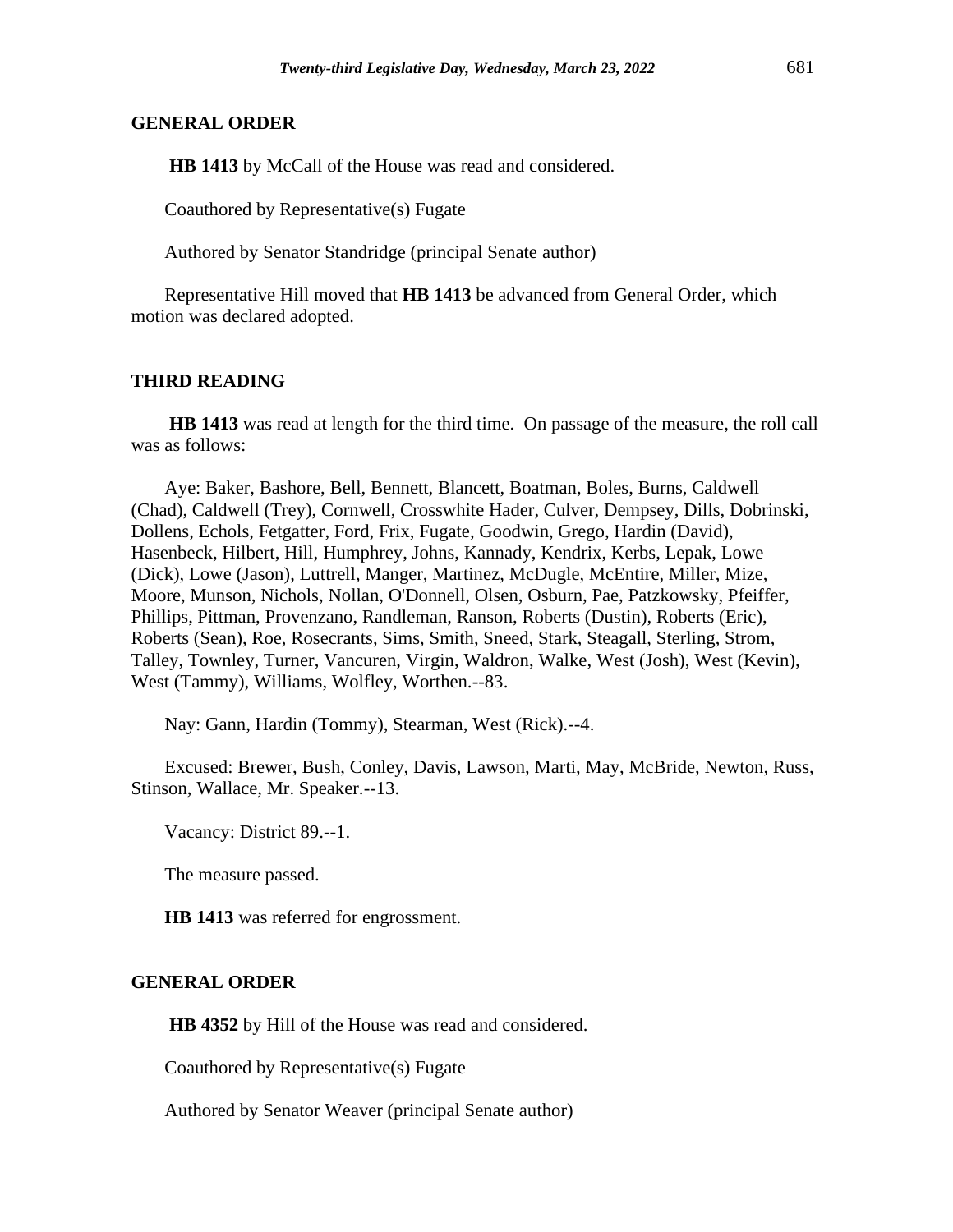Representative Hill moved that **HB 4352** be advanced from General Order, which motion was declared adopted.

#### **THIRD READING**

**HB 4352** was read at length for the third time. On passage of the measure, the roll call was as follows:

Aye: Baker, Bashore, Bell, Bennett, Blancett, Boatman, Boles, Brewer, Burns, Caldwell (Chad), Caldwell (Trey), Cornwell, Crosswhite Hader, Culver, Davis, Dempsey, Dills, Dobrinski, Dollens, Echols, Fetgatter, Frix, Fugate, Gann, Goodwin, Grego, Hardin (David), Hardin (Tommy), Hasenbeck, Hilbert, Hill, Humphrey, Johns, Kannady, Kendrix, Kerbs, Lawson, Lepak, Lowe (Dick), Lowe (Jason), Luttrell, Manger, Marti, May, McBride, McDugle, McEntire, Miller, Mize, Moore, Munson, Newton, Nichols, Nollan, O'Donnell, Olsen, Osburn, Pae, Patzkowsky, Pfeiffer, Phillips, Pittman, Provenzano, Ranson, Roberts (Dustin), Roberts (Eric), Roberts (Sean), Roe, Rosecrants, Sims, Smith, Sneed, Steagall, Stearman, Sterling, Stinson, Strom, Talley, Turner, Vancuren, Virgin, Waldron, Walke, Wallace, West (Kevin), West (Rick), West (Tammy), Williams, Wolfley, Worthen.--90.

Excused: Bush, Conley, Ford, Martinez, Randleman, Russ, Stark, Townley, West (Josh), Mr. Speaker.--10.

Vacancy: District 89.--1.

The measure passed.

**HB 4352** was referred for engrossment.

## **GENERAL ORDER**

**HB 4353** by Hill of the House was read and considered.

Coauthored by Representative(s) McDugle, Fugate

Authored by Senator Weaver (principal Senate author)

Representative Hill moved that **HB 4353** be advanced from General Order, which motion was declared adopted.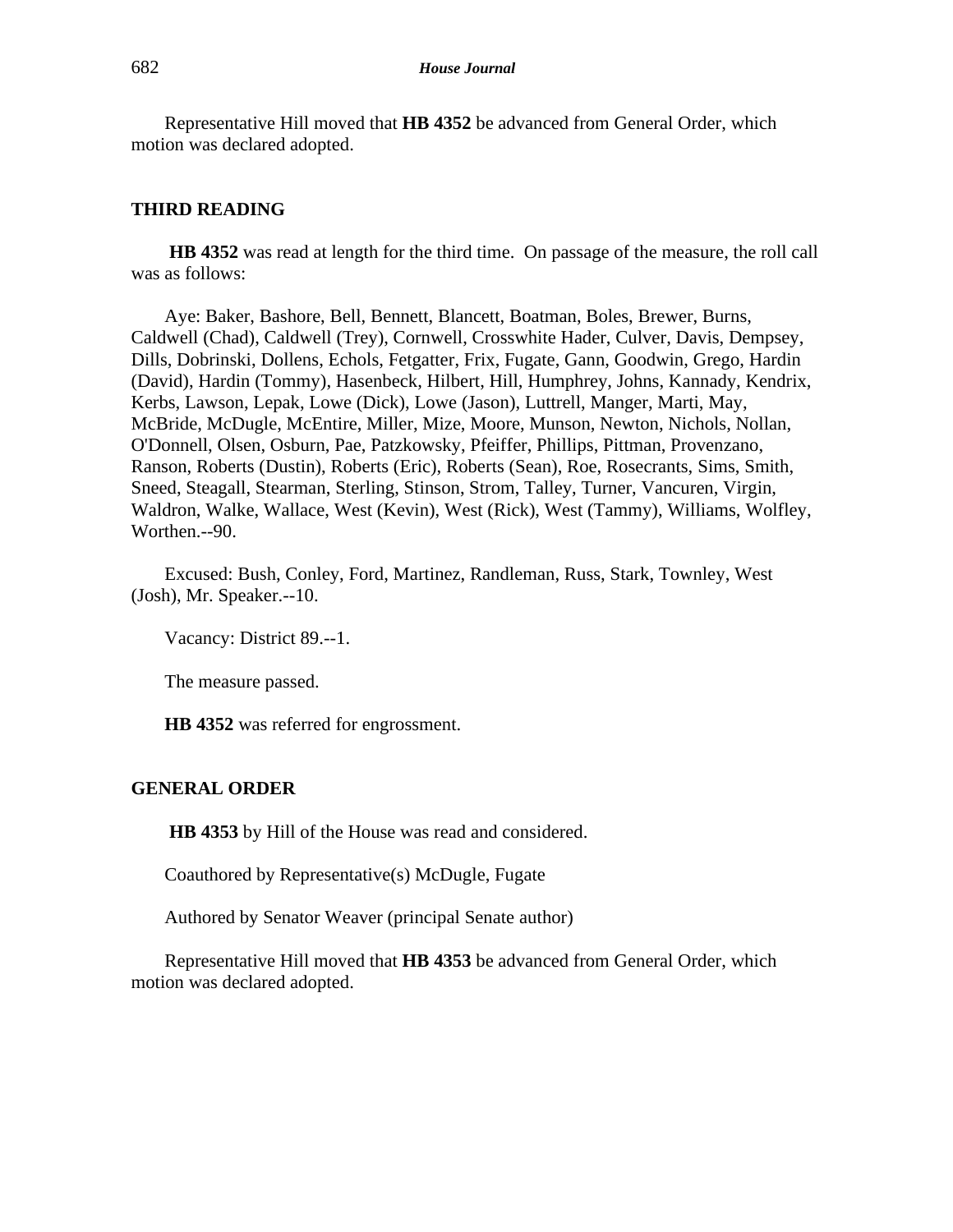**HB 4353** was read at length for the third time. On passage of the measure, the roll call was as follows:

Aye: Baker, Bashore, Bell, Bennett, Blancett, Boatman, Boles, Brewer, Burns, Bush, Caldwell (Chad), Caldwell (Trey), Cornwell, Crosswhite Hader, Culver, Davis, Dempsey, Dills, Dobrinski, Dollens, Echols, Fetgatter, Ford, Frix, Fugate, Gann, Goodwin, Grego, Hardin (David), Hardin (Tommy), Hasenbeck, Hilbert, Hill, Humphrey, Johns, Kannady, Kendrix, Kerbs, Lepak, Lowe (Dick), Lowe (Jason), Luttrell, Manger, Martinez, May, McBride, McDugle, McEntire, Miller, Mize, Moore, Munson, Newton, Nichols, Nollan, O'Donnell, Olsen, Osburn, Pae, Patzkowsky, Pfeiffer, Phillips, Pittman, Provenzano, Randleman, Ranson, Roberts (Dustin), Roberts (Eric), Roberts (Sean), Roe, Rosecrants, Sims, Smith, Sneed, Stark, Steagall, Stearman, Sterling, Stinson, Talley, Townley, Turner, Vancuren, Virgin, Waldron, Walke, Wallace, West (Josh), West (Kevin), West (Rick), West (Tammy), Williams, Wolfley, Worthen.--94.

Excused: Conley, Lawson, Marti, Russ, Strom, Mr. Speaker.--6.

Vacancy: District 89.--1.

The measure passed.

**HB 4353** was referred for engrossment.

### **GENERAL ORDER**

**HB 3363** by McCall et al. of the House was read and considered.

Authored by Senator Treat (principal Senate author)

Speaker McCall moved to amend **HB 3363**, Page 21, Section 8, Line 18 by deleting the language: "subsection C" and inserting in lieu thereof the following language: "subsections C and D"; Page 22, Section 8, Line 3 by deleting the language: "the regulation of"; and Line 9 1/2 by inserting a subsection D to read as follows: "D. Programs, personnel, and assets of the Oklahoma State Regents for Higher Education, identified by the Executive Director as duplicative or complementary to the mission of the Office, shall be made available as agreed to in contracts between the Office and the Oklahoma State Regents for Higher Education following a recommendation by the Executive Director to the Oklahoma State Regents for Higher Education. Should the Office and the Oklahoma State Regents for Higher Education fail to reach contractual agreements within ninety (90) days of the Executive Director's recommendation, the Executive Director shall provide written notification of a failure to reach contractual agreement to the Broadband Governing Board, the Speaker of the Oklahoma House of Representatives, and the President Pro Tempore of the Oklahoma State Senate.", which amendment was declared adopted.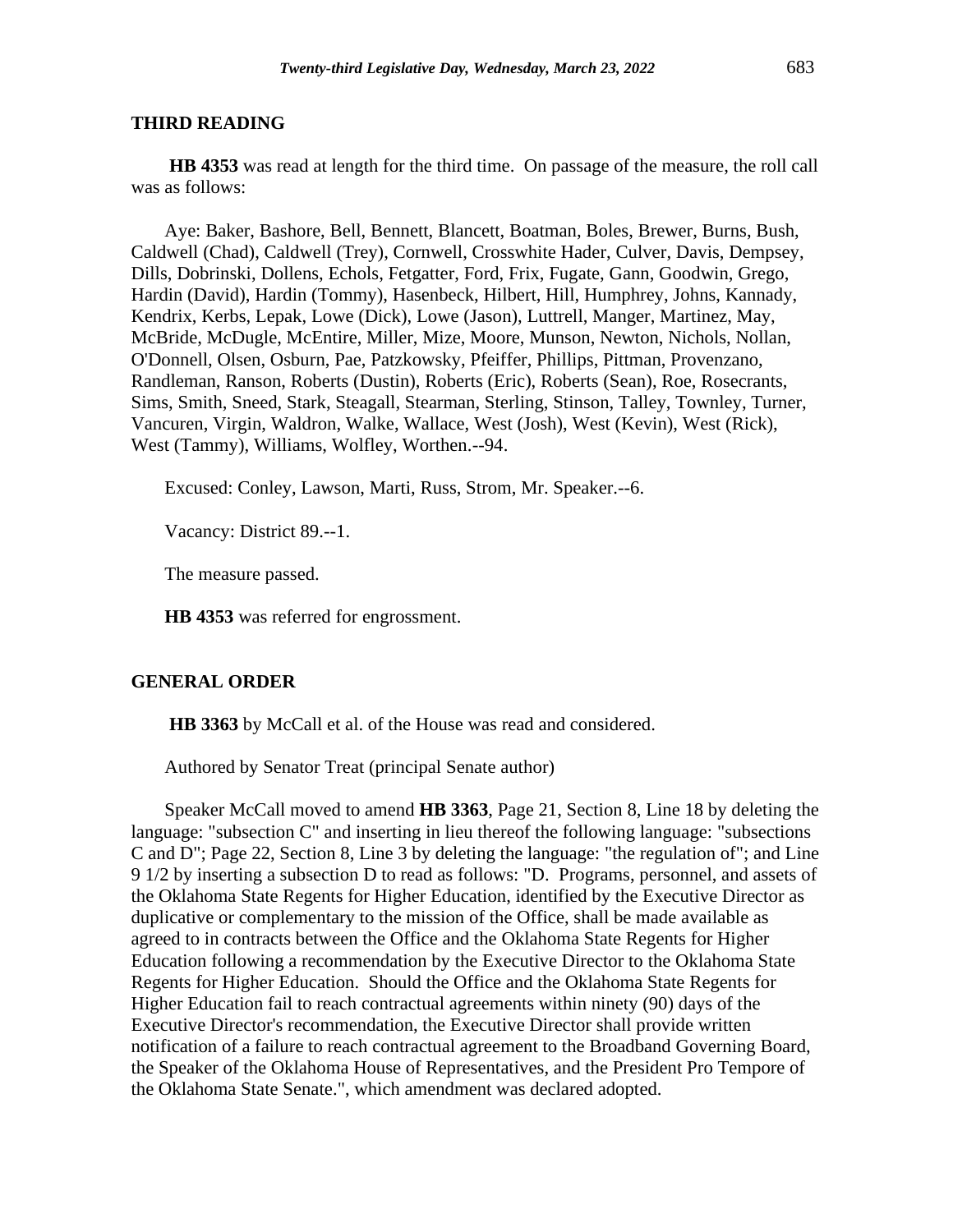Representative Phillips moved that **HB 3363** be advanced from General Order, which motion was declared adopted.

### **THIRD READING**

**HB 3363** was read at length for the third time. On passage of the measure and emergency, the roll call was as follows:

Aye: Bashore, Bennett, Blancett, Boatman, Boles, Brewer, Burns, Bush, Caldwell (Chad), Caldwell (Trey), Cornwell, Crosswhite Hader, Culver, Davis, Dempsey, Dills, Dobrinski, Dollens, Echols, Frix, Gann, Goodwin, Grego, Hardin (David), Hardin (Tommy), Hilbert, Hill, Humphrey, Johns, Kannady, Kendrix, Kerbs, Lawson, Lepak, Lowe (Dick), Lowe (Jason), Luttrell, Manger, Martinez, May, McBride, McDugle, McEntire, Miller, Mize, Moore, Munson, Nichols, Nollan, O'Donnell, Olsen, Osburn, Pae, Patzkowsky, Pfeiffer, Phillips, Pittman, Provenzano, Ranson, Roberts (Dustin), Roberts (Eric), Roberts (Sean), Roe, Rosecrants, Sims, Smith, Sneed, Stark, Steagall, Stearman, Sterling, Stinson, Talley, Townley, Turner, Virgin, Waldron, Walke, West (Josh), West (Kevin), West (Rick), West (Tammy), Williams, Wolfley, Worthen.--85.

Excused: Baker, Bell, Conley, Fetgatter, Ford, Fugate, Hasenbeck, Marti, Newton, Randleman, Russ, Strom, Vancuren, Wallace, Mr. Speaker.--15.

Vacancy: District 89.--1.

The measure and emergency passed.

**HB 3363** was referred for engrossment.

#### **Representative Boatman Presiding**

# **GENERAL ORDER**

**HB 3179** by Phillips et al. of the House was read and considered.

Authored by Senator Dossett (J.J.) (principal Senate author)

Representative Phillips moved that **HB 3179** be advanced from General Order, which motion was declared adopted.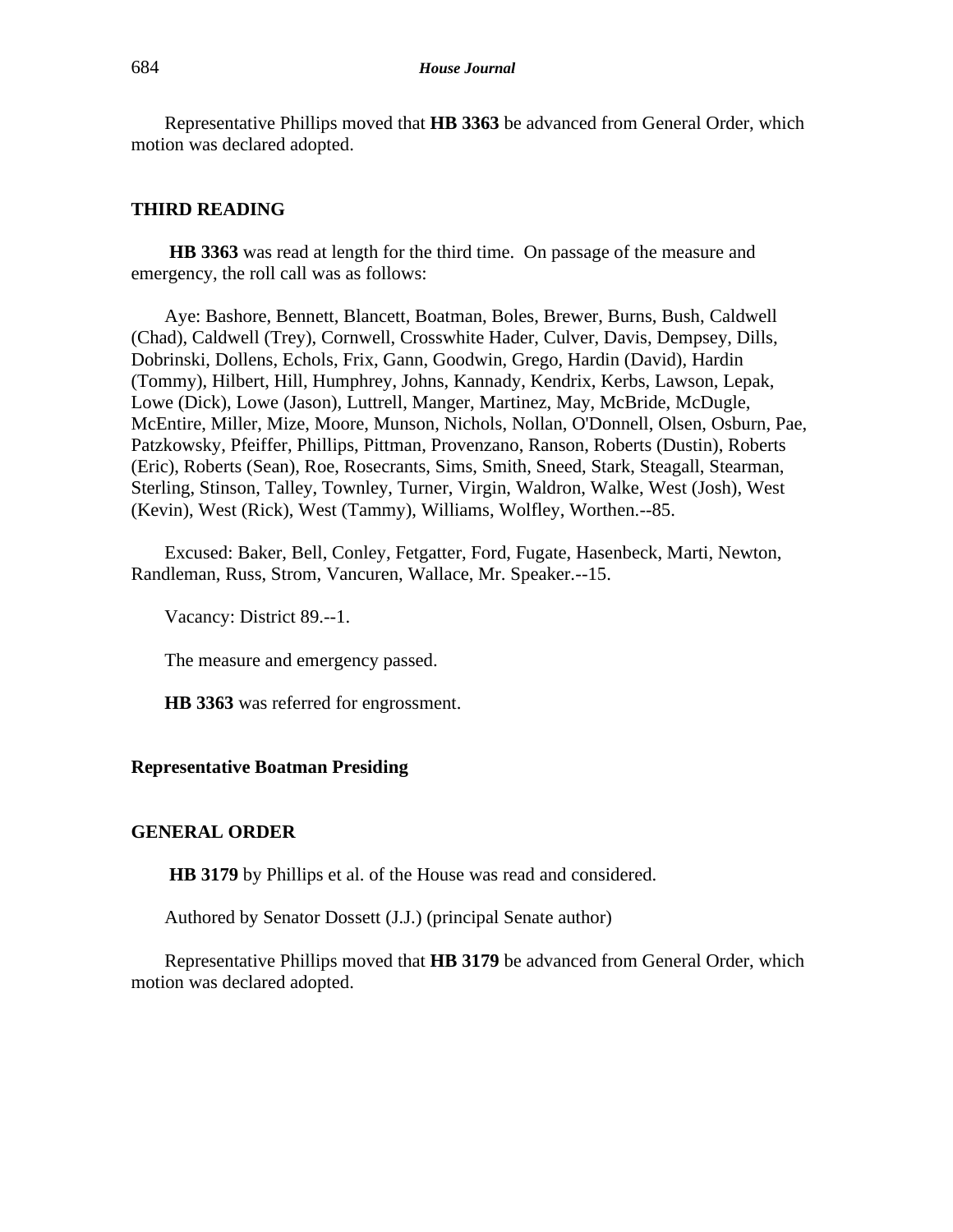**HB 3179** was read at length for the third time. On passage of the measure, the roll call was as follows:

Aye: Baker, Bashore, Bell, Bennett, Boatman, Boles, Brewer, Burns, Bush, Caldwell (Chad), Caldwell (Trey), Cornwell, Crosswhite Hader, Culver, Dempsey, Dills, Dobrinski, Dollens, Echols, Fetgatter, Ford, Frix, Fugate, Gann, Goodwin, Grego, Hardin (David), Hardin (Tommy), Hasenbeck, Hilbert, Hill, Humphrey, Johns, Kannady, Kendrix, Kerbs, Lawson, Lepak, Lowe (Dick), Lowe (Jason), Manger, Martinez, McBride, McDugle, Mize, Moore, Munson, Newton, Nichols, Nollan, O'Donnell, Olsen, Osburn, Pae, Patzkowsky, Phillips, Pittman, Provenzano, Randleman, Ranson, Roberts (Eric), Roberts (Sean), Roe, Rosecrants, Sims, Smith, Sneed, Stark, Steagall, Stearman, Sterling, Stinson, Strom, Talley, Townley, Vancuren, Virgin, Waldron, Walke, Wallace, West (Josh), West (Kevin), West (Rick), West (Tammy), Williams, Wolfley, Worthen.--87.

Excused: Blancett, Conley, Davis, Luttrell, Marti, May, McEntire, Miller, Pfeiffer, Roberts (Dustin), Russ, Turner, Mr. Speaker.--13.

Vacancy: District 89.--1.

The measure passed.

**HB 3179** was referred for engrossment.

## **GENERAL ORDER**

**HB 3353** by McCall et al. of the House was read and considered.

Coauthored by Representative(s) Wallace, Sims, McDugle

Authored by Senator Allen (principal Senate author)

Representative Wallace moved to amend **HB 3353** by striking the title, which amendment was declared adopted.

Representative Fugate moved to suspend House Rule 8.8(b) for the purpose of allowing consideration of an untimely filed floor amendment, which motion failed upon roll call as follows:

Aye: Bell, Bennett, Blancett, Brewer, Dollens, Fugate, Goodwin, Lowe (Jason), Munson, Provenzano, Ranson, Rosecrants, Turner, Virgin, Waldron, Walke.--16.

Nay: Baker, Bashore, Boatman, Burns, Bush, Caldwell (Trey), Crosswhite Hader, Culver, Dempsey, Dills, Dobrinski, Echols, Ford, Frix, Gann, Grego, Hardin (David), Hardin (Tommy), Hasenbeck, Hilbert, Johns, Kendrix, Lepak, Lowe (Dick), Manger, Martinez, May, McBride, McDugle, McEntire, Miller, Mize, Moore, Newton, Nollan,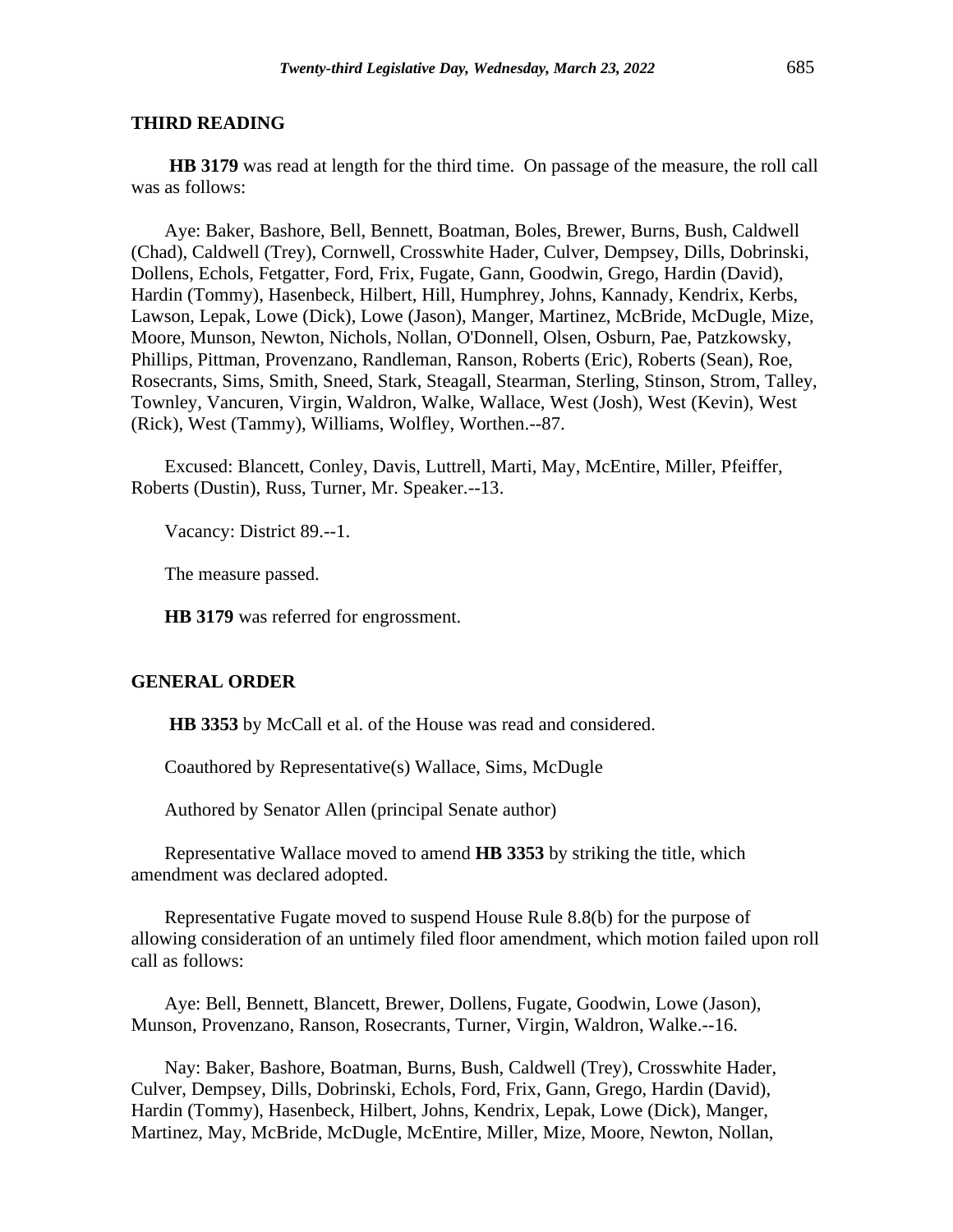O'Donnell, Olsen, Osburn, Pae, Pfeiffer, Phillips, Roberts (Dustin), Roberts (Eric), Roberts (Sean), Roe, Sims, Smith, Sneed, Steagall, Stearman, Sterling, Stinson, Talley, Vancuren, Wallace, West (Josh), West (Kevin), West (Rick), West (Tammy), Williams, Wolfley.--61.

Excused: Boles, Caldwell (Chad), Conley, Cornwell, Davis, Fetgatter, Hill, Humphrey, Kannady, Kerbs, Lawson, Luttrell, Marti, Nichols, Patzkowsky, Pittman, Randleman, Russ, Stark, Strom, Townley, Worthen, Mr. Speaker.--23.

Vacancy: District 89.--1.

Representative Wallace moved that **HB 3353** be advanced from General Order, which motion was declared adopted.

#### **THIRD READING**

**HB 3353** was read at length for the third time. On passage of the measure and emergency, the roll call was as follows:

Aye: Baker, Bashore, Bell, Bennett, Blancett, Boatman, Boles, Brewer, Burns, Bush, Caldwell (Chad), Caldwell (Trey), Cornwell, Crosswhite Hader, Culver, Dempsey, Dills, Dobrinski, Dollens, Echols, Fetgatter, Ford, Frix, Fugate, Gann, Goodwin, Grego, Hardin (David), Hardin (Tommy), Hasenbeck, Hilbert, Hill, Humphrey, Johns, Kannady, Kendrix, Kerbs, Lawson, Lepak, Lowe (Dick), Lowe (Jason), Manger, Marti, Martinez, May, McBride, McDugle, Miller, Moore, Munson, Nichols, Nollan, O'Donnell, Olsen, Osburn, Pae, Patzkowsky, Pfeiffer, Phillips, Pittman, Provenzano, Randleman, Ranson, Roberts (Dustin), Roberts (Eric), Roberts (Sean), Roe, Rosecrants, Sims, Smith, Sneed, Stark, Steagall, Stearman, Sterling, Stinson, Strom, Talley, Townley, Turner, Vancuren, Virgin, Waldron, Walke, Wallace, West (Josh), West (Kevin), West (Rick), West (Tammy), Williams, Wolfley.--91.

Excused: Conley, Davis, Luttrell, McEntire, Mize, Newton, Russ, Worthen, Mr. Speaker.--9.

Vacancy: District 89.--1.

The measure and emergency passed.

**HB 3353** was referred for engrossment.

#### **GENERAL ORDER**

**HB 4084** by Wallace of the House was read and considered.

Coauthored by Representative(s) Fugate

Authored by Senator Rosino (principal Senate author)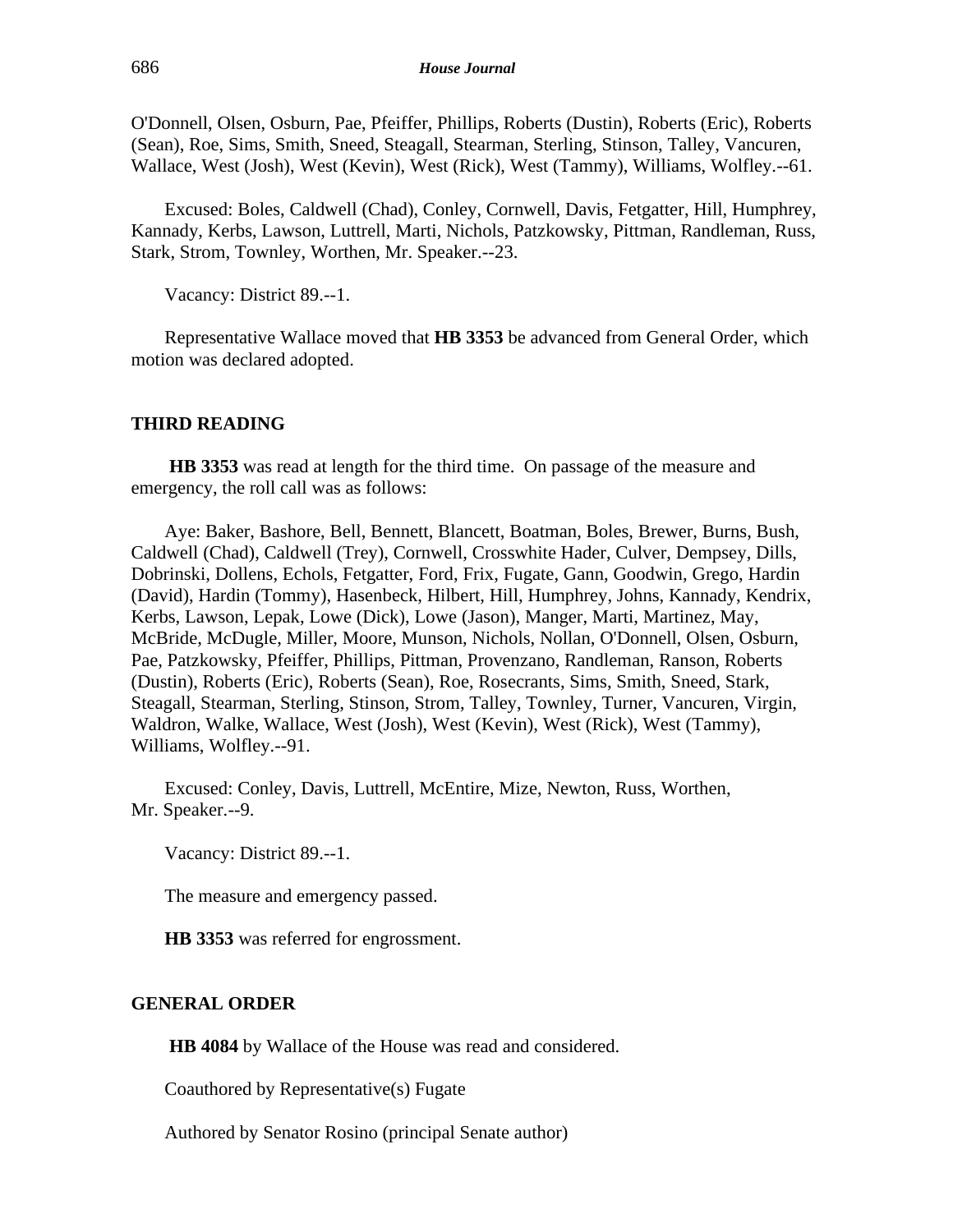Representative Wallace moved that **HB 4084** be advanced from General Order, which motion was declared adopted.

#### **THIRD READING**

**HB 4084** was read at length for the third time. On passage of the measure and emergency, the roll call was as follows:

Aye: Baker, Bashore, Bell, Bennett, Blancett, Boatman, Boles, Brewer, Burns, Bush, Caldwell (Chad), Caldwell (Trey), Cornwell, Crosswhite Hader, Culver, Davis, Dempsey, Dills, Dobrinski, Dollens, Echols, Fetgatter, Ford, Frix, Goodwin, Grego, Hardin (David), Hasenbeck, Hill, Humphrey, Johns, Kannady, Kendrix, Kerbs, Lawson, Lepak, Lowe (Dick), Lowe (Jason), Manger, Marti, Martinez, May, McBride, Miller, Moore, Munson, Nichols, Nollan, O'Donnell, Osburn, Pae, Patzkowsky, Pfeiffer, Phillips, Pittman, Provenzano, Randleman, Ranson, Roberts (Eric), Roberts (Sean), Roe, Rosecrants, Sims, Sneed, Stark, Steagall, Sterling, Stinson, Strom, Talley, Townley, Vancuren, Virgin, Waldron, Walke, Wallace, West (Josh), West (Kevin), West (Tammy), Williams, Wolfley.--81.

Nay: Gann, Hardin (Tommy), Olsen, Smith, Stearman, West (Rick).--6.

Excused: Conley, Fugate, Hilbert, Luttrell, McDugle, McEntire, Mize, Newton, Roberts (Dustin), Russ, Turner, Worthen, Mr. Speaker.--13.

Vacancy: District 89.--1.

The measure and emergency passed.

**HB 4084** was referred for engrossment.

#### **GENERAL ORDER**

**HB 4087** by Wallace of the House was read and considered.

Authored by Senator Thompson (principal Senate author)

Representative McEntire moved that **HB 4087** be advanced from General Order, which motion was declared adopted.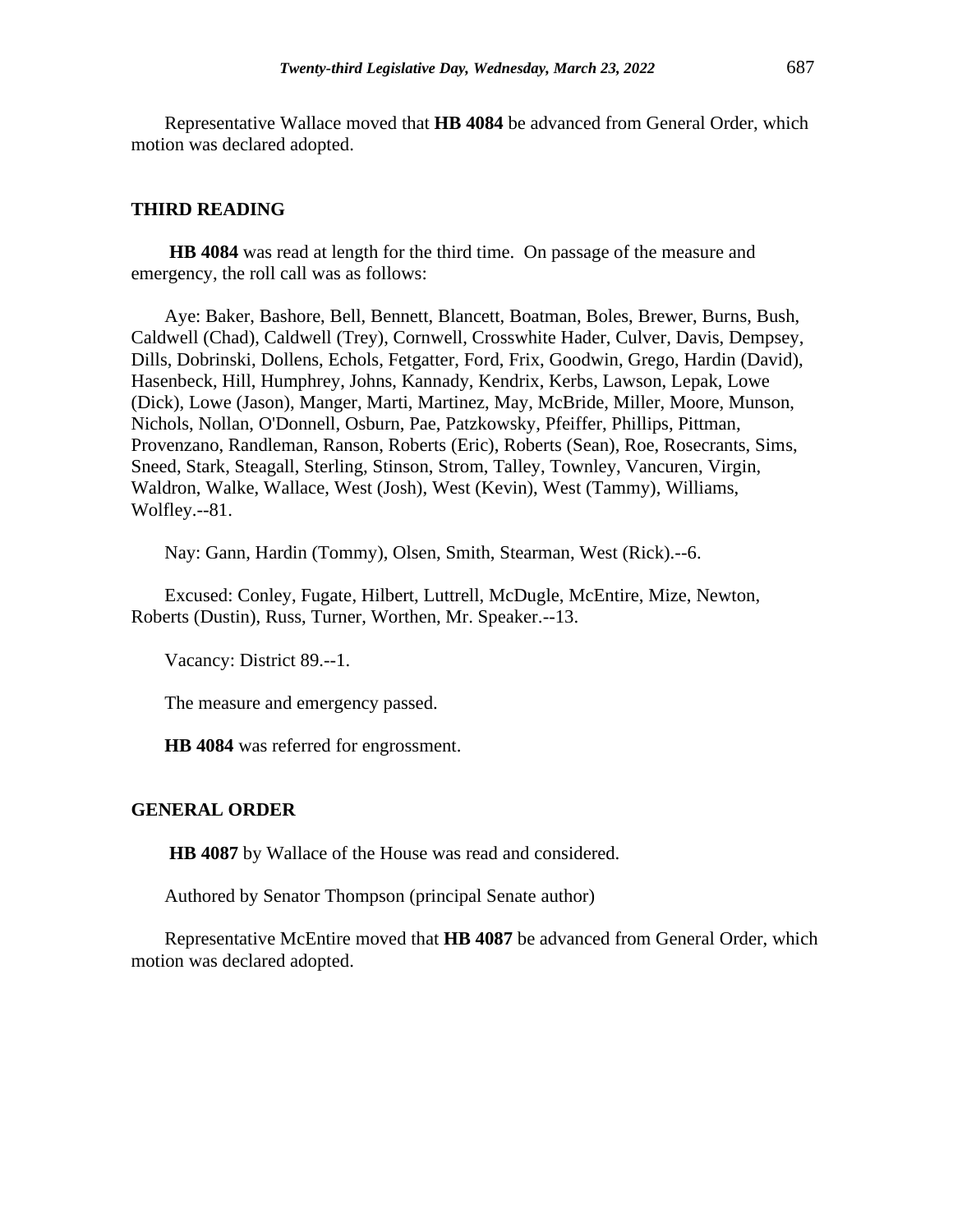**HB 4087** was read at length for the third time. On passage of the measure, the roll call was as follows:

Aye: Baker, Bashore, Bell, Bennett, Blancett, Boatman, Boles, Brewer, Burns, Bush, Caldwell (Trey), Cornwell, Crosswhite Hader, Culver, Davis, Dills, Dollens, Echols, Fetgatter, Ford, Frix, Fugate, Gann, Goodwin, Grego, Hardin (David), Hardin (Tommy), Hasenbeck, Hilbert, Hill, Humphrey, Johns, Kannady, Kendrix, Kerbs, Lawson, Lepak, Lowe (Dick), Lowe (Jason), Manger, Marti, Martinez, May, McBride, McDugle, McEntire, Miller, Moore, Munson, Nichols, Nollan, O'Donnell, Olsen, Osburn, Pae, Patzkowsky, Pfeiffer, Pittman, Provenzano, Randleman, Ranson, Roberts (Dustin), Roberts (Eric), Roberts (Sean), Roe, Rosecrants, Sims, Smith, Sneed, Steagall, Stearman, Sterling, Stinson, Talley, Townley, Turner, Vancuren, Virgin, Waldron, Walke, Wallace, West (Josh), West (Kevin), West (Rick), West (Tammy), Williams, Wolfley.--87.

Excused: Caldwell (Chad), Conley, Dempsey, Dobrinski, Luttrell, Mize, Newton, Phillips, Russ, Stark, Strom, Worthen, Mr. Speaker.--13.

Vacancy: District 89.--1.

The measure passed.

**HB 4087** was referred for engrossment.

## **GENERAL ORDER**

**HB 4228** by Sneed of the House was read and considered.

Authored by Senator Quinn (principal Senate author)

Representative Sneed moved that **HB 4228** be advanced from General Order, which motion was declared adopted.

#### **THIRD READING**

**HB 4228** was read at length for the third time. On passage of the measure, the roll call was as follows:

Aye: Baker, Bashore, Bell, Blancett, Boatman, Boles, Brewer, Burns, Bush, Caldwell (Chad), Caldwell (Trey), Cornwell, Crosswhite Hader, Culver, Davis, Dempsey, Dills, Dobrinski, Dollens, Echols, Fetgatter, Ford, Frix, Fugate, Gann, Goodwin, Grego, Hardin (David), Hardin (Tommy), Hasenbeck, Hilbert, Hill, Humphrey, Johns, Kannady, Kendrix, Kerbs, Lawson, Lepak, Lowe (Dick), Lowe (Jason), Manger, Martinez, May, McBride, McDugle, McEntire, Miller, Moore, Nichols, Nollan, O'Donnell, Olsen, Osburn, Pae, Patzkowsky, Pfeiffer, Phillips, Pittman, Provenzano, Randleman, Ranson, Roberts (Dustin),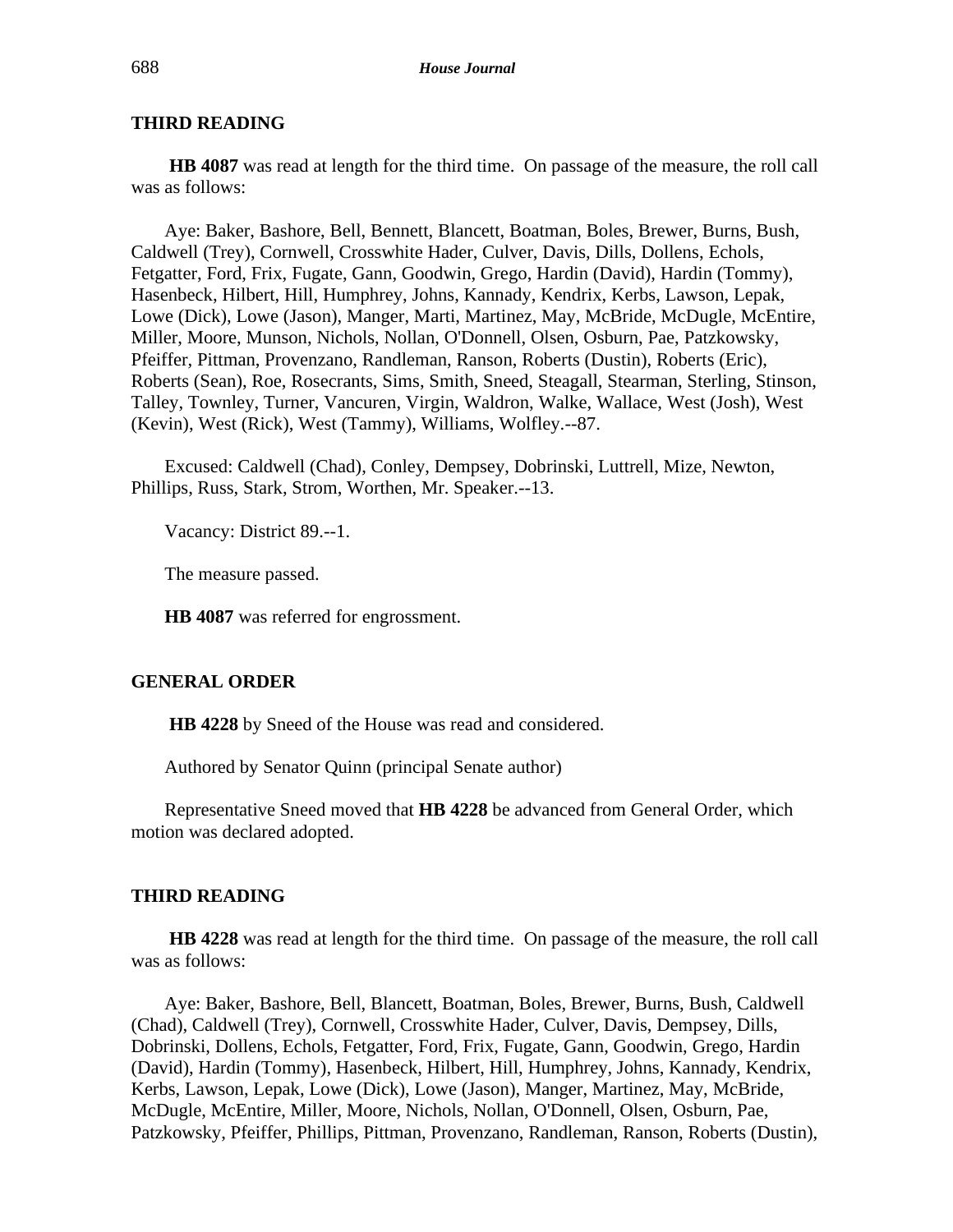Roberts (Eric), Roberts (Sean), Roe, Rosecrants, Sims, Smith, Sneed, Stark, Steagall, Stearman, Sterling, Stinson, Talley, Townley, Turner, Vancuren, Virgin, Waldron, Walke, Wallace, West (Josh), West (Kevin), West (Rick), West (Tammy), Williams, Wolfley, Worthen.--90.

Excused: Bennett, Conley, Luttrell, Marti, Mize, Munson, Newton, Russ, Strom, Mr. Speaker.--10.

Vacancy: District 89.--1.

The measure passed.

**HB 4228** was referred for engrossment.

### **GENERAL ORDER**

**HB 4230** by Sneed of the House was read and considered.

Authored by Senator Quinn (principal Senate author)

Representative Sneed moved that **HB 4230** be advanced from General Order, which motion was declared adopted.

## **THIRD READING**

**HB 4230** was read at length for the third time. On passage of the measure, the roll call was as follows:

Aye: Baker, Bashore, Bell, Bennett, Blancett, Boatman, Boles, Burns, Bush, Caldwell (Chad), Caldwell (Trey), Cornwell, Crosswhite Hader, Culver, Davis, Dempsey, Dills, Dobrinski, Dollens, Echols, Ford, Frix, Fugate, Gann, Grego, Hardin (David), Hardin (Tommy), Hasenbeck, Hilbert, Hill, Humphrey, Johns, Kannady, Kendrix, Kerbs, Lawson, Lepak, Lowe (Dick), Lowe (Jason), Manger, Marti, Martinez, McBride, McDugle, McEntire, Miller, Moore, Munson, Nichols, Nollan, O'Donnell, Olsen, Osburn, Pae, Patzkowsky, Pfeiffer, Phillips, Pittman, Provenzano, Randleman, Ranson, Roberts (Dustin), Roberts (Eric), Roberts (Sean), Roe, Rosecrants, Sims, Smith, Sneed, Stark, Steagall, Stearman, Sterling, Stinson, Talley, Townley, Turner, Vancuren, Virgin, Waldron, Walke, Wallace, West (Josh), West (Kevin), West (Rick), West (Tammy), Williams, Wolfley, Worthen.--89.

Excused: Brewer, Conley, Fetgatter, Goodwin, Luttrell, May, Mize, Newton, Russ, Strom, Mr. Speaker.--11.

Vacancy: District 89.--1.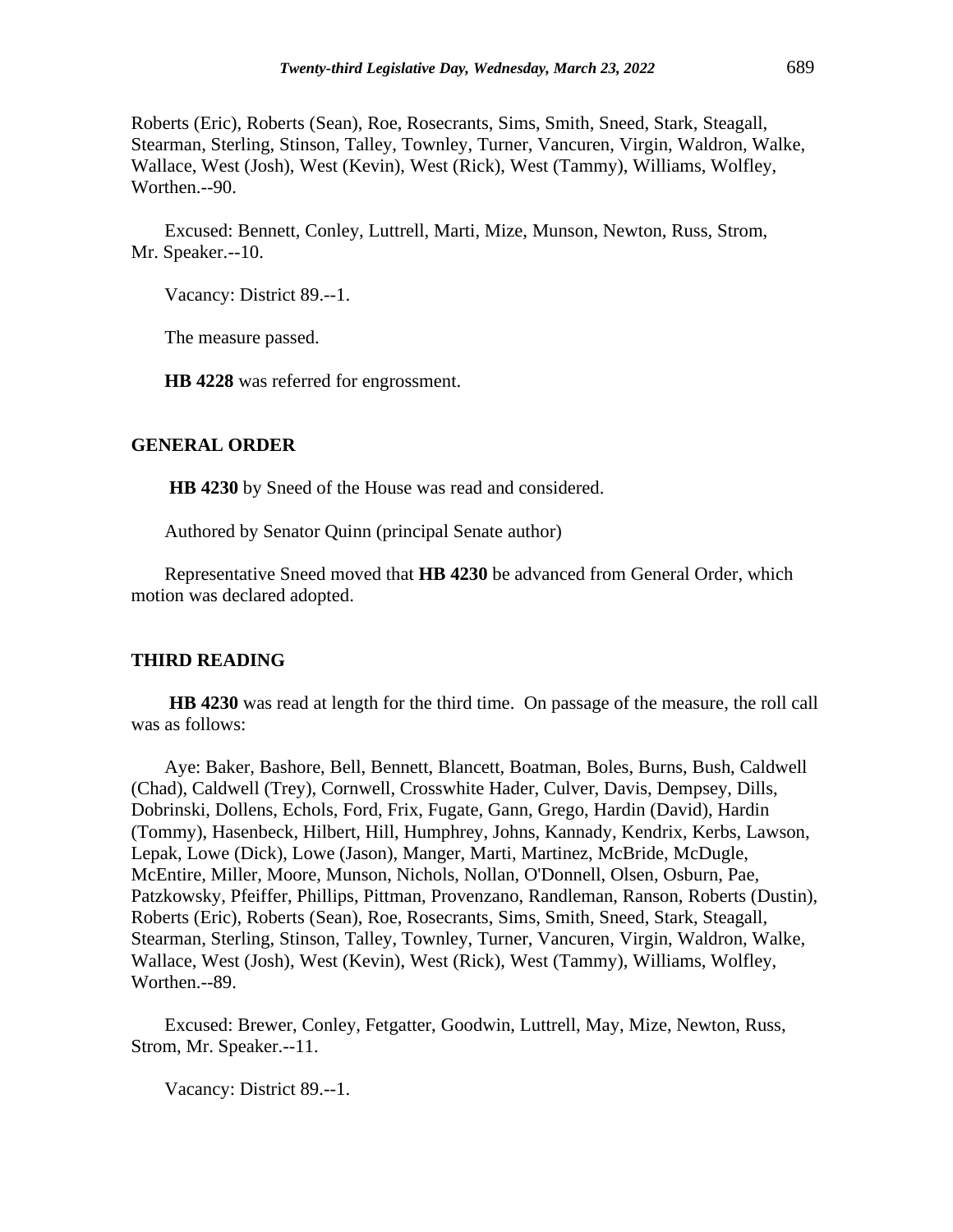The measure passed.

**HB 4230** was referred for engrossment.

## **GENERAL ORDER**

**HB 4279** by Sneed of the House was read and considered.

Coauthored by Representative(s) Phillips

Authored by Senator Quinn (principal Senate author)

Representative Sneed moved that **HB 4279** be advanced from General Order, which motion was declared adopted.

## **THIRD READING**

**HB 4279** was read at length for the third time. On passage of the measure, the roll call was as follows:

Aye: Baker, Bashore, Bell, Bennett, Blancett, Boatman, Boles, Brewer, Burns, Bush, Caldwell (Chad), Caldwell (Trey), Cornwell, Crosswhite Hader, Culver, Davis, Dempsey, Dills, Dobrinski, Dollens, Echols, Fetgatter, Ford, Frix, Fugate, Gann, Goodwin, Grego, Hardin (David), Hardin (Tommy), Hasenbeck, Hilbert, Hill, Humphrey, Johns, Kannady, Kendrix, Kerbs, Lawson, Lepak, Lowe (Dick), Lowe (Jason), Luttrell, Manger, Marti, Martinez, May, McDugle, McEntire, Miller, Moore, Munson, Nichols, Nollan, O'Donnell, Olsen, Osburn, Pae, Patzkowsky, Pfeiffer, Phillips, Pittman, Provenzano, Randleman, Ranson, Roberts (Dustin), Roberts (Eric), Roberts (Sean), Roe, Rosecrants, Sims, Smith, Sneed, Stark, Steagall, Stearman, Sterling, Stinson, Talley, Townley, Vancuren, Virgin, Waldron, Walke, Wallace, West (Josh), West (Kevin), West (Rick), West (Tammy), Williams, Wolfley, Worthen.--92.

Excused: Conley, McBride, Mize, Newton, Russ, Strom, Turner, Mr. Speaker.--8.

Vacancy: District 89.--1.

The measure passed.

**HB 4279** was referred for engrossment.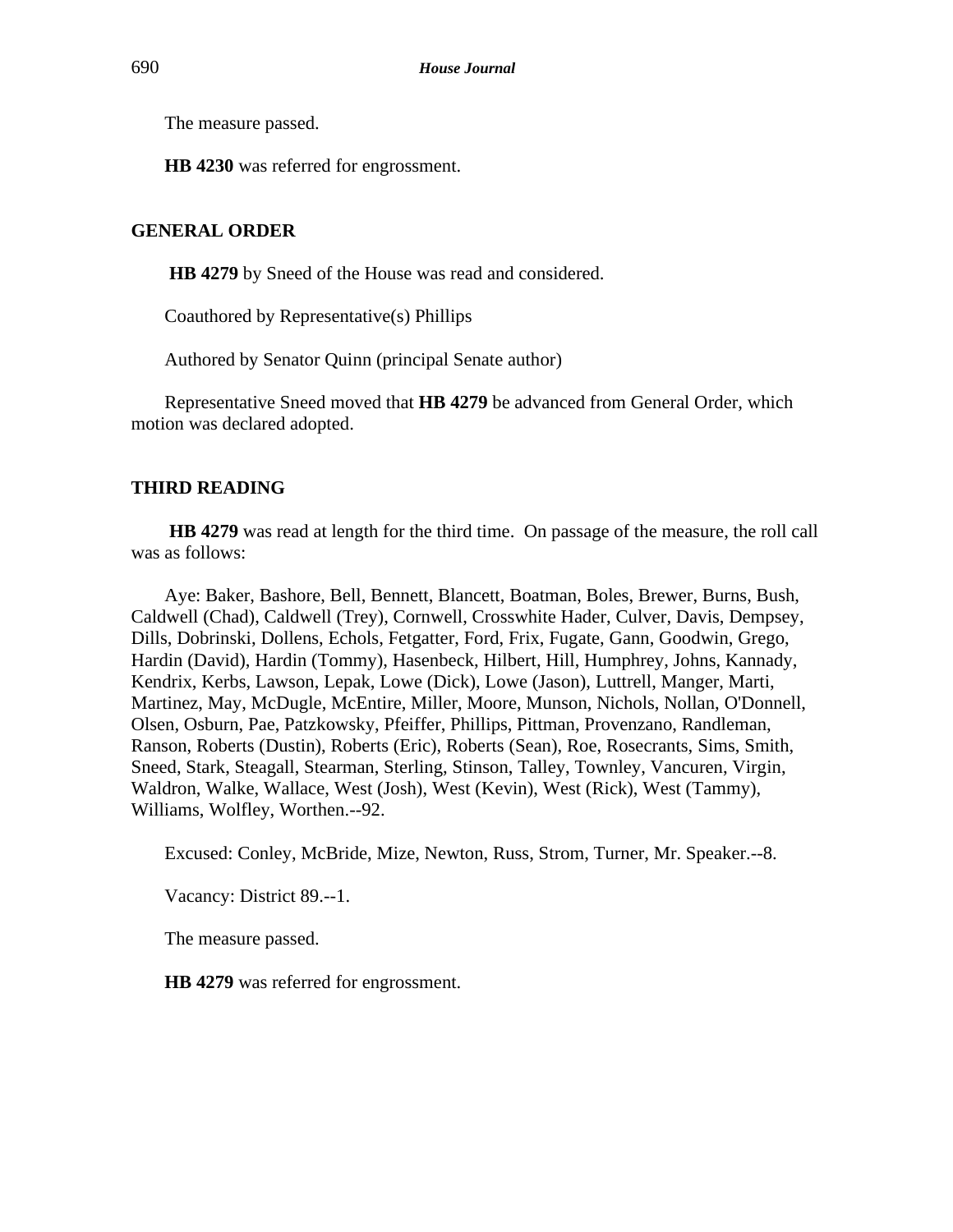## **GENERAL ORDER**

**HB 3261** by Randleman of the House and Stephens of the Senate was read and considered.

Representative Randleman moved that **HB 3261** be advanced from General Order, which motion was declared adopted.

## **THIRD READING**

**HB 3261** was read at length for the third time. On passage of the measure, the roll call was as follows:

Aye: Baker, Bashore, Bell, Bennett, Blancett, Boatman, Boles, Brewer, Burns, Bush, Caldwell (Chad), Caldwell (Trey), Cornwell, Crosswhite Hader, Culver, Davis, Dempsey, Dills, Dobrinski, Dollens, Echols, Fetgatter, Ford, Frix, Fugate, Gann, Goodwin, Grego, Hardin (David), Hardin (Tommy), Hasenbeck, Hilbert, Hill, Humphrey, Johns, Kannady, Kendrix, Kerbs, Lawson, Lepak, Lowe (Dick), Lowe (Jason), Luttrell, Manger, Marti, Martinez, May, McDugle, McEntire, Miller, Moore, Munson, Nichols, Nollan, O'Donnell, Olsen, Osburn, Pae, Patzkowsky, Pfeiffer, Phillips, Pittman, Provenzano, Randleman, Ranson, Roberts (Dustin), Roberts (Eric), Roberts (Sean), Roe, Rosecrants, Sims, Smith, Sneed, Stark, Steagall, Stearman, Sterling, Stinson, Talley, Townley, Turner, Vancuren, Virgin, Waldron, Wallace, West (Josh), West (Kevin), West (Rick), West (Tammy), Williams, Wolfley, Worthen.--92.

Excused: Conley, McBride, Mize, Newton, Russ, Strom, Walke, Mr. Speaker.--8.

Vacancy: District 89.--1.

The measure passed.

**HB 3261** was referred for engrossment.

## **GENERAL ORDER**

**HB 2768** by Randleman of the House was read and considered.

Coauthored by Representative(s) Mize

Authored by Senator Standridge (principal Senate author)

Representative Randleman moved to amend **HB 2768** by striking the title, the enacting clause, the entire bill, and by inserting in lieu thereof a floor substitute.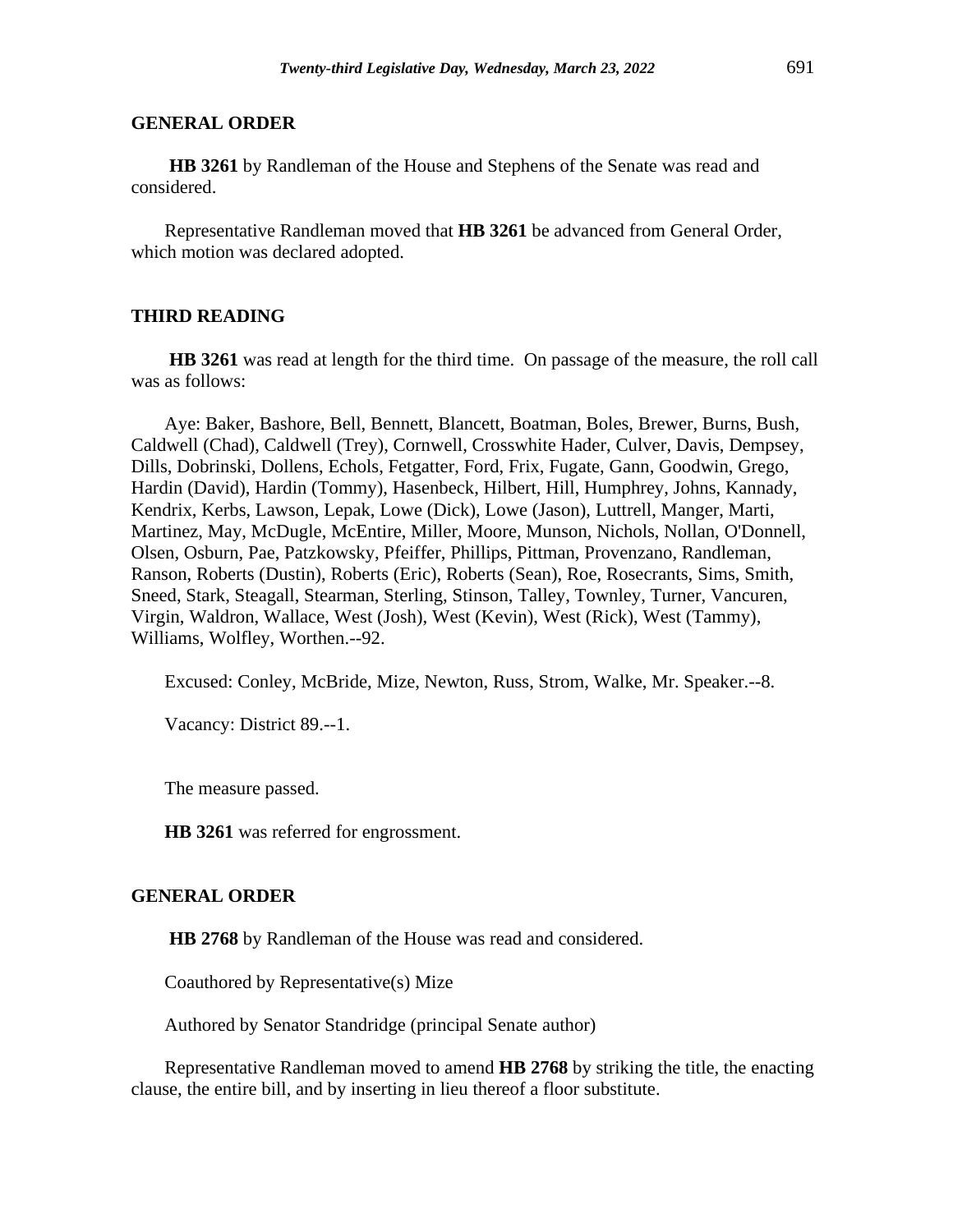Representative Osburn moved to amend the floor substitute to HB **2768** by striking the title, which amendment to the floor substitute was declared adopted.

Representative Randleman pressed adoption of the floor substitute, as amended, which floor substitute was declared adopted.

Representative Randleman moved that **HB 2768** be advanced from General Order, which motion was declared adopted.

## **THIRD READING**

**HB 2768** was read at length for the third time. On passage of the measure, the roll call was as follows:

Aye: Baker, Bashore, Bell, Bennett, Blancett, Boatman, Boles, Brewer, Burns, Bush, Caldwell (Chad), Caldwell (Trey), Cornwell, Crosswhite Hader, Culver, Davis, Dempsey, Dills, Dobrinski, Dollens, Fetgatter, Ford, Frix, Fugate, Gann, Goodwin, Grego, Hardin (David), Hardin (Tommy), Hasenbeck, Hilbert, Hill, Humphrey, Johns, Kannady, Kendrix, Kerbs, Lawson, Lepak, Lowe (Dick), Lowe (Jason), Luttrell, Manger, Marti, Martinez, May, McBride, McDugle, McEntire, Miller, Moore, Munson, Nichols, Nollan, O'Donnell, Olsen, Osburn, Pae, Patzkowsky, Pfeiffer, Phillips, Pittman, Provenzano, Randleman, Ranson, Roberts (Eric), Roberts (Sean), Roe, Rosecrants, Sims, Smith, Sneed, Stark, Steagall, Stearman, Sterling, Stinson, Talley, Townley, Turner, Vancuren, Virgin, Waldron, Walke, Wallace, West (Josh), West (Kevin), West (Rick), West (Tammy), Williams, Wolfley, Worthen, Mr. Speaker.--93.

Excused: Conley, Echols, Mize, Newton, Roberts (Dustin), Russ, Strom.--7.

Vacancy: District 89.--1.

The measure passed.

**HB 2768** was referred for engrossment.

#### **GENERAL ORDER**

**HB 4143** by May of the House and Leewright of the Senate was read and considered.

Representative May moved to amend **HB 4143** by striking the title, the enacting clause, the entire bill, and by inserting in lieu thereof a floor substitute, which floor substitute was declared adopted.

Representative May moved that **HB 4143** be advanced from General Order, which motion was declared adopted.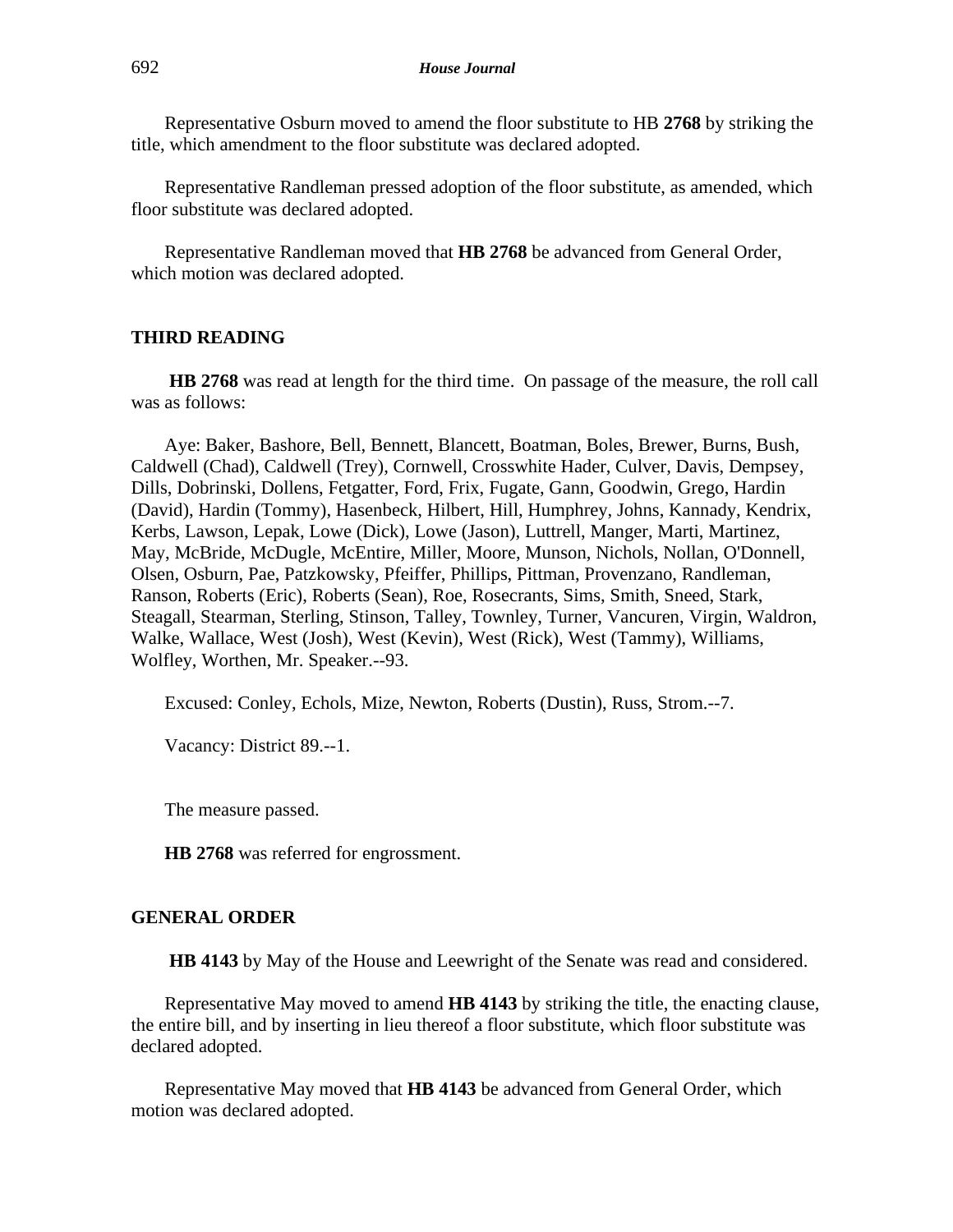**HB 4143** was read at length for the third time. On passage of the measure, the roll call was as follows:

Aye: Baker, Bashore, Bell, Bennett, Blancett, Boatman, Boles, Brewer, Burns, Bush, Caldwell (Chad), Caldwell (Trey), Cornwell, Crosswhite Hader, Culver, Dempsey, Dills, Dobrinski, Dollens, Fetgatter, Ford, Frix, Fugate, Gann, Goodwin, Grego, Hardin (David), Hasenbeck, Hilbert, Hill, Humphrey, Johns, Kannady, Kendrix, Kerbs, Lawson, Lepak, Lowe (Dick), Lowe (Jason), Luttrell, Manger, Marti, Martinez, May, McDugle, McEntire, Miller, Moore, Munson, Nichols, Nollan, O'Donnell, Olsen, Osburn, Pae, Patzkowsky, Pfeiffer, Pittman, Provenzano, Randleman, Ranson, Roberts (Eric), Roberts (Sean), Roe, Rosecrants, Sims, Smith, Stark, Steagall, Stearman, Sterling, Stinson, Talley, Townley, Turner, Vancuren, Virgin, Waldron, Wallace, West (Josh), West (Kevin), West (Rick), West (Tammy), Williams, Wolfley, Worthen, Mr. Speaker.--87.

Nay: Hardin (Tommy).--1.

Excused: Conley, Davis, Echols, McBride, Mize, Newton, Phillips, Roberts (Dustin), Russ, Sneed, Strom, Walke.--12.

Vacancy: District 89.--1.

The measure passed.

**HB 4143** was referred for engrossment.

### **GENERAL ORDER**

**HB 3488** by Martinez of the House was read and considered.

Coauthored by Representative(s) Roe

Authored by Senator Pugh (principal Senate author)

Representative Martinez moved that **HB 3488** be advanced from General Order, which motion was declared adopted.

#### **THIRD READING**

**HB 3488** was read at length for the third time. On passage of the measure and emergency, the roll call was as follows:

Aye: Baker, Bashore, Bell, Bennett, Boatman, Boles, Brewer, Burns, Bush, Caldwell (Chad), Caldwell (Trey), Cornwell, Crosswhite Hader, Culver, Davis, Dempsey, Dills, Dobrinski, Dollens, Echols, Fetgatter, Ford, Frix, Fugate, Gann, Goodwin, Grego, Hardin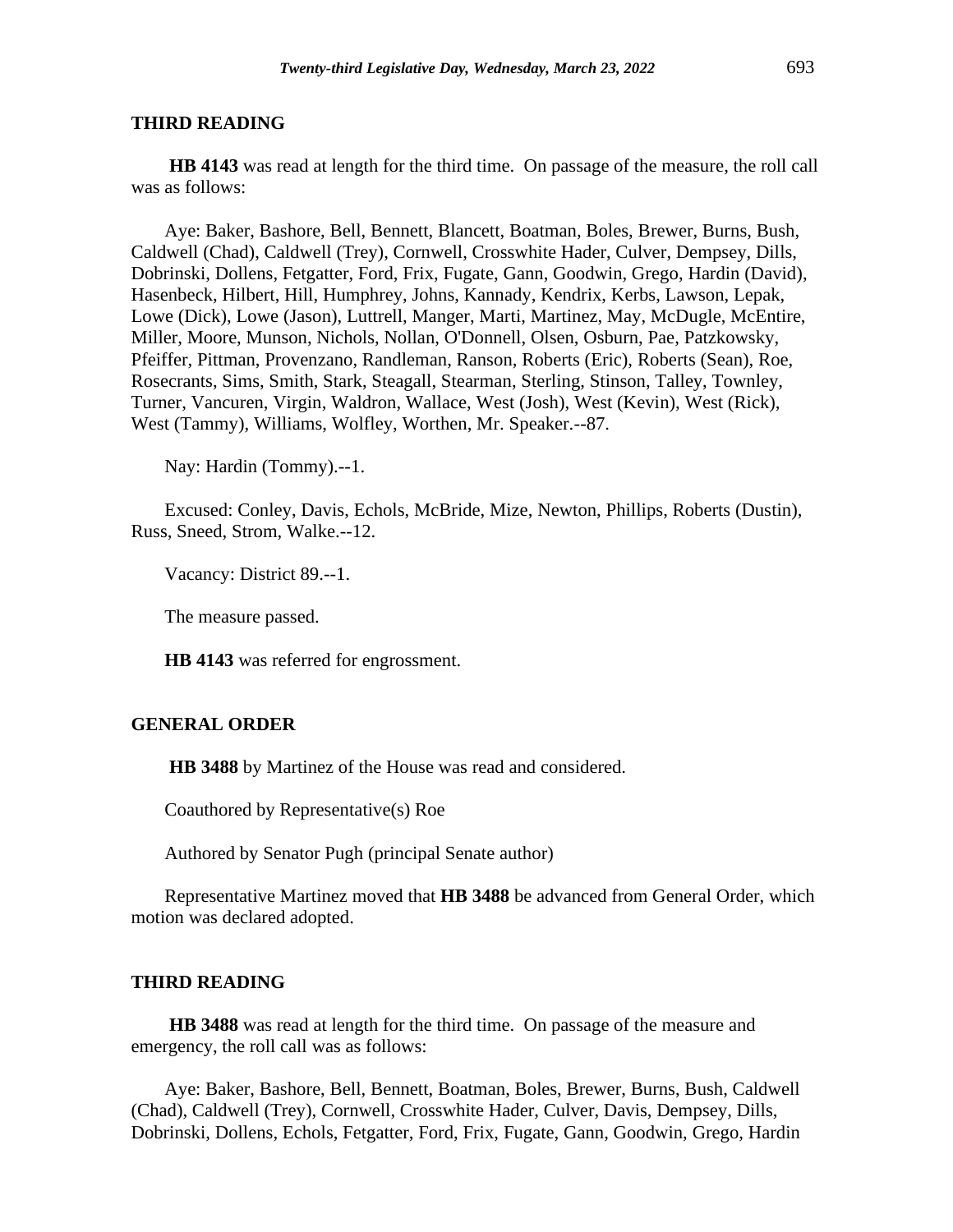(David), Hardin (Tommy), Hasenbeck, Humphrey, Johns, Kannady, Kendrix, Kerbs, Lawson, Lepak, Lowe (Dick), Lowe (Jason), Luttrell, Manger, Marti, Martinez, May, McBride, McDugle, McEntire, Miller, Moore, Munson, Nichols, Nollan, Olsen, Osburn, Pae, Patzkowsky, Pfeiffer, Pittman, Provenzano, Randleman, Ranson, Roberts (Eric), Roberts (Sean), Roe, Rosecrants, Sims, Smith, Stark, Steagall, Stearman, Sterling, Stinson, Talley, Townley, Turner, Vancuren, Virgin, Waldron, Wallace, West (Josh), West (Kevin), West (Rick), West (Tammy), Williams, Wolfley, Worthen.--86.

Excused: Blancett, Conley, Hilbert, Hill, Mize, Newton, O'Donnell, Phillips, Roberts (Dustin), Russ, Sneed, Strom, Walke, Mr. Speaker.--14.

Vacancy: District 89.--1.

The measure and emergency passed.

**HB 3488** was referred for engrossment.

### **GENERAL ORDER**

**HB 3925** by Kannady of the House and Howard of the Senate was read and considered.

Representative Martinez moved to amend **HB 3925** by striking the title, which amendment was declared adopted.

Representative Kannady moved that **HB 3925** be advanced from General Order, which motion was declared adopted.

#### **THIRD READING**

**HB 3925** was read at length for the third time. On passage of the measure, the roll call was as follows:

Aye: Baker, Bashore, Bell, Bennett, Blancett, Boatman, Boles, Brewer, Burns, Bush, Caldwell (Chad), Caldwell (Trey), Cornwell, Crosswhite Hader, Culver, Dempsey, Dills, Dobrinski, Dollens, Echols, Fetgatter, Ford, Frix, Fugate, Gann, Goodwin, Grego, Hardin (David), Hardin (Tommy), Hasenbeck, Hilbert, Hill, Humphrey, Johns, Kannady, Kendrix, Kerbs, Lawson, Lepak, Lowe (Dick), Lowe (Jason), Luttrell, Manger, Marti, Martinez, May, McBride, McDugle, McEntire, Miller, Moore, Munson, Nichols, Nollan, O'Donnell, Olsen, Osburn, Patzkowsky, Pfeiffer, Pittman, Provenzano, Randleman, Ranson, Roberts (Dustin), Roberts (Eric), Roberts (Sean), Roe, Rosecrants, Sims, Smith, Sneed, Stark, Steagall, Stearman, Sterling, Stinson, Strom, Talley, Townley, Turner, Vancuren, Virgin, Waldron, Walke, Wallace, West (Josh), West (Kevin), West (Rick), West (Tammy), Williams, Wolfley, Worthen, Mr. Speaker.--93.

Excused: Conley, Davis, Mize, Newton, Pae, Phillips, Russ.--7.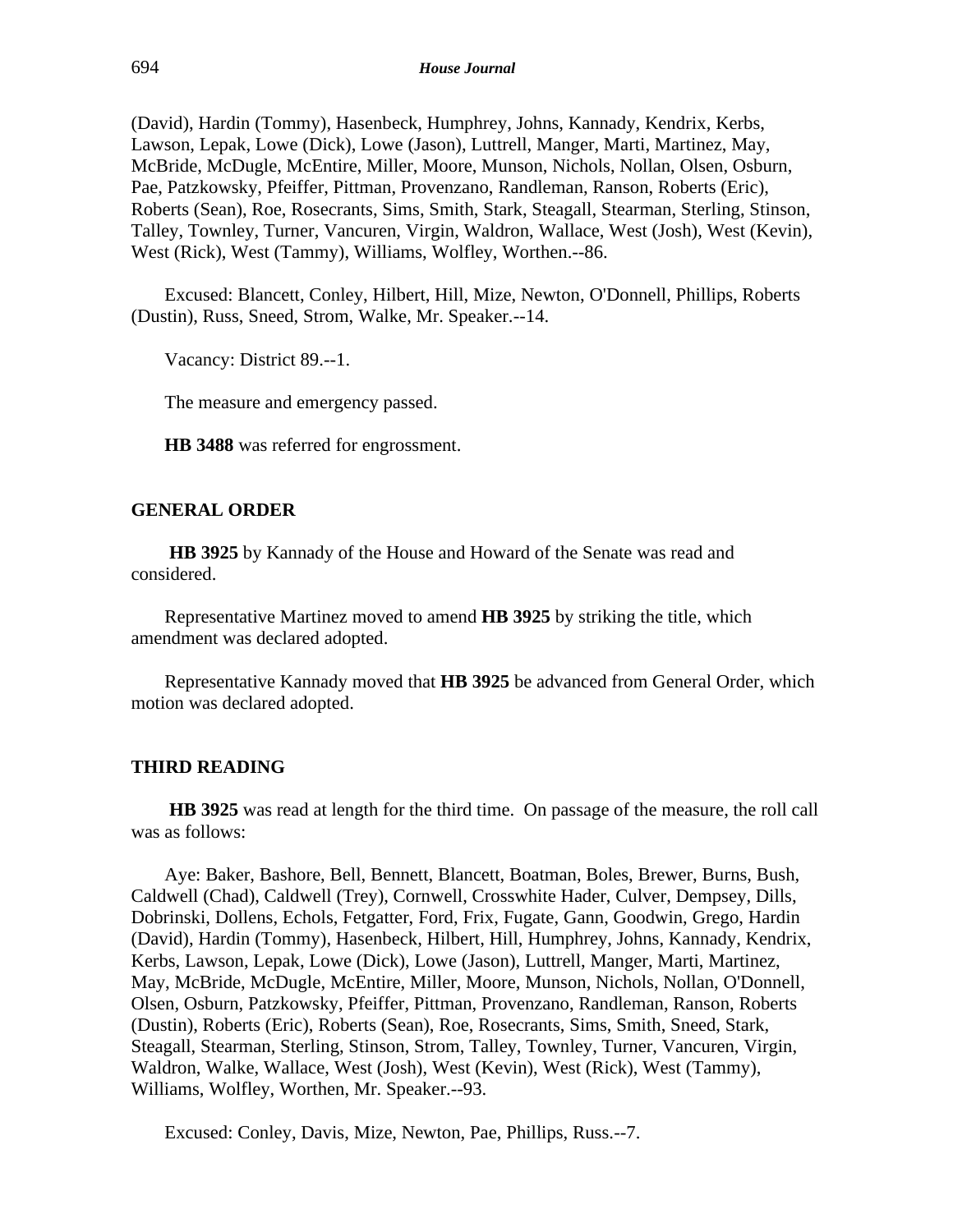Vacancy: District 89.--1.

The measure passed.

**HB 3925** was referred for engrossment.

# **GENERAL ORDER**

**HB 4118** by Hasenbeck et al. of the House and Taylor of the Senate was read and considered.

Representative Hasenback moved that **HB 4118** be advanced from General Order, which motion was declared adopted.

### **THIRD READING**

**HB 4118** was read at length for the third time. On passage of the measure and emergency, the roll call was as follows:

Aye: Baker, Bashore, Bell, Bennett, Boatman, Boles, Brewer, Burns, Bush, Caldwell (Chad), Cornwell, Crosswhite Hader, Culver, Dempsey, Dills, Dobrinski, Dollens, Echols, Fetgatter, Ford, Frix, Fugate, Gann, Goodwin, Grego, Hardin (David), Hardin (Tommy), Hasenbeck, Hilbert, Hill, Humphrey, Johns, Kannady, Kendrix, Kerbs, Lawson, Lepak, Lowe (Dick), Lowe (Jason), Luttrell, Manger, Marti, Martinez, May, McBride, McDugle, McEntire, Miller, Moore, Munson, Nichols, Nollan, O'Donnell, Olsen, Osburn, Pae, Patzkowsky, Pittman, Provenzano, Randleman, Ranson, Roberts (Dustin), Roberts (Eric), Roberts (Sean), Rosecrants, Sims, Smith, Sneed, Stark, Steagall, Stearman, Sterling, Stinson, Strom, Talley, Townley, Turner, Vancuren, Virgin, Waldron, Walke, Wallace, West (Josh), West (Kevin), West (Rick), West (Tammy), Williams, Wolfley, Worthen, Mr. Speaker.--90.

Excused: Blancett, Caldwell (Trey), Conley, Davis, Mize, Newton, Pfeiffer, Phillips, Roe, Russ.--10.

Vacancy: District 89.--1.

The measure and emergency passed.

**HB 4118** was referred for engrossment.

# **GENERAL ORDER**

**HB 4414** by Lowe (Dick) of the House was read and considered.

Authored by Senator Pederson (principal Senate author)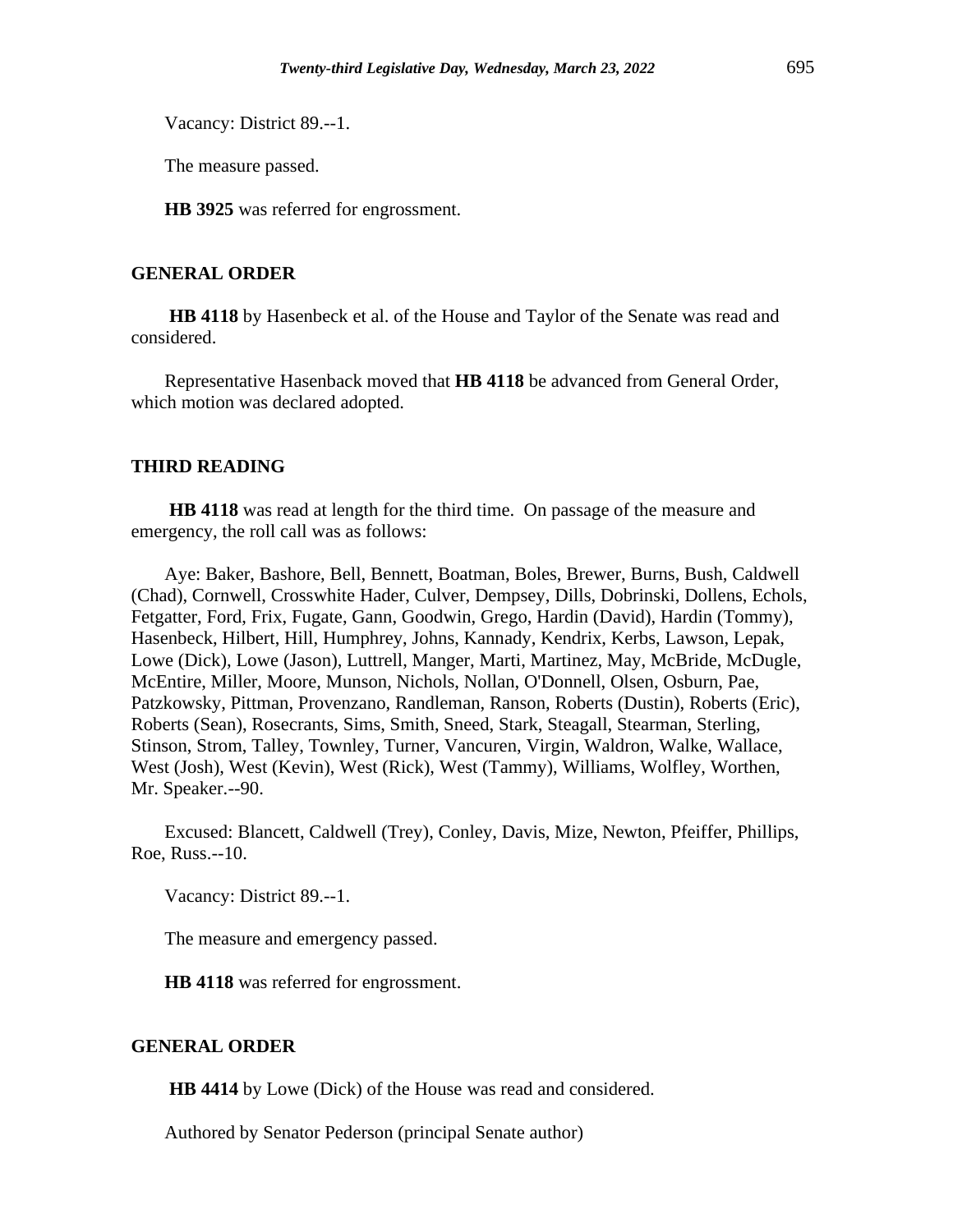Representative Osburn moved to amend **HB 4414** by striking the title, which amendment was declared adopted.

Representative Lowe (Dick) moved that **HB 4414** be advanced from General Order, which motion was declared adopted.

## **THIRD READING**

**HB 4414** was read at length for the third time. On passage of the measure, the roll call was as follows:

Aye: Baker, Bashore, Bell, Bennett, Blancett, Boatman, Boles, Brewer, Burns, Bush, Caldwell (Chad), Caldwell (Trey), Cornwell, Crosswhite Hader, Culver, Davis, Dempsey, Dills, Dobrinski, Dollens, Echols, Fetgatter, Ford, Frix, Fugate, Gann, Grego, Hardin (David), Hardin (Tommy), Hasenbeck, Hilbert, Hill, Humphrey, Johns, Kendrix, Kerbs, Lawson, Lepak, Lowe (Dick), Lowe (Jason), Luttrell, Manger, Marti, Martinez, May, McBride, McDugle, McEntire, Miller, Moore, Munson, Nichols, Nollan, O'Donnell, Olsen, Pae, Patzkowsky, Pittman, Randleman, Ranson, Roberts (Dustin), Roberts (Eric), Roberts (Sean), Roe, Rosecrants, Sims, Smith, Sneed, Stark, Steagall, Stearman, Sterling, Stinson, Strom, Talley, Townley, Turner, Vancuren, Virgin, Waldron, Walke, Wallace, West (Josh), West (Kevin), West (Rick), Williams, Wolfley, Worthen, Mr. Speaker.--89.

Excused: Conley, Goodwin, Kannady, Mize, Newton, Osburn, Pfeiffer, Phillips, Provenzano, Russ, West (Tammy).--11.

Vacancy: District 89.--1.

The measure passed.

**HB 4414** was referred for engrossment.

## **GENERAL ORDER**

**HB 4415** by Lowe (Dick) of the House was read and considered.

Authored by Senator Pederson (principal Senate author)

Representative Osburn moved to amend **HB 4415** by striking the title, which amendment was declared adopted.

Representative Lowe (Dick) moved that **HB 4415** be advanced from General Order, which motion was declared adopted.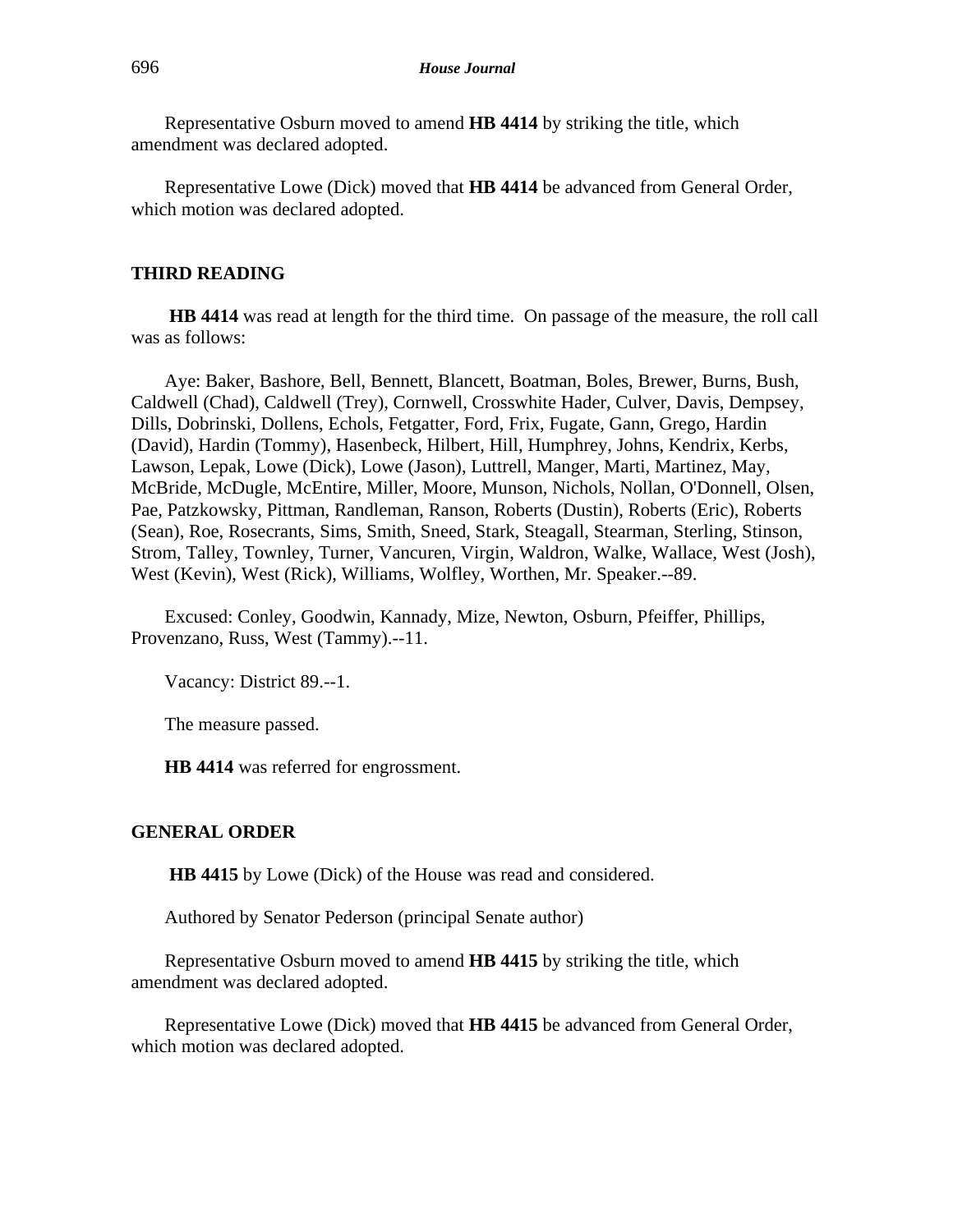**HB 4415** was read at length for the third time. On passage of the measure, the roll call was as follows:

Aye: Baker, Bashore, Bell, Bennett, Blancett, Boatman, Boles, Brewer, Burns, Bush, Caldwell (Chad), Caldwell (Trey), Cornwell, Crosswhite Hader, Culver, Davis, Dempsey, Dills, Dobrinski, Dollens, Echols, Fetgatter, Frix, Fugate, Gann, Goodwin, Grego, Hardin (David), Hardin (Tommy), Hasenbeck, Hilbert, Hill, Humphrey, Johns, Kannady, Kendrix, Kerbs, Lawson, Lepak, Lowe (Dick), Lowe (Jason), Luttrell, Manger, Marti, Martinez, May, McBride, McDugle, McEntire, Miller, Moore, Munson, Newton, Nichols, Nollan, O'Donnell, Olsen, Osburn, Pae, Patzkowsky, Pfeiffer, Pittman, Provenzano, Randleman, Ranson, Roberts (Dustin), Roberts (Eric), Roberts (Sean), Roe, Rosecrants, Sims, Smith, Sneed, Stark, Steagall, Stearman, Sterling, Stinson, Strom, Talley, Townley, Turner, Vancuren, Virgin, Waldron, Walke, Wallace, West (Josh), West (Kevin), West (Rick), West (Tammy), Williams, Wolfley, Worthen, Mr. Speaker.--95.

Excused: Conley, Ford, Mize, Phillips, Russ.--5.

Vacancy: District 89.--1.

The measure passed.

**HB 4415** was referred for engrossment.

### **GENERAL ORDER**

**HB 3609** by Echols of the House was read and considered.

Coauthored by Representative(s) McDugle, Roe, Fugate

Authored by Senator Garvin (principal Senate author)

Representative McEntire moved that **HB 3609** be advanced from General Order, which motion was declared adopted.

#### **THIRD READING**

**HB 3609** was read at length for the third time. On passage of the measure, the roll call was as follows:

Aye: Bashore, Bell, Bennett, Blancett, Boatman, Boles, Brewer, Burns, Bush, Caldwell (Chad), Caldwell (Trey), Cornwell, Crosswhite Hader, Culver, Davis, Dempsey, Dills, Dobrinski, Dollens, Echols, Fetgatter, Ford, Frix, Fugate, Gann, Goodwin, Grego, Hardin (David), Hardin (Tommy), Hasenbeck, Hilbert, Hill, Johns, Kannady, Kendrix, Kerbs, Lawson, Lepak, Lowe (Dick), Lowe (Jason), Luttrell, Manger, Marti, Martinez, May,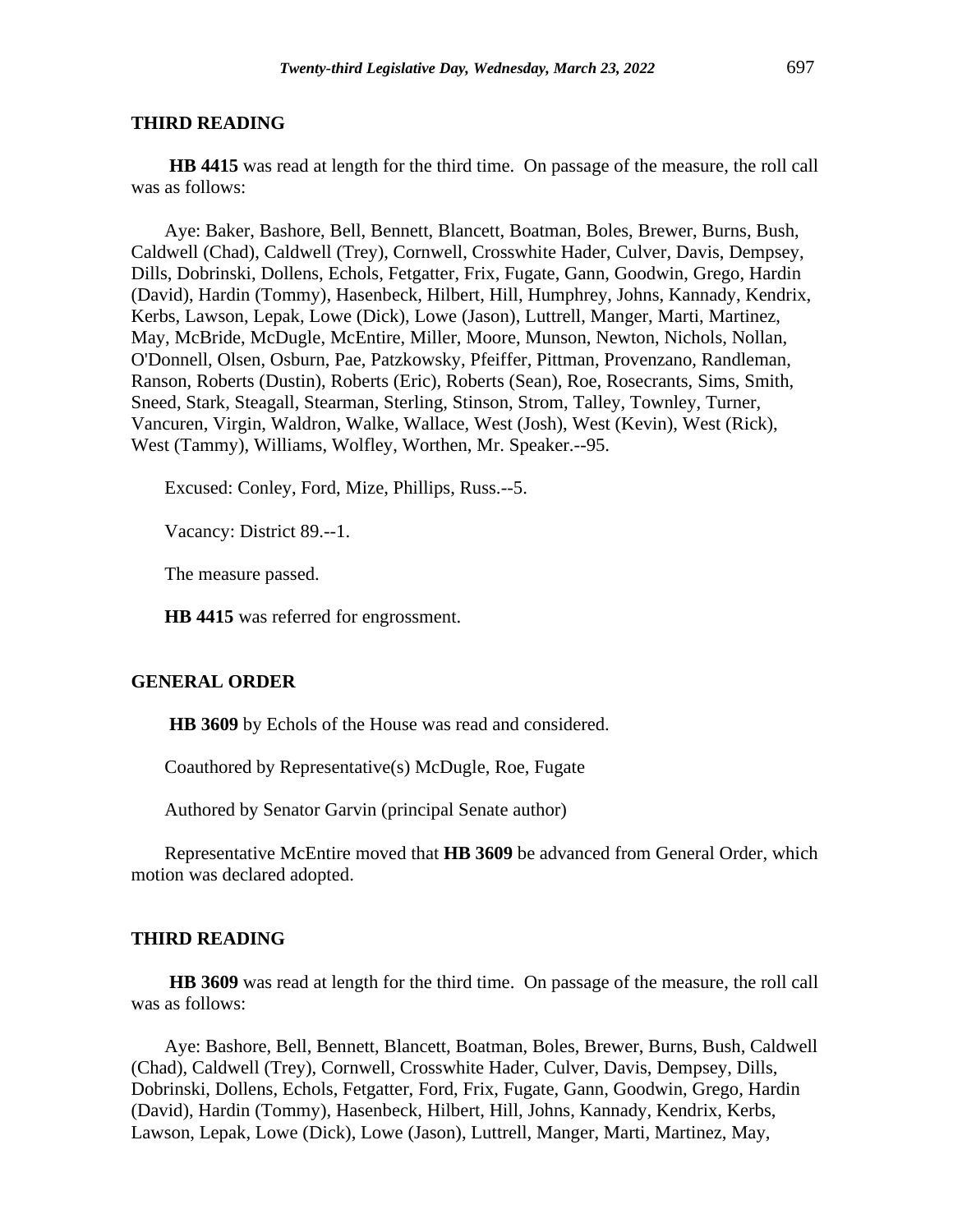McBride, McDugle, McEntire, Miller, Moore, Munson, Newton, Nichols, Nollan, O'Donnell, Olsen, Osburn, Pae, Patzkowsky, Pfeiffer, Phillips, Pittman, Provenzano, Randleman, Ranson, Roberts (Dustin), Roberts (Eric), Roberts (Sean), Roe, Rosecrants, Sims, Smith, Sneed, Stark, Steagall, Stearman, Sterling, Stinson, Strom, Talley, Townley, Turner, Vancuren, Virgin, Waldron, Wallace, West (Josh), West (Kevin), West (Rick), Wolfley, Worthen, Mr. Speaker.--92.

Excused: Baker, Conley, Humphrey, Mize, Russ, Walke, West (Tammy), Williams.--8.

Vacancy: District 89.--1.

The measure passed.

**HB 3609** was referred for engrossment.

## **GENERAL ORDER**

**HB 3512** by McEntire et al. of the House and McCortney of the Senate was read and considered.

Coauthored by Representative(s) Pae, Kendrix, Roberts (Eric), Phillips, Roe, Fugate

Representative McEntire moved to suspend House Rule 8.8 for the purpose of allowing consideration of an untimely filed floor amendment, which motion was declared adopted upon roll call as follows:

Aye: Baker, Bashore, Bell, Boatman, Boles, Brewer, Burns, Bush, Caldwell (Chad), Crosswhite Hader, Culver, Dempsey, Dills, Dobrinski, Dollens, Echols, Ford, Frix, Fugate, Gann, Goodwin, Grego, Hardin (David), Hardin (Tommy), Hasenbeck, Hilbert, Hill, Johns, Kannady, Kendrix, Kerbs, Lawson, Lepak, Lowe (Jason), Luttrell, Manger, Marti, Martinez, May, McDugle, McEntire, Miller, Moore, Newton, Nichols, Nollan, O'Donnell, Olsen, Osburn, Pae, Patzkowsky, Pfeiffer, Pittman, Roberts (Dustin), Roberts (Eric), Roberts (Sean), Roe, Rosecrants, Sims, Smith, Sneed, Steagall, Sterling, Stinson, Talley, Townley, Vancuren, Waldron, Wallace, West (Josh), West (Kevin), West (Rick), West (Tammy), Williams, Wolfley, Worthen, Mr. Speaker.--77.

Excused: Bennett, Blancett, Caldwell (Trey), Conley, Cornwell, Davis, Fetgatter, Humphrey, Lowe (Dick), McBride, Mize, Munson, Phillips, Provenzano, Randleman, Ranson, Russ, Stark, Stearman, Strom, Turner, Virgin, Walke.--23.

Vacancy: District 89.--1.

Representative McEntire moved to amend **HB 3512** by striking the title, the enacting clause, the entire bill and inserting in lieu thereof a floor substitute, which floor substitute was declared adopted.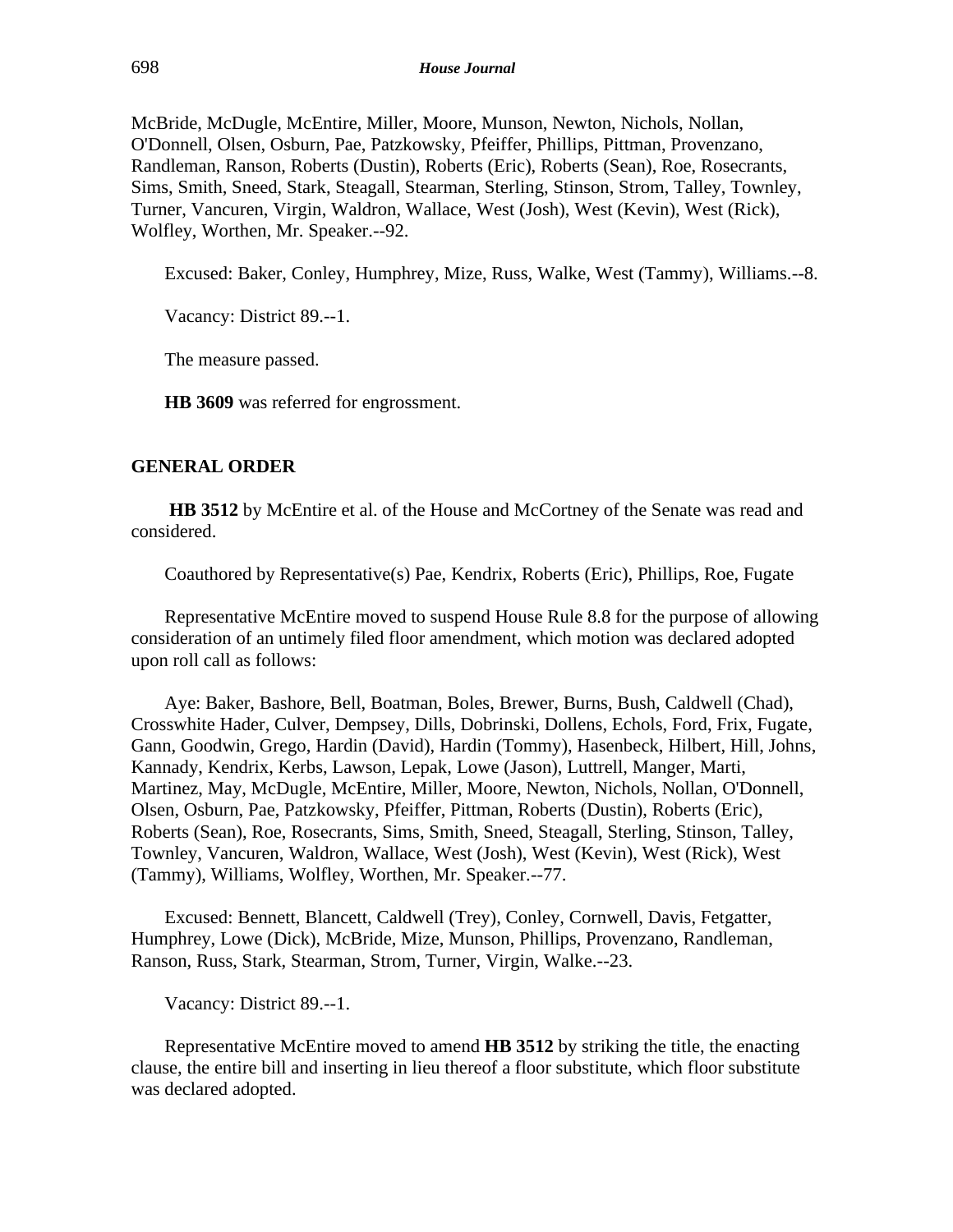Representative McEntire moved that **HB 3512** be advanced from General Order, which motion was declared adopted.

## **THIRD READING**

**HB 3512** was read at length for the third time. On passage of the measure, the roll call was as follows:

Aye: Baker, Bashore, Bell, Bennett, Blancett, Boatman, Boles, Brewer, Burns, Bush, Caldwell (Chad), Caldwell (Trey), Cornwell, Crosswhite Hader, Culver, Davis, Dempsey, Dills, Dobrinski, Dollens, Echols, Fetgatter, Ford, Frix, Fugate, Gann, Goodwin, Grego, Hardin (Tommy), Hasenbeck, Hilbert, Hill, Humphrey, Johns, Kannady, Kendrix, Kerbs, Lawson, Lepak, Lowe (Dick), Lowe (Jason), Luttrell, Manger, Marti, Martinez, May, McBride, McDugle, McEntire, Miller, Moore, Munson, Newton, Nichols, Nollan, O'Donnell, Olsen, Osburn, Pae, Patzkowsky, Pfeiffer, Phillips, Pittman, Provenzano, Ranson, Roberts (Dustin), Roberts (Eric), Roberts (Sean), Roe, Rosecrants, Sims, Smith, Sneed, Stark, Steagall, Stearman, Sterling, Stinson, Strom, Talley, Townley, Turner, Vancuren, Virgin, Waldron, Wallace, West (Josh), West (Kevin), West (Rick), West (Tammy), Williams, Wolfley, Worthen, Mr. Speaker.--94.

Excused: Conley, Hardin (David), Mize, Randleman, Russ, Walke.--6.

Vacancy: District 89.--1.

The measure passed.

**HB 3512** was referred for engrossment.

## **GENERAL ORDER**

**HB 3497** by McEntire of the House was read and considered.

Authored by Senator Haste (principal Senate author)

Representative MeEntire moved to amend **HB 3497** by striking the title, the enacting clause, the entire bill and inserting in lieu thereof a floor substitute, which floor substitute was declared adopted.

Representative McEntire moved that **HB 3497** be advanced from General Order, which motion was declared adopted.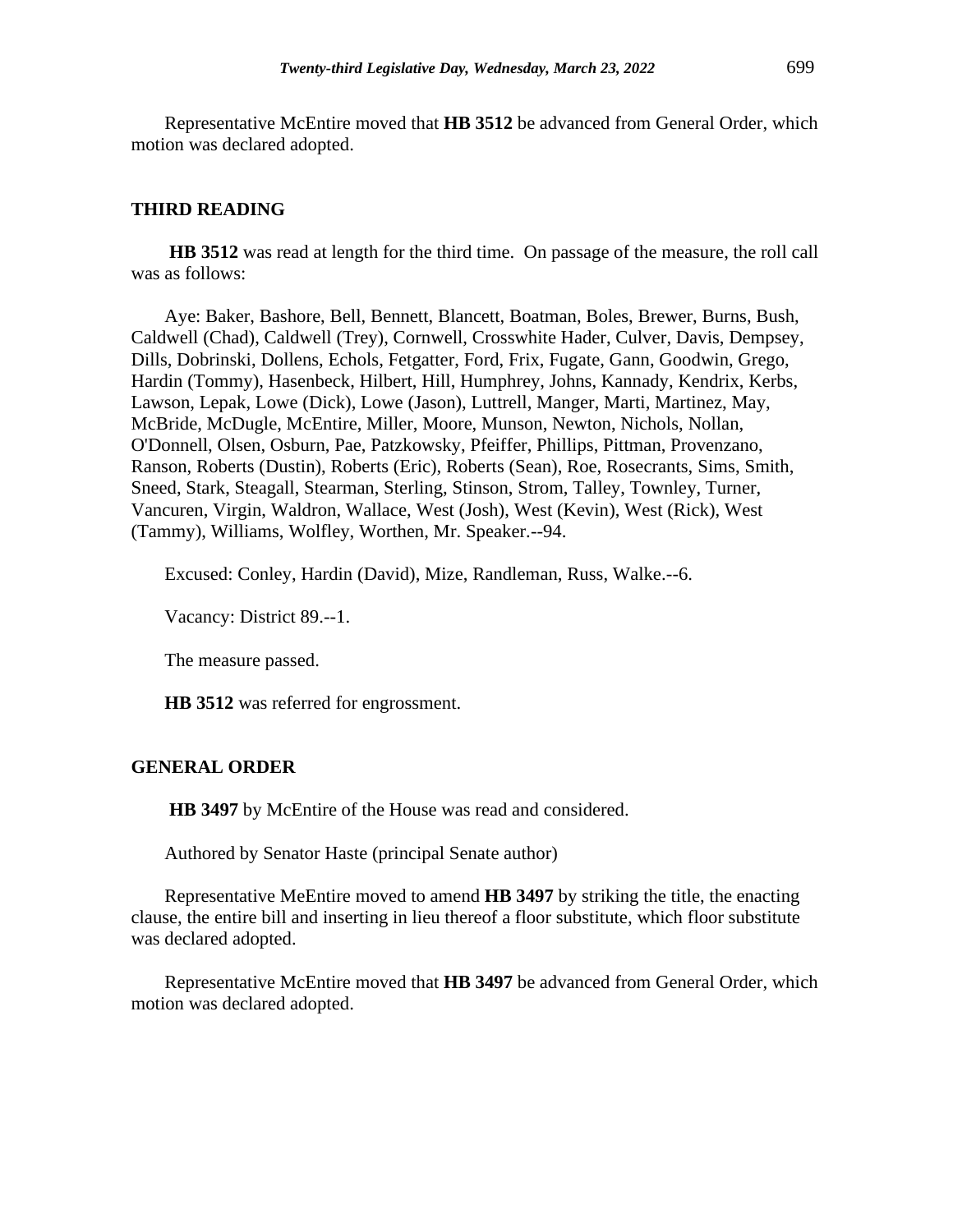**HB 3497** was read at length for the third time. On passage of the measure and emergency, the roll call was as follows:

Aye: Baker, Bashore, Bell, Bennett, Blancett, Boatman, Boles, Brewer, Burns, Bush, Caldwell (Chad), Caldwell (Trey), Cornwell, Crosswhite Hader, Culver, Davis, Dempsey, Dills, Dobrinski, Dollens, Echols, Fetgatter, Ford, Frix, Fugate, Goodwin, Grego, Hardin (David), Hasenbeck, Hilbert, Hill, Humphrey, Johns, Kannady, Kendrix, Kerbs, Lawson, Lepak, Lowe (Dick), Lowe (Jason), Luttrell, Manger, Marti, Martinez, May, McBride, McDugle, McEntire, Miller, Moore, Munson, Newton, Nichols, Nollan, O'Donnell, Olsen, Osburn, Pae, Patzkowsky, Pfeiffer, Phillips, Pittman, Provenzano, Randleman, Ranson, Roberts (Dustin), Roberts (Eric), Roberts (Sean), Rosecrants, Sims, Smith, Sneed, Steagall, Sterling, Stinson, Talley, Townley, Vancuren, Virgin, Waldron, Walke, Wallace, West (Josh), West (Kevin), West (Tammy), Williams, Wolfley, Worthen, Mr. Speaker.--89.

Nay: Gann, Hardin (Tommy), Roe, Stark, Stearman, West (Rick).--6.

Excused: Conley, Mize, Russ, Strom, Turner.--5.

Vacancy: District 89.--1.

The measure and emergency passed.

**HB 3497** was referred for engrossment.

### **GENERAL ORDER**

**HB 4105** by Frix of the House and Standridge of the Senate was read and considered.

Representative Frix moved to amend **HB 4105** by striking the title, the enacting clause, the entire bill and inserting in lieu thereof a floor substitute.

Representative Osburn moved to amend **HB 4105** by striking the title, which amendment was declared adopted.

Representative Frix pressed adoption of the floor substitute, as amended, which floor substitute was declared adopted.

Representative Frix moved that **HB 4105** be advanced from General Order, which motion was declared adopted.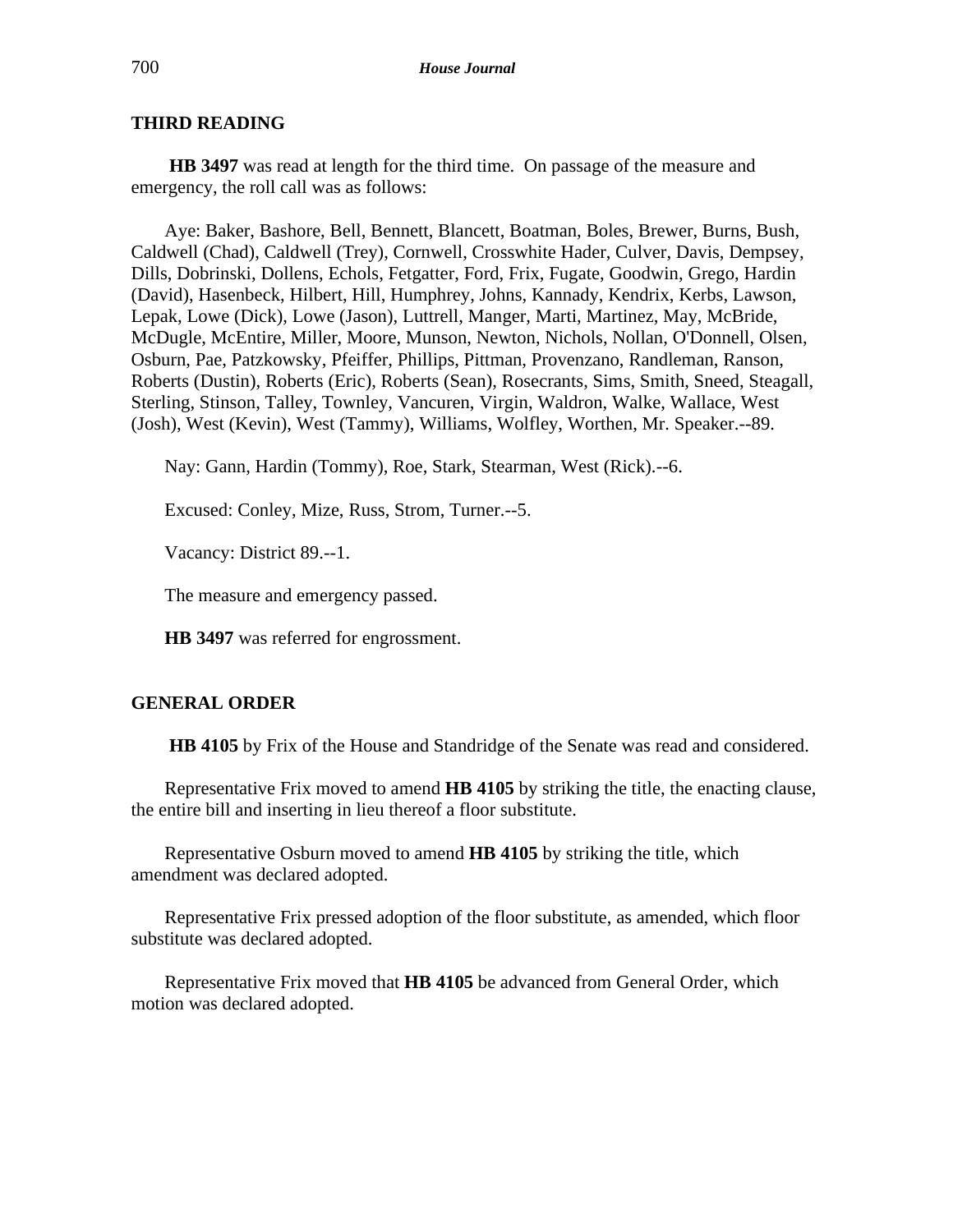**HB 4105** was read at length for the third time. On passage of the measure, the roll call was as follows:

Aye: Baker, Bashore, Bell, Bennett, Blancett, Boatman, Boles, Brewer, Burns, Bush, Caldwell (Chad), Caldwell (Trey), Cornwell, Crosswhite Hader, Culver, Dempsey, Dills, Dobrinski, Dollens, Echols, Fetgatter, Ford, Frix, Fugate, Gann, Goodwin, Grego, Hardin (David), Hardin (Tommy), Hasenbeck, Hill, Johns, Kannady, Kendrix, Kerbs, Lawson, Lepak, Lowe (Dick), Lowe (Jason), Luttrell, Manger, Marti, May, McBride, McDugle, McEntire, Moore, Newton, Nichols, Nollan, O'Donnell, Olsen, Osburn, Pae, Patzkowsky, Pfeiffer, Pittman, Provenzano, Randleman, Ranson, Roberts (Dustin), Roberts (Eric), Roberts (Sean), Roe, Rosecrants, Sims, Smith, Sneed, Stark, Steagall, Stearman, Sterling, Stinson, Talley, Townley, Turner, Vancuren, Virgin, Waldron, Walke, Wallace, West (Josh), West (Kevin), West (Rick), West (Tammy), Williams, Wolfley, Worthen, Mr. Speaker.--89.

Excused: Conley, Davis, Hilbert, Humphrey, Martinez, Miller, Mize, Munson, Phillips, Russ, Strom.--11.

Vacancy: District 89.--1.

The measure passed.

**HB 4105** was referred for engrossment.

#### **GENERAL ORDER**

**HB 4192** by Echols of the House was read and considered.

Authored by Senator Standridge (principal Senate author)

Representative West (Kevin) moved to amend **HB 4192** by striking the title, the enacting clause, the entire bill and inserting in lieu thereof a floor substitute, which floor substitute was declared adopted.

Representative Echols moved that **HB 4192** be advanced from General Order, which motion was declared adopted.

#### **THIRD READING**

**HB 4192** was read at length for the third time. On passage of the measure, the roll call was as follows:

Aye: Baker, Bashore, Bell, Bennett, Blancett, Boatman, Boles, Brewer, Burns, Bush, Caldwell (Chad), Caldwell (Trey), Cornwell, Culver, Davis, Dempsey, Dills, Dobrinski,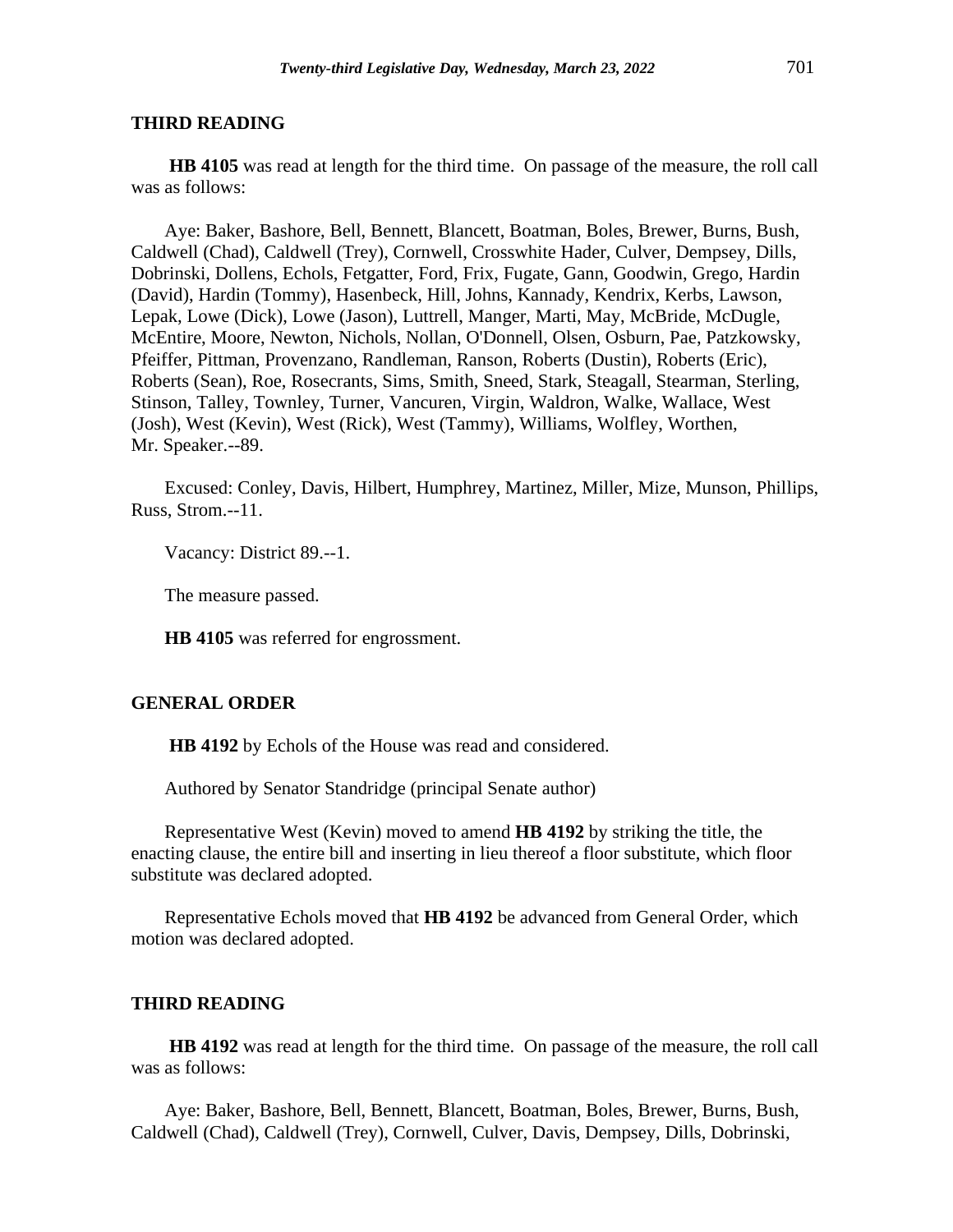Dollens, Echols, Fetgatter, Frix, Fugate, Gann, Goodwin, Grego, Hardin (David), Hardin (Tommy), Hasenbeck, Hill, Johns, Kannady, Kendrix, Kerbs, Lawson, Lepak, Lowe (Dick), Lowe (Jason), Luttrell, Manger, Martinez, May, McBride, McDugle, McEntire, Miller, Moore, Munson, Newton, Nichols, Nollan, O'Donnell, Olsen, Osburn, Pae, Patzkowsky, Pfeiffer, Phillips, Pittman, Provenzano, Randleman, Ranson, Roberts (Dustin), Roberts (Eric), Roberts (Sean), Roe, Rosecrants, Sims, Smith, Stark, Steagall, Stearman, Sterling, Stinson, Strom, Talley, Townley, Turner, Vancuren, Virgin, Waldron, Walke, Wallace, West (Josh), West (Kevin), West (Rick), West (Tammy), Williams, Mr. Speaker.--89.

Nay: Crosswhite Hader, Sneed, Worthen.--3.

Excused: Conley, Ford, Hilbert, Humphrey, Marti, Mize, Russ, Wolfley.--8.

Vacancy: District 89.--1.

The measure passed.

**HB 4192** was referred for engrossment.

## **GENERAL ORDER**

**HB 1408** by Pfeiffer of the House was read and considered.

Authored by Senator Murdock (principal Senate author)

Representative Pfeiffer moved that **HB 1408** be advanced from General Order, which motion was declared adopted.

## **THIRD READING**

**HB 1408** was read at length for the third time. On passage of the measure and emergency, the roll call was as follows:

Aye: Baker, Bashore, Bell, Bennett, Boatman, Boles, Burns, Bush, Caldwell (Chad), Caldwell (Trey), Cornwell, Crosswhite Hader, Culver, Davis, Dempsey, Dills, Dobrinski, Dollens, Echols, Fetgatter, Ford, Frix, Gann, Goodwin, Grego, Hardin (David), Hardin (Tommy), Hasenbeck, Hill, Johns, Kannady, Kendrix, Kerbs, Lawson, Lepak, Lowe (Dick), Lowe (Jason), Luttrell, Manger, Marti, Martinez, May, McBride, McDugle, McEntire, Miller, Munson, Newton, Nichols, Nollan, O'Donnell, Olsen, Pae, Patzkowsky, Pfeiffer, Phillips, Pittman, Provenzano, Randleman, Ranson, Roberts (Dustin), Roberts (Eric), Roberts (Sean), Roe, Rosecrants, Sims, Smith, Sneed, Stark, Steagall, Stearman, Sterling, Stinson, Strom, Talley, Townley, Turner, Virgin, Waldron, Walke, Wallace, West (Josh), West (Kevin), West (Rick), West (Tammy), Williams, Wolfley, Worthen, Mr. Speaker.--89.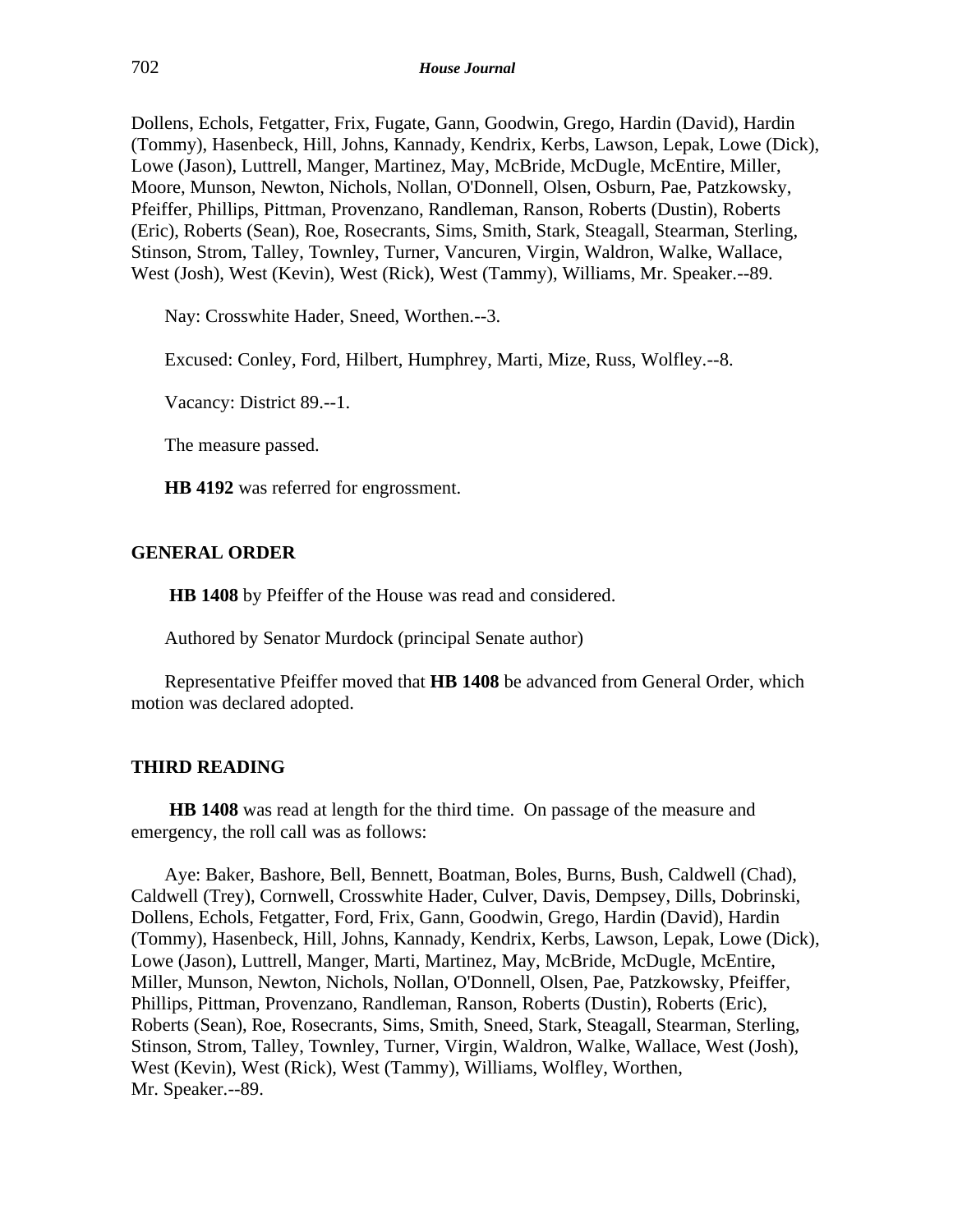Excused: Blancett, Brewer, Conley, Fugate, Hilbert, Humphrey, Mize, Moore, Osburn, Russ, Vancuren.--11.

Vacancy: District 89.--1.

The measure and emergency passed.

**HB 1408** was referred for engrossment.

### **GENERAL ORDER**

**HB 3929** by Pfeiffer of the House was read and considered.

Coauthored by Representative(s) McDugle

Authored by Senator Coleman (principal Senate author)

Coauthored by Senator(s) Leewright

Representative Osburn moved to amend **HB 3929** by striking the title, which amendment was declared adopted.

Representative Pfeiffer moved that **HB 3929** be advanced from General Order, which motion was declared adopted.

### **THIRD READING**

**HB 3929** was read at length for the third time. On passage of the measure and emergency, the roll call was as follows:

Aye: Baker, Bashore, Bell, Bennett, Blancett, Boatman, Boles, Burns, Bush, Caldwell (Chad), Caldwell (Trey), Cornwell, Crosswhite Hader, Culver, Davis, Dempsey, Dills, Dobrinski, Dollens, Echols, Fetgatter, Ford, Frix, Fugate, Grego, Hardin (David), Hasenbeck, Hilbert, Hill, Johns, Kannady, Kendrix, Kerbs, Lawson, Lepak, Lowe (Dick), Lowe (Jason), Luttrell, Manger, Marti, Martinez, May, McBride, McDugle, McEntire, Moore, Munson, Newton, Nichols, O'Donnell, Olsen, Osburn, Pae, Patzkowsky, Pfeiffer, Phillips, Pittman, Provenzano, Randleman, Ranson, Roberts (Eric), Roberts (Sean), Roe, Rosecrants, Sims, Smith, Sneed, Stark, Steagall, Stearman, Sterling, Stinson, Strom, Talley, Townley, Turner, Vancuren, Virgin, Waldron, Walke, Wallace, West (Josh), West (Kevin), West (Tammy), Williams, Wolfley, Worthen, Mr. Speaker.--88.

Nay: Gann, Goodwin, Hardin (Tommy), West (Rick).--4.

Excused: Brewer, Conley, Humphrey, Miller, Mize, Nollan, Roberts (Dustin), Russ.--8.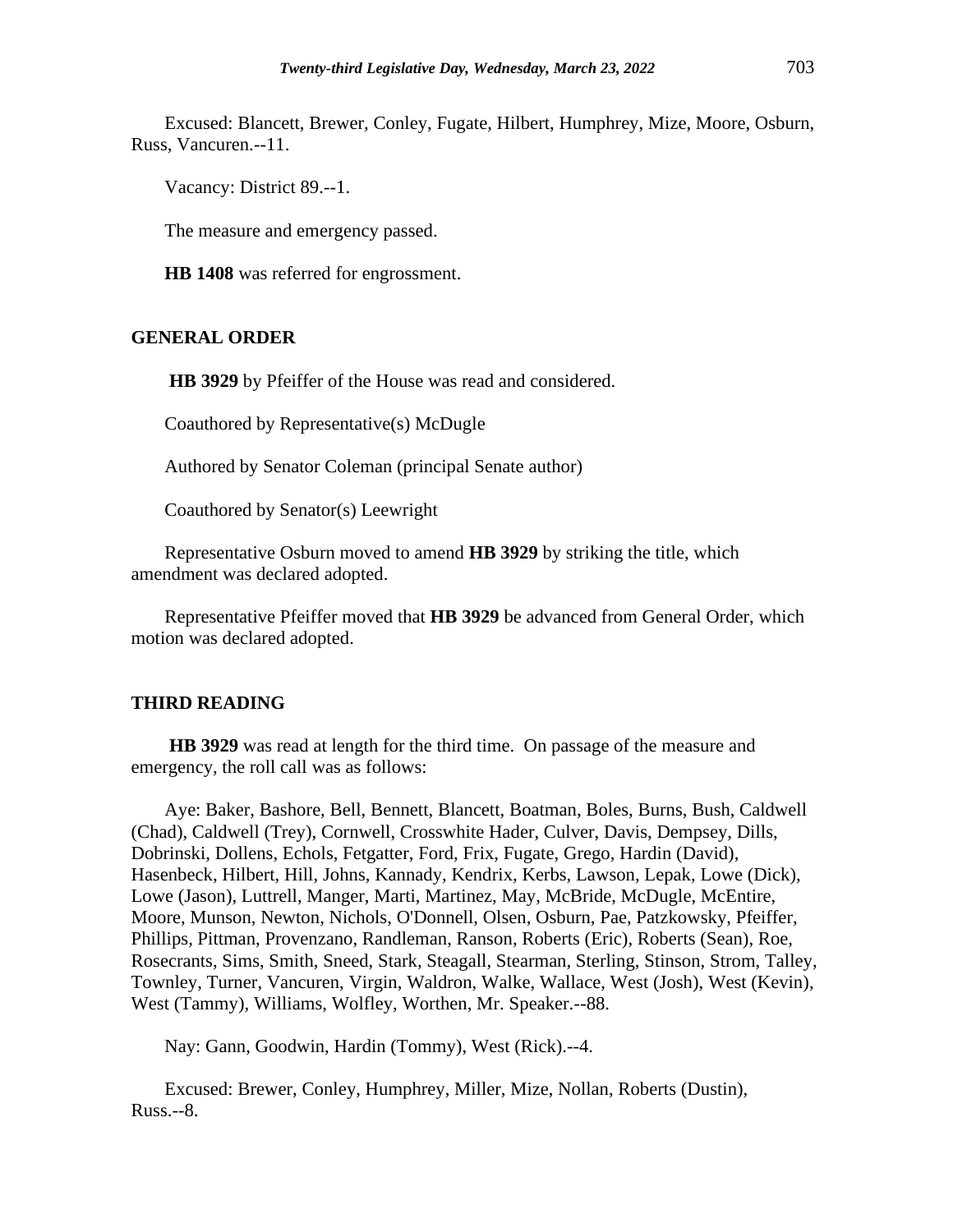Vacancy: District 89.--1.

The measure and emergency passed.

**HB 3929** was referred for engrossment.

# **Representative West (Tammy) Presiding**

# **GENERAL ORDER**

**HB 3463** by Grego of the House was read and considered.

Coauthored by Representative(s) Roberts (Dustin)

Authored by Senator Paxton (principal Senate author)

Representative Grego moved to amend **HB 3463** by striking the title, the enacting clause and the entire measure and inserting in lieu thereof a floor substitute, which floor substitute was declared adopted.

Representative Grego moved that **HB 3463** be advanced from General Order, which motion was declared adopted.

# **THIRD READING**

**HB 3463** was read at length for the third time. On passage of the measure, the roll call was as follows:

Aye: Baker, Bashore, Bell, Bennett, Boatman, Boles, Burns, Bush, Caldwell (Chad), Caldwell (Trey), Cornwell, Crosswhite Hader, Culver, Davis, Dempsey, Dills, Dobrinski, Dollens, Echols, Fetgatter, Ford, Frix, Fugate, Gann, Goodwin, Grego, Hardin (David), Hardin (Tommy), Hasenbeck, Hilbert, Hill, Johns, Kannady, Kendrix, Kerbs, Lepak, Lowe (Dick), Lowe (Jason), Luttrell, Manger, Martinez, May, McBride, McDugle, McEntire, Miller, Moore, Munson, Newton, Nichols, Nollan, O'Donnell, Olsen, Osburn, Pae, Patzkowsky, Pfeiffer, Phillips, Pittman, Provenzano, Randleman, Ranson, Roberts (Dustin), Roberts (Eric), Roberts (Sean), Roe, Rosecrants, Sims, Smith, Sneed, Stark, Steagall, Stearman, Sterling, Stinson, Strom, Talley, Townley, Turner, Vancuren, Virgin, Waldron, Walke, Wallace, West (Josh), West (Kevin), West (Rick), West (Tammy), Williams, Wolfley, Worthen, Mr. Speaker.--92.

Excused: Blancett, Brewer, Conley, Humphrey, Lawson, Marti, Mize, Russ.--8.

Vacancy: District 89.--1.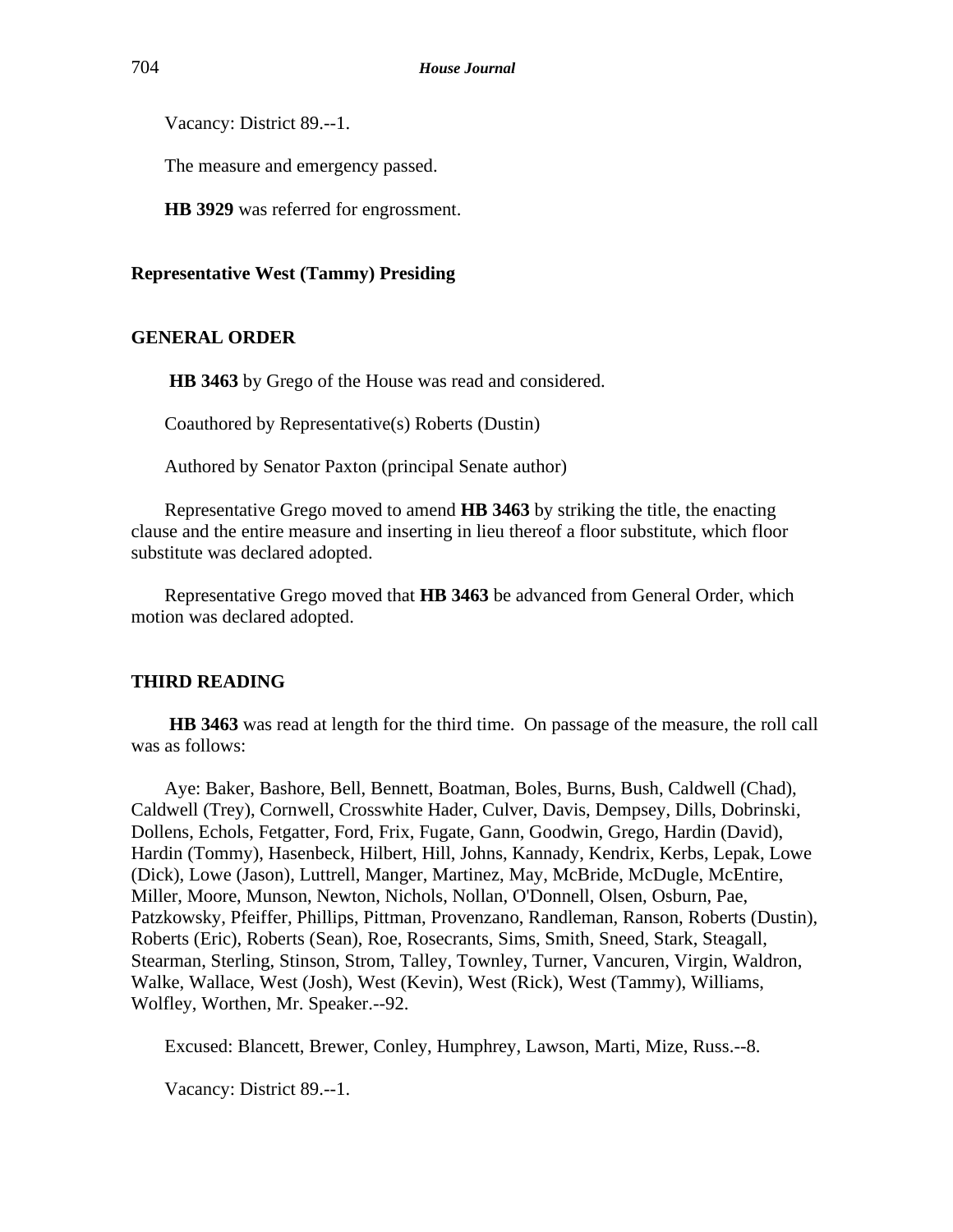The measure passed.

**HB 3463** was referred for engrossment.

## **GENERAL ORDER**

**HB 3015** by Dollens et al. of the House was read and considered.

Authored by Senator Kirt (principal Senate author)

Representative Dollens moved that **HB 3015** be advanced from General Order, which motion was declared adopted.

### **THIRD READING**

**HB 3015** was read at length for the third time. On passage of the measure, the roll call was as follows:

Aye: Baker, Bashore, Bell, Bennett, Blancett, Boles, Burns, Bush, Caldwell (Trey), Cornwell, Crosswhite Hader, Culver, Davis, Dempsey, Dills, Dobrinski, Dollens, Echols, Fetgatter, Ford, Frix, Fugate, Gann, Goodwin, Grego, Hardin (David), Hardin (Tommy), Hasenbeck, Hilbert, Humphrey, Johns, Kendrix, Kerbs, Lawson, Lepak, Lowe (Dick), Lowe (Jason), Luttrell, Manger, Marti, Martinez, May, McBride, McEntire, Miller, Moore, Munson, Newton, Nichols, Nollan, O'Donnell, Osburn, Pae, Patzkowsky, Pfeiffer, Phillips, Pittman, Provenzano, Randleman, Ranson, Roberts (Dustin), Roberts (Sean), Roe, Rosecrants, Sims, Sneed, Stark, Sterling, Stinson, Strom, Talley, Townley, Turner, Vancuren, Virgin, Waldron, Walke, West (Josh), West (Kevin), West (Rick), West (Tammy), Williams, Wolfley, Mr. Speaker.--84.

Nay: Caldwell (Chad), Kannady, McDugle, Olsen, Roberts (Eric), Smith, Stearman, Wallace, Worthen.--9.

Excused: Boatman, Brewer, Conley, Hill, Mize, Russ, Steagall.--7.

Vacancy: District 89.--1.

The measure passed.

**HB 3015** was referred for engrossment.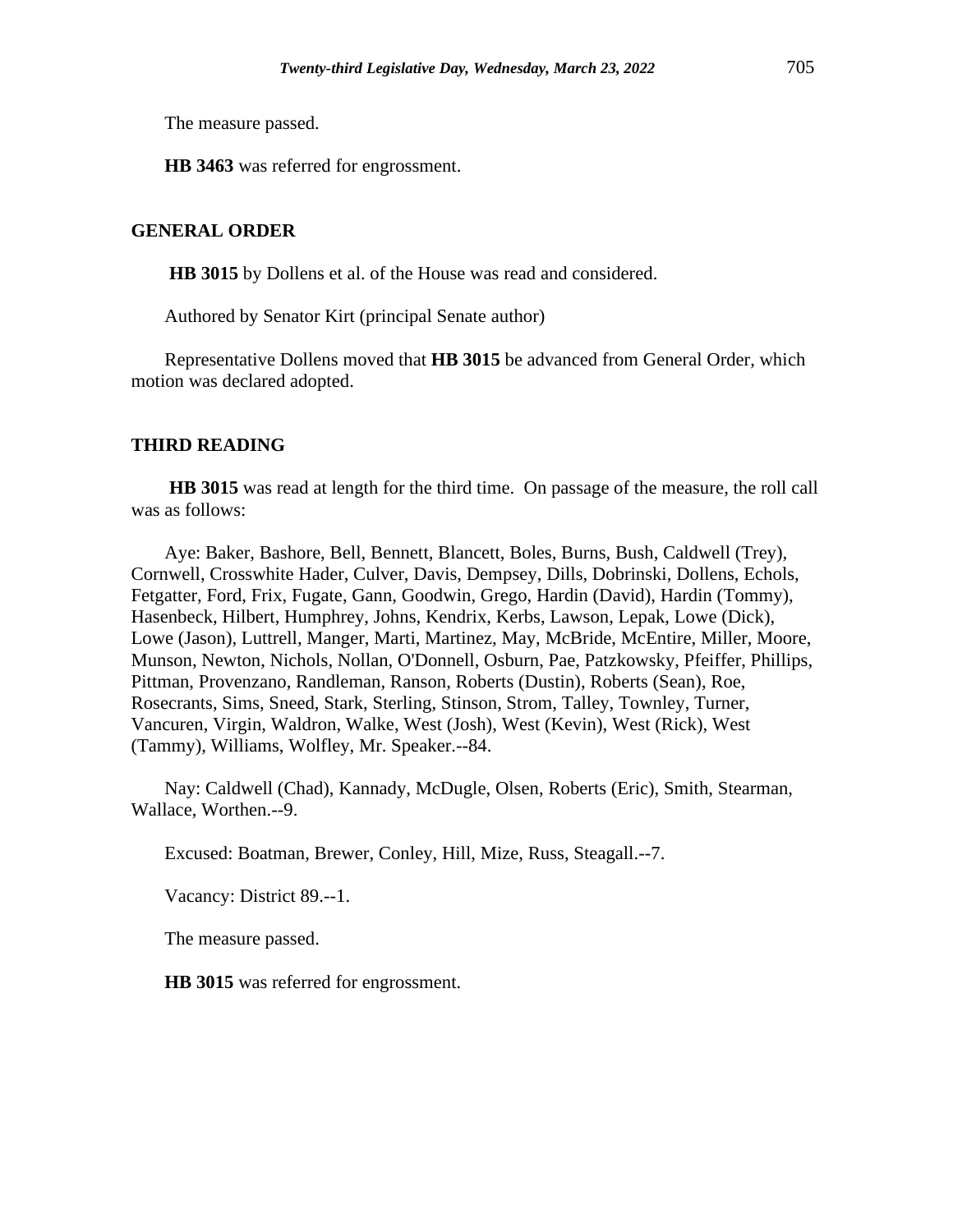## **GENERAL ORDER**

**HB 3641** by Dempsey et al. of the House and Coleman of the Senate was read and considered.

Coauthored by Representative(s) Strom

Representative Dempsey moved to amend **HB 3641** by striking the title, the enacting clause and the entire measure and inserting in lieu thereof a floor substitute.

Representative Osburn moved to amend the floor substitute to **HB 3641** by striking the title, which amendment to the floor substitute was declared adopted.

Representative Dempsey pressed adoption of the floor substitute, as amended, which floor substitute was declared adopted.

Representative Dempsey moved that **HB 3641** be advanced from General Order, which motion was declared adopted.

#### **THIRD READING**

**HB 3641** was read at length for the third time. On passage of the measure, the roll call was as follows:

Aye: Baker, Bashore, Bell, Bennett, Blancett, Boatman, Burns, Bush, Caldwell (Chad), Caldwell (Trey), Cornwell, Culver, Davis, Dempsey, Dills, Dobrinski, Dollens, Echols, Fetgatter, Ford, Frix, Fugate, Goodwin, Hasenbeck, Hilbert, Hill, Humphrey, Johns, Kannady, Lawson, Lepak, Lowe (Dick), Lowe (Jason), Luttrell, Manger, Marti, May, McBride, McDugle, McEntire, Miller, Moore, Munson, Nollan, O'Donnell, Osburn, Pae, Patzkowsky, Pfeiffer, Phillips, Pittman, Provenzano, Ranson, Roberts (Dustin), Roberts (Eric), Roberts (Sean), Roe, Rosecrants, Sims, Sneed, Steagall, Stearman, Sterling, Stinson, Strom, Talley, Townley, Vancuren, Virgin, Waldron, Walke, Wallace, West (Tammy), Mr. Speaker.--74.

Nay: Crosswhite Hader, Gann, Grego, Hardin (David), Hardin (Tommy), Kendrix, Newton, Olsen, Randleman, Smith, Stark, West (Kevin), West (Rick), Williams, Wolfley, Worthen.--16.

Excused: Boles, Brewer, Conley, Kerbs, Martinez, Mize, Nichols, Russ, Turner, West  $(John). -10.$ 

Vacancy: District 89.--1.

The measure passed.

**HB 3641** was referred for engrossment.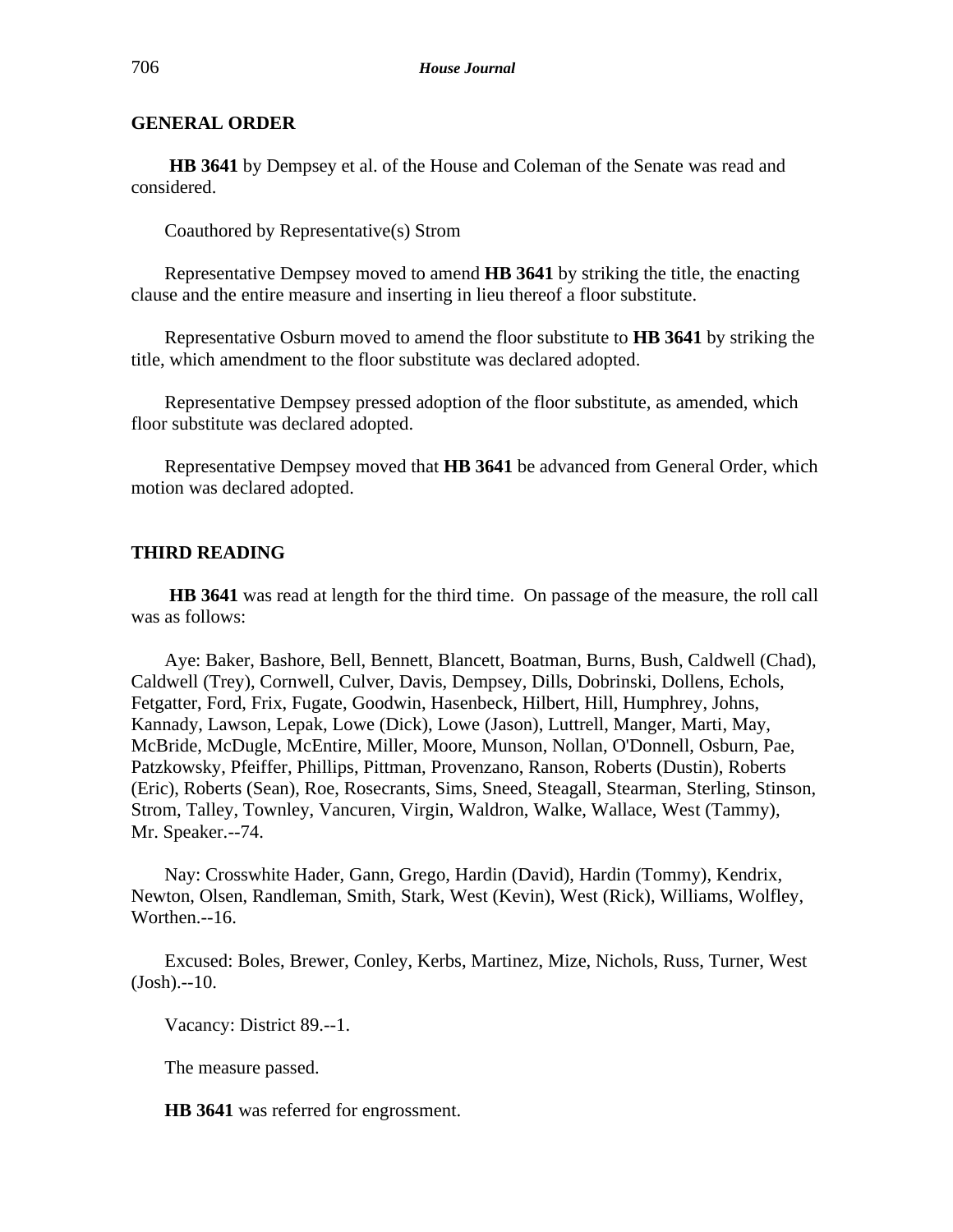## **GENERAL ORDER**

**HB 3144** by West (Kevin) et al. of the House and Murdock of the Senate was read and considered.

Coauthored by Representative(s) Roberts (Sean), Gann, McDugle

Representative Osburn moved to amend **HB 3144** by striking the title, which amendment was declared adopted.

Representative West (Kevin) moved that **HB 3144** be advanced from General Order, which motion was declared adopted.

#### **THIRD READING**

**HB 3144** was read at length for the third time. On passage of the measure, the roll call was as follows:

Aye: Baker, Bashore, Boatman, Boles, Burns, Bush, Caldwell (Chad), Caldwell (Trey), Cornwell, Crosswhite Hader, Culver, Davis, Dempsey, Dills, Dobrinski, Echols, Fetgatter, Ford, Frix, Gann, Grego, Hardin (David), Hasenbeck, Hilbert, Hill, Humphrey, Johns, Kannady, Kendrix, Kerbs, Lawson, Lepak, Lowe (Dick), Luttrell, Manger, Marti, Martinez, May, McBride, Miller, Moore, Newton, O'Donnell, Olsen, Osburn, Pae, Patzkowsky, Pfeiffer, Randleman, Roberts (Dustin), Roberts (Eric), Roberts (Sean), Roe, Sims, Smith, Sneed, Stark, Steagall, Stearman, Sterling, Stinson, Talley, Townley, Vancuren, Wallace, West (Kevin), West (Rick), West (Tammy), Williams, Wolfley, Worthen, Mr. Speaker.--72.

Nay: Bennett, Blancett, Brewer, Dollens, Fugate, Goodwin, Lowe (Jason), Munson, Nichols, Pittman, Provenzano, Ranson, Rosecrants, Turner, Virgin, Waldron, Walke.--17.

Excused: Bell, Conley, Hardin (Tommy), McDugle, McEntire, Mize, Nollan, Phillips, Russ, Strom, West (Josh).--11.

Vacancy: District 89.--1.

The measure passed.

**HB 3144** was referred for engrossment.

#### **GENERAL ORDER**

**HJR 1056** by Lepak of the House was read and considered.

Authored by Senator Standridge (principal Senate author)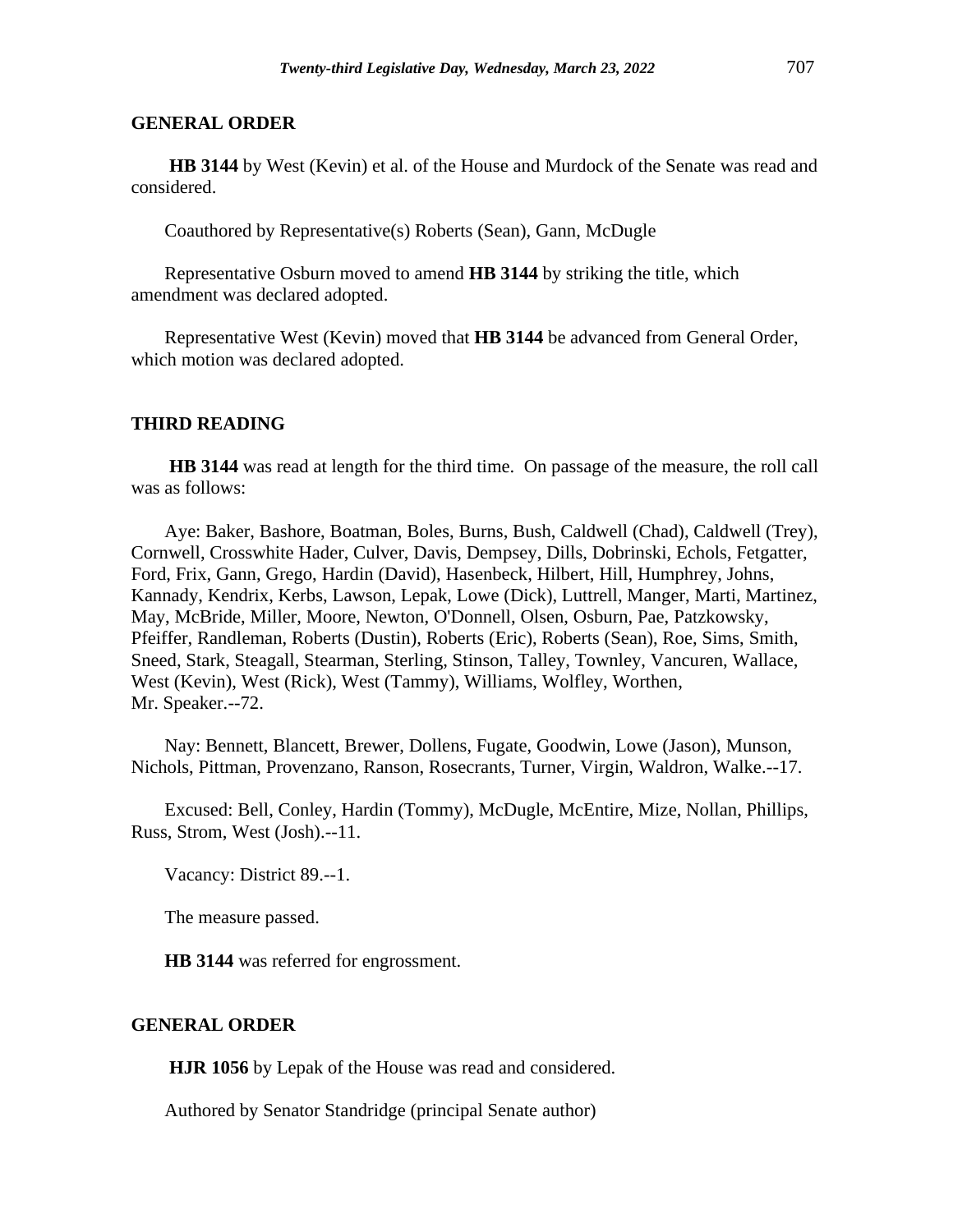Representative Lepak moved to amend **HJR 1056** by striking the title, the enacting clause and the entire measure and inserting in lieu thereof a floor substitute, which floor substitute was declared adopted.

Representative Lepak moved that **HJR 1056** be advanced from General Order, which motion was declared adopted.

## **THIRD READING**

**HJR 1056** was read at length for the third time. On passage of the measure, the roll call was as follows:

Aye: Baker, Bashore, Boatman, Boles, Burns, Bush, Caldwell (Chad), Cornwell, Crosswhite Hader, Culver, Davis, Dempsey, Dills, Dobrinski, Echols, Fetgatter, Ford, Frix, Grego, Hardin (David), Hasenbeck, Hilbert, Hill, Humphrey, Johns, Kannady, Kendrix, Kerbs, Lepak, Lowe (Dick), Luttrell, Manger, Marti, May, McBride, Miller, Moore, Newton, Nollan, O'Donnell, Olsen, Osburn, Pae, Patzkowsky, Pfeiffer, Randleman, Roberts (Dustin), Roberts (Eric), Roberts (Sean), Roe, Sims, Smith, Sneed, Stark, Steagall, Sterling, Stinson, Talley, Townley, Vancuren, Wallace, West (Kevin), West (Tammy), Williams, Wolfley, Mr. Speaker.--66.

Nay: Bell, Bennett, Blancett, Brewer, Dollens, Fugate, Gann, Goodwin, Lowe (Jason), Munson, Pittman, Provenzano, Ranson, Rosecrants, Stearman, Turner, Virgin, Waldron, West (Rick).--19.

Excused: Caldwell (Trey), Conley, Hardin (Tommy), Lawson, Martinez, McDugle, McEntire, Mize, Nichols, Phillips, Russ, Strom, Walke, West (Josh), Worthen.--15.

Vacancy: District 89.--1.

The measure passed.

**HJR 1056** was referred for engrossment.

### **GENERAL ORDER**

**HB 2487** by Frix of the House was read and considered.

Authored by Senator Taylor (principal Senate author)

Representative Wallace moved to amend **HB 2487** by striking the title, which amendment was declared adopted.

Representative Frix moved that **HB 2487** be advanced from General Order, which motion was declared adopted.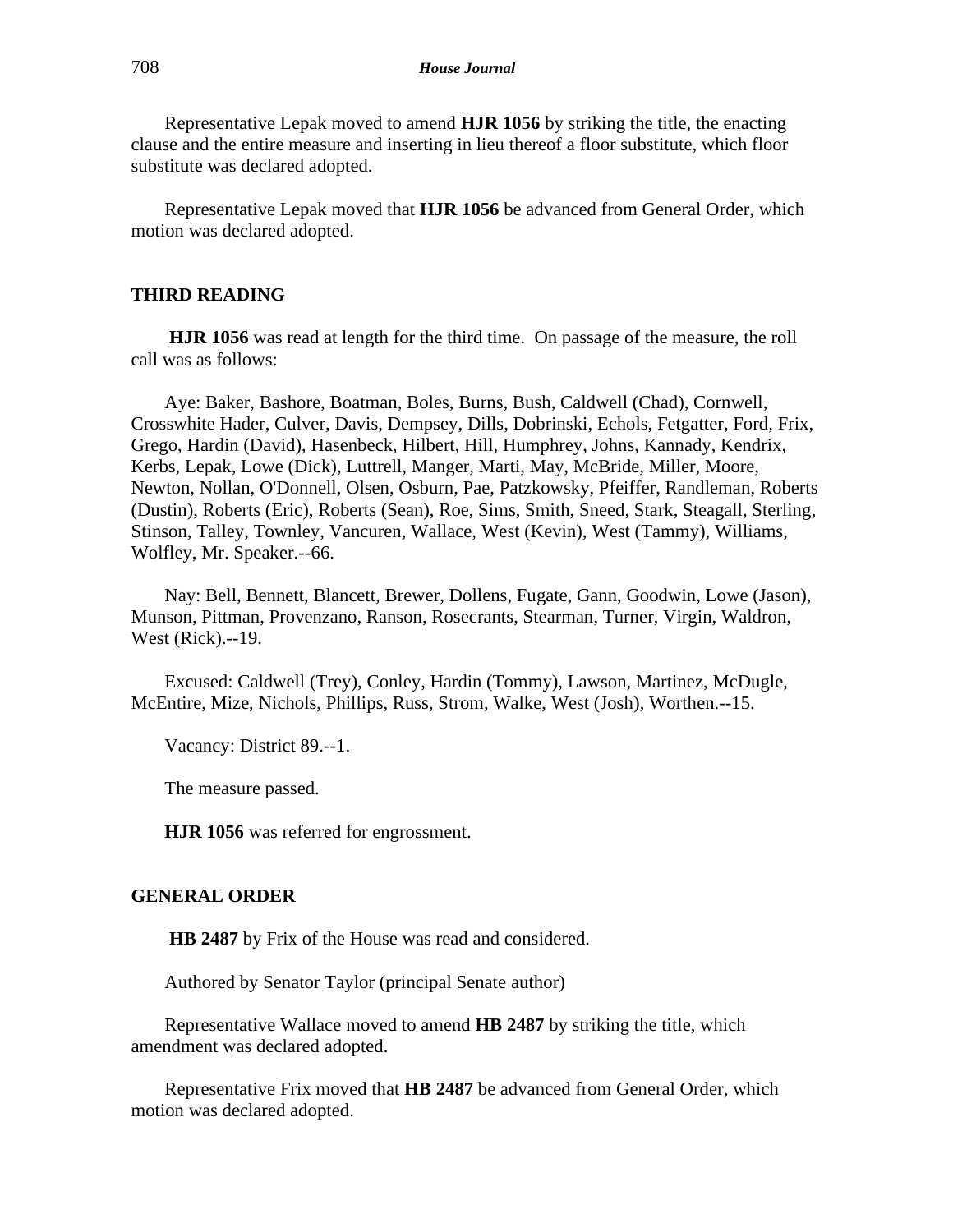**HB 2487** was read at length for the third time. On passage of the measure, the roll call was as follows:

Aye: Baker, Bashore, Bell, Bennett, Blancett, Boatman, Boles, Brewer, Burns, Bush, Caldwell (Chad), Cornwell, Crosswhite Hader, Culver, Davis, Dempsey, Dills, Dobrinski, Dollens, Echols, Fetgatter, Ford, Frix, Fugate, Gann, Goodwin, Grego, Hardin (David), Hasenbeck, Hilbert, Hill, Humphrey, Johns, Kannady, Kendrix, Kerbs, Lepak, Lowe (Dick), Lowe (Jason), Luttrell, Manger, Marti, May, McBride, McEntire, Miller, Moore, Munson, Newton, Nichols, Nollan, O'Donnell, Olsen, Osburn, Pae, Patzkowsky, Pfeiffer, Phillips, Pittman, Provenzano, Randleman, Ranson, Roberts (Dustin), Roberts (Eric), Roberts (Sean), Roe, Rosecrants, Sims, Smith, Sneed, Stark, Steagall, Stearman, Sterling, Stinson, Strom, Talley, Townley, Turner, Vancuren, Virgin, Waldron, Walke, Wallace, West (Josh), West (Kevin), West (Rick), West (Tammy), Williams, Wolfley, Mr. Speaker.--91.

Excused: Caldwell (Trey), Conley, Hardin (Tommy), Lawson, Martinez, McDugle, Mize, Russ, Worthen.--9.

Vacancy: District 89.--1.

The measure passed.

**HB 2487** was referred for engrossment.

### **MESSAGES FROM THE SENATE**

Announcing the concurrence of Senate in **HAs** to **SB 6** and the passage of said measure, as amended thereby.

### **GENERAL ORDER**

**HB 4369** by Hill of the House was read and considered.

Authored by Senator Rader (principal Senate author)

Representative Osburn moved to amend **HB 4369** by striking the title, which amendment was declared adopted.

Representative Hill moved to amend **HB 4369**, Page 10 Section 1, Line 4 by deleting the word "or" and inserting in lieu thereof, the word "and"; Line 8 by deleting the word and number "one (1)" and inserting in lieu thereof, "six (6)" and by deleting the word "year" and inserting in lieu thereof, the word "months"; Line 9 by inserting after the word "date" and before the period "." the following language: "and a victim, as defined in Section 332.2 of this title, or the district attorney speaking on behalf of the victim, has not submitted an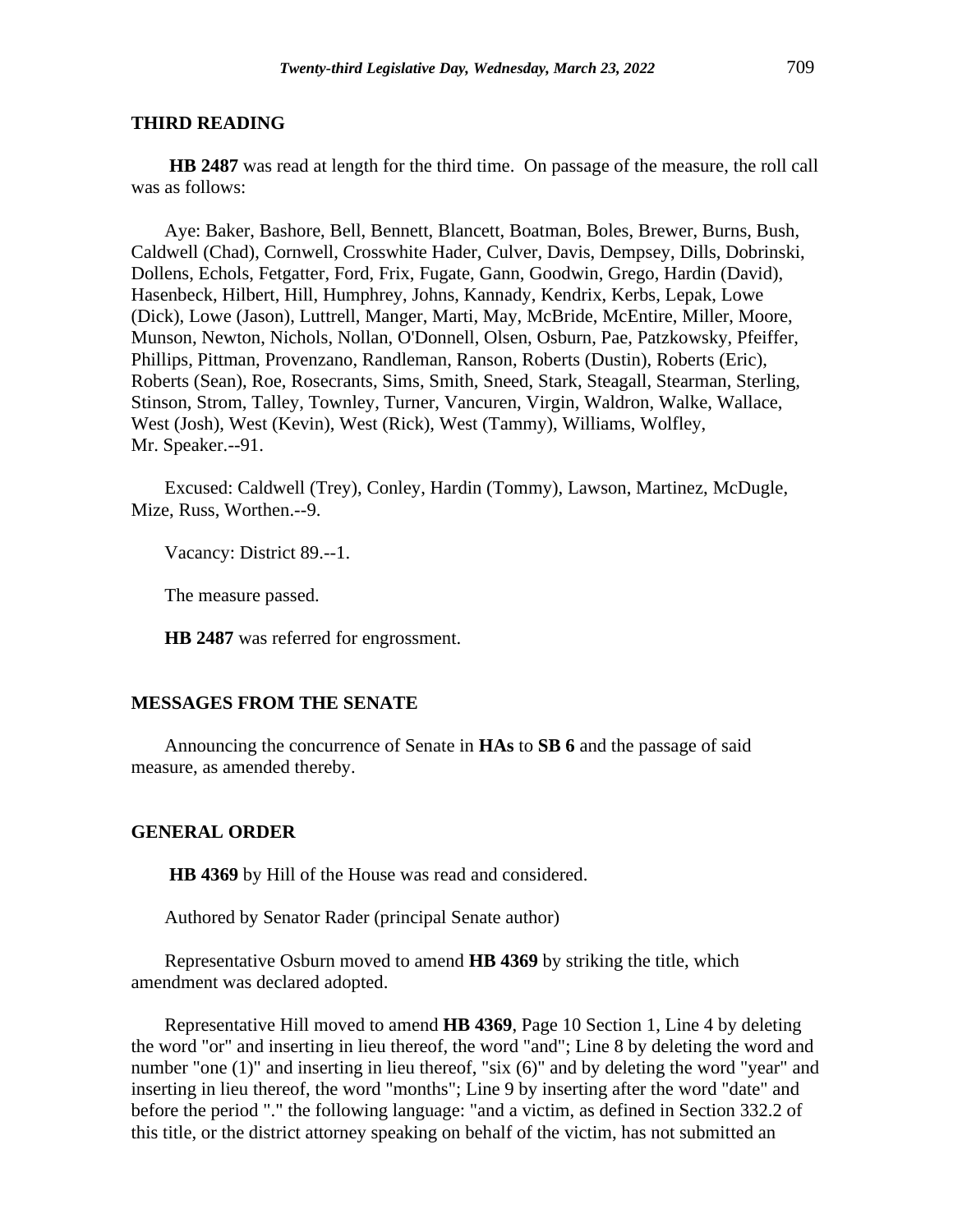objection"; Page 11, Section 2, Lines 11 and 12 by deleting all language beginning with the word "pursuant" on Line 11 through the word "Statutes" on Line 12; and by deleting before the word "credits" the word "discharge" on Lines 13, 17, and 24; Page 12, Section 2 by deleting before the word "credits" the word "discharge" on Lines 2 and 6; Lines 7 and 9 by deleting the phrase "or term of imprisonment"; Line 10 by deleting the phrase "at the point of discharge"; Line 19 by inserting after the word "requesting" the following language: "an earlier"; and Pages 12 and 13, Section 2, Line 20 by deleting all language beginning with the word "earlier" on Line 20 through the word "offender" on Page 13, Line 2 and inserting in lieu thereof, the word "date", which amendment was declared adopted.

Representative Hill moved that **HB 4369** be advanced from General Order, which motion was declared adopted.

## **Representative Frix Presiding**

### **THIRD READING**

**HB 4369** was read at length for the third time. On passage of the measure, the roll call was as follows:

Aye: Baker, Bashore, Bell, Bennett, Blancett, Boatman, Boles, Brewer, Burns, Bush, Caldwell (Chad), Cornwell, Crosswhite Hader, Culver, Davis, Dempsey, Dills, Dobrinski, Dollens, Echols, Fetgatter, Ford, Frix, Fugate, Goodwin, Hardin (David), Hasenbeck, Hilbert, Hill, Humphrey, Johns, Kannady, Kendrix, Kerbs, Lepak, Lowe (Dick), Lowe (Jason), Luttrell, Manger, Marti, May, McBride, McEntire, Miller, Moore, Munson, Newton, Nichols, Nollan, O'Donnell, Osburn, Pae, Patzkowsky, Pfeiffer, Phillips, Pittman, Provenzano, Randleman, Ranson, Roberts (Dustin), Roberts (Eric), Roe, Rosecrants, Sims, Sneed, Stark, Steagall, Sterling, Stinson, Strom, Talley, Townley, Turner, Vancuren, Virgin, Waldron, Walke, Wallace, West (Josh), West (Kevin), West (Tammy), Williams, Wolfley, Mr. Speaker.--84.

Nay: Gann, Grego, Olsen, Roberts (Sean), Smith, Stearman, West (Rick).--7.

Excused: Caldwell (Trey), Conley, Hardin (Tommy), Lawson, Martinez, McDugle, Mize, Russ, Worthen.--9.

Vacancy: District 89.--1.

The measure passed.

**HB 4369** was referred for engrossment.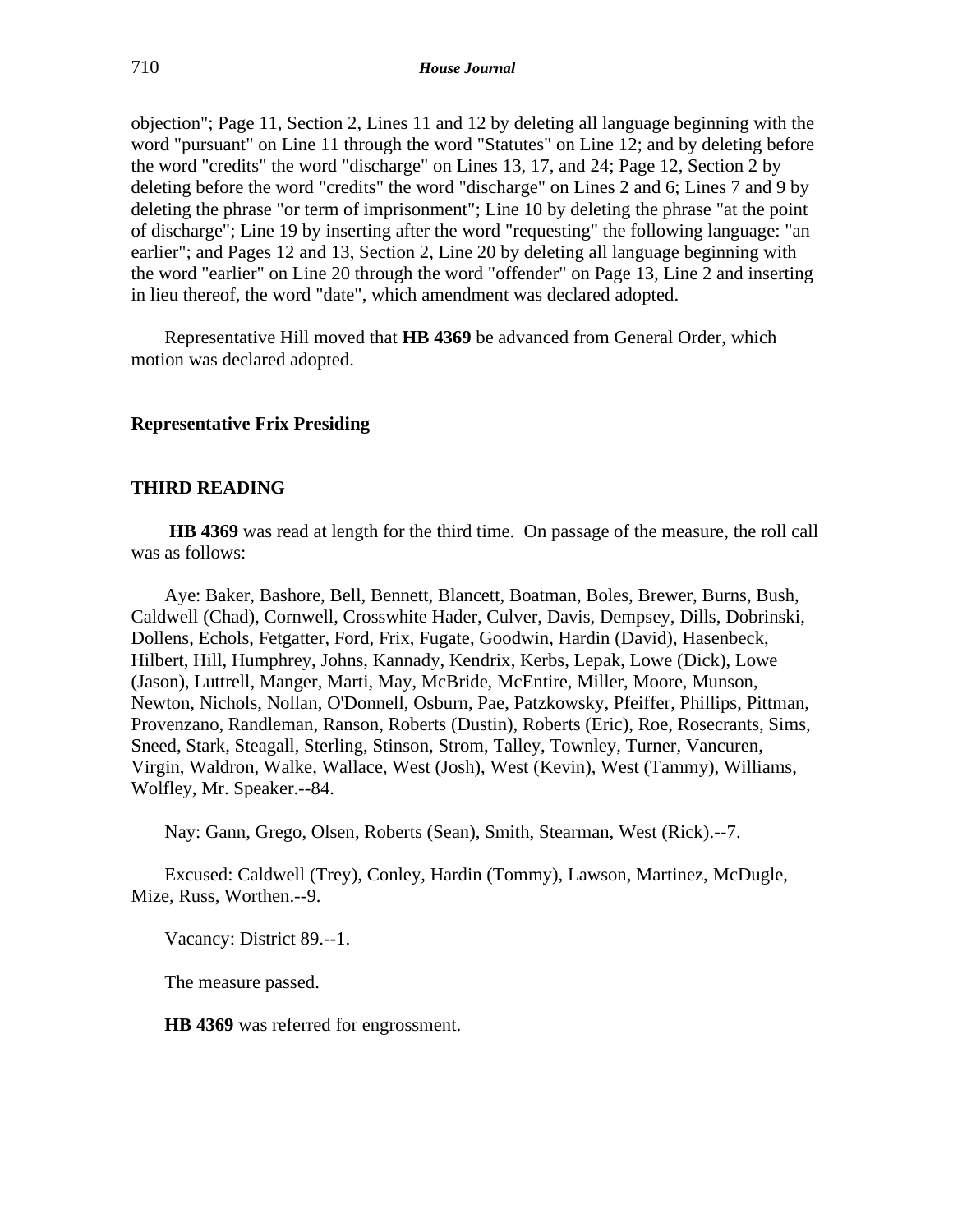### **GENERAL ORDER**

**HB 2531** by Walke of the House was read and considered.

Authored by Senator Hicks (principal Senate author)

Representative Walke moved that **HB 2531** be advanced from General Order, which motion was declared adopted.

## **THIRD READING**

**HB 2531** was read at length for the third time. On passage of the measure, the roll call was as follows:

Aye: Baker, Bashore, Bell, Bennett, Blancett, Boatman, Boles, Brewer, Burns, Bush, Caldwell (Chad), Cornwell, Crosswhite Hader, Culver, Davis, Dempsey, Dills, Dobrinski, Dollens, Echols, Fetgatter, Ford, Frix, Fugate, Gann, Goodwin, Grego, Hardin (David), Hasenbeck, Hilbert, Hill, Johns, Kannady, Kendrix, Kerbs, Lepak, Lowe (Dick), Lowe (Jason), Luttrell, Manger, Marti, May, McBride, McEntire, Miller, Moore, Munson, Newton, Nichols, Nollan, O'Donnell, Olsen, Osburn, Pae, Patzkowsky, Pfeiffer, Phillips, Pittman, Provenzano, Randleman, Ranson, Roberts (Dustin), Roberts (Eric), Roberts (Sean), Roe, Rosecrants, Sims, Smith, Sneed, Stark, Stearman, Sterling, Stinson, Strom, Talley, Townley, Turner, Vancuren, Virgin, Waldron, Walke, Wallace, West (Josh), West (Rick), West (Tammy), Williams, Wolfley, Worthen, Mr. Speaker.--89.

Excused: Caldwell (Trey), Conley, Hardin (Tommy), Humphrey, Lawson, Martinez, McDugle, Mize, Russ, Steagall, West (Kevin).--11.

Vacancy: District 89.--1.

The measure passed.

**HB 2531** was referred for engrossment.

### **GENERAL ORDER**

**HB 3286** by Rosecrants et al. of the House was read and considered.

Coauthored by Representative(s) Dollens, Boles

Authored by Senator Bergstrom (principal Senate author)

Representative Osburn moved to amend **HB 3286** by striking the title, which amendment was declared adopted.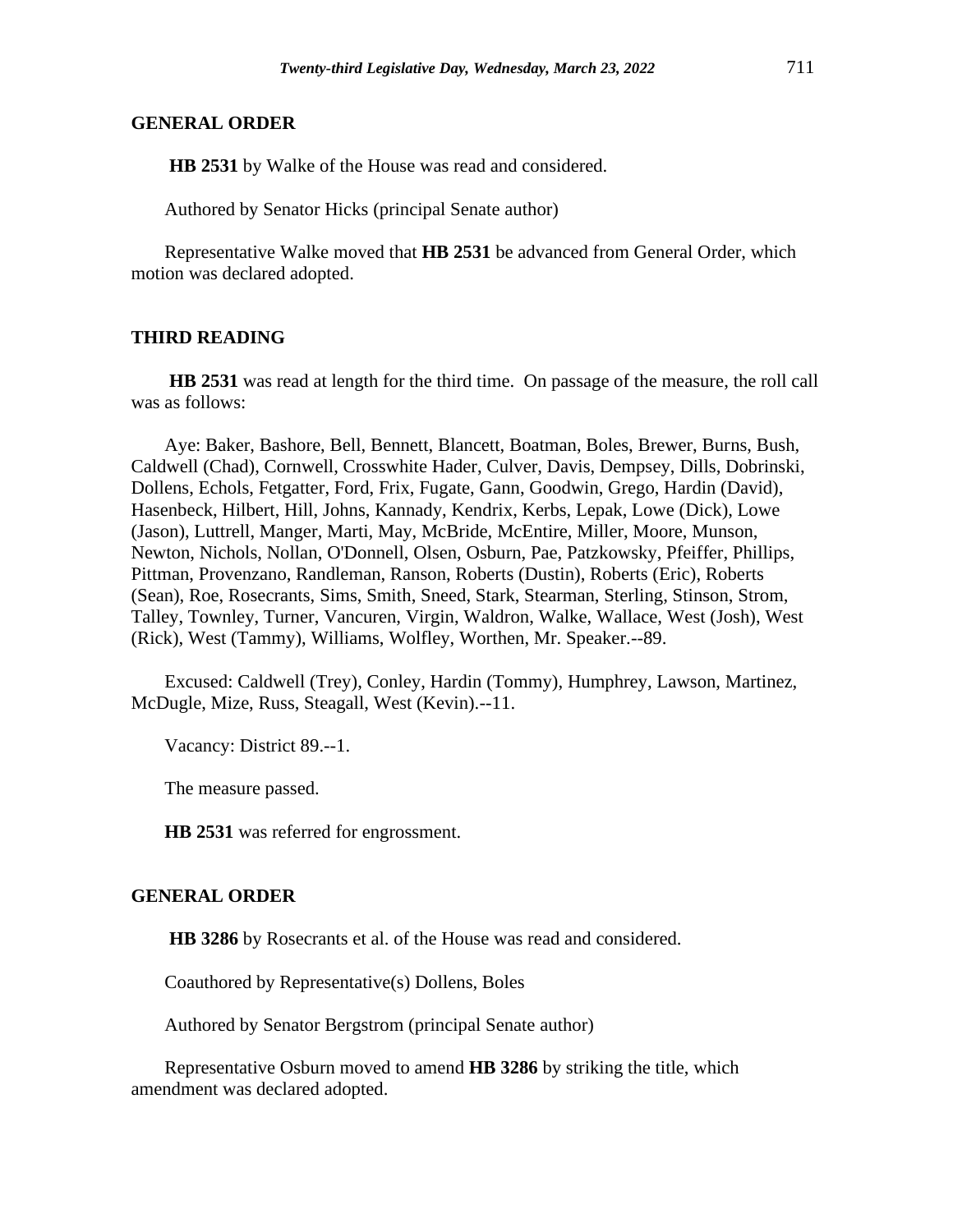Representative Rosecrants moved that **HB 3286** be advanced from General Order, which motion was declared adopted.

### **THIRD READING**

**HB 3286** was read at length for the third time. On passage of the measure, the roll call was as follows:

Aye: Baker, Bashore, Bell, Blancett, Boatman, Boles, Brewer, Burns, Bush, Caldwell (Chad), Cornwell, Crosswhite Hader, Culver, Davis, Dempsey, Dills, Dobrinski, Dollens, Echols, Fetgatter, Ford, Frix, Fugate, Gann, Grego, Hardin (David), Hasenbeck, Hilbert, Hill, Humphrey, Johns, Kannady, Kendrix, Kerbs, Lowe (Dick), Luttrell, Manger, Marti, May, McBride, Miller, Moore, Newton, Nollan, O'Donnell, Olsen, Osburn, Pae, Patzkowsky, Pfeiffer, Provenzano, Randleman, Ranson, Roberts (Dustin), Roberts (Eric), Roberts (Sean), Roe, Rosecrants, Sims, Smith, Sneed, Stark, Stearman, Sterling, Stinson, Talley, Townley, Vancuren, Waldron, Wallace, West (Kevin), West (Rick), West (Tammy), Williams, Wolfley, Worthen, Mr. Speaker.--77.

Nay: Goodwin, Lepak, Lowe (Jason), Munson, Nichols, Pittman, Turner, Virgin, Walke.--9.

Excused: Bennett, Caldwell (Trey), Conley, Hardin (Tommy), Lawson, Martinez, McDugle, McEntire, Mize, Phillips, Russ, Steagall, Strom, West (Josh).--14.

Vacancy: District 89.--1.

The measure passed.

**HB 3286** was referred for engrossment.

#### **GENERAL ORDER**

**HB 3849** by Boatman of the House was read and considered.

Authored by Senator Thompson (principal Senate author)

Representative Boatman moved to amend **HB 3849** by striking the title, the enacting clause, the entire bill and inserting in lieu thereof a floor substitute.

Representative Wallace moved to amend the floor substitute to **HB 3849** by striking the title, which amendment was declared adopted.

Representative Boatman pressed adoption of the floor substitute, as amended, which floor substitute was declared adopted.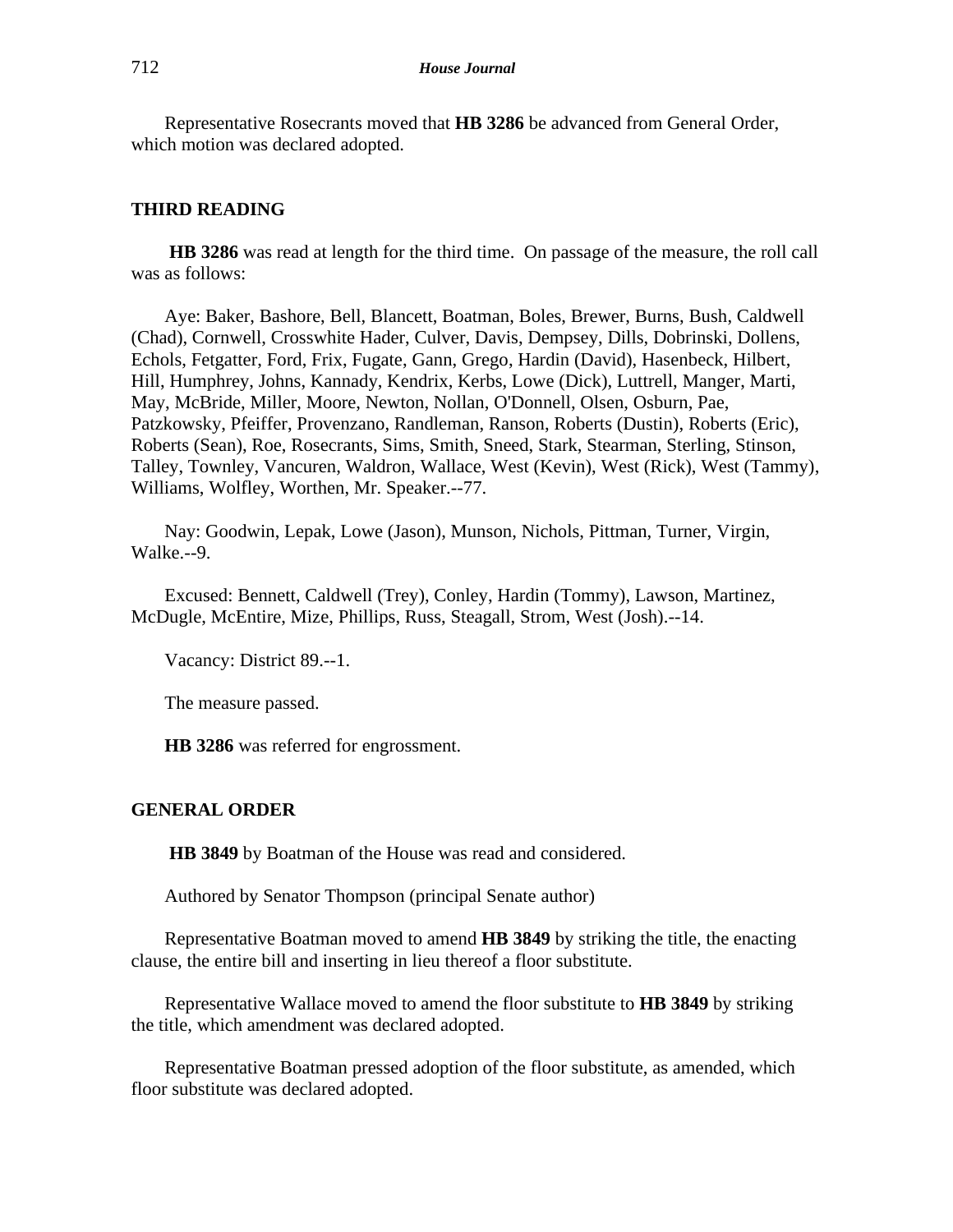Representative Boatman moved that **HB 3849** be advanced from General Order, which motion was declared adopted.

### **THIRD READING**

**HB 3849** was read at length for the third time. On passage of the measure, the roll call was as follows:

Aye: Baker, Bashore, Bell, Boatman, Boles, Brewer, Burns, Bush, Caldwell (Chad), Cornwell, Crosswhite Hader, Culver, Dempsey, Dills, Dobrinski, Dollens, Echols, Fetgatter, Ford, Frix, Fugate, Goodwin, Grego, Hardin (David), Hasenbeck, Hilbert, Hill, Humphrey, Johns, Kannady, Kendrix, Kerbs, Lepak, Lowe (Dick), Lowe (Jason), Luttrell, Manger, Marti, May, McBride, McEntire, Miller, Moore, Munson, Newton, Nichols, Nollan, O'Donnell, Olsen, Osburn, Pae, Patzkowsky, Phillips, Pittman, Provenzano, Randleman, Ranson, Roberts (Dustin), Roberts (Eric), Roberts (Sean), Roe, Sims, Smith, Sneed, Stark, Steagall, Sterling, Stinson, Strom, Talley, Townley, Turner, Vancuren, Virgin, Waldron, Walke, Wallace, West (Josh), West (Kevin), West (Tammy), Williams, Wolfley, Worthen, Mr. Speaker.--84.

Nay: Gann, Stearman, West (Rick).--3.

Excused: Bennett, Blancett, Caldwell (Trey), Conley, Davis, Hardin (Tommy), Lawson, Martinez, McDugle, Mize, Pfeiffer, Rosecrants, Russ.--13.

Vacancy: District 89.--1.

The measure passed.

**HB 3849** was referred for engrossment.

#### **GENERAL ORDER**

**HB 3528** by Virgin of the House was read and considered.

Authored by Senator Kidd (principal Senate author)

Representative Osburn moved to amend **HB 3528** by striking the title, which amendment was declared adopted.

Representative Virgin moved that **HB 3528** be advanced from General Order, which motion was declared adopted.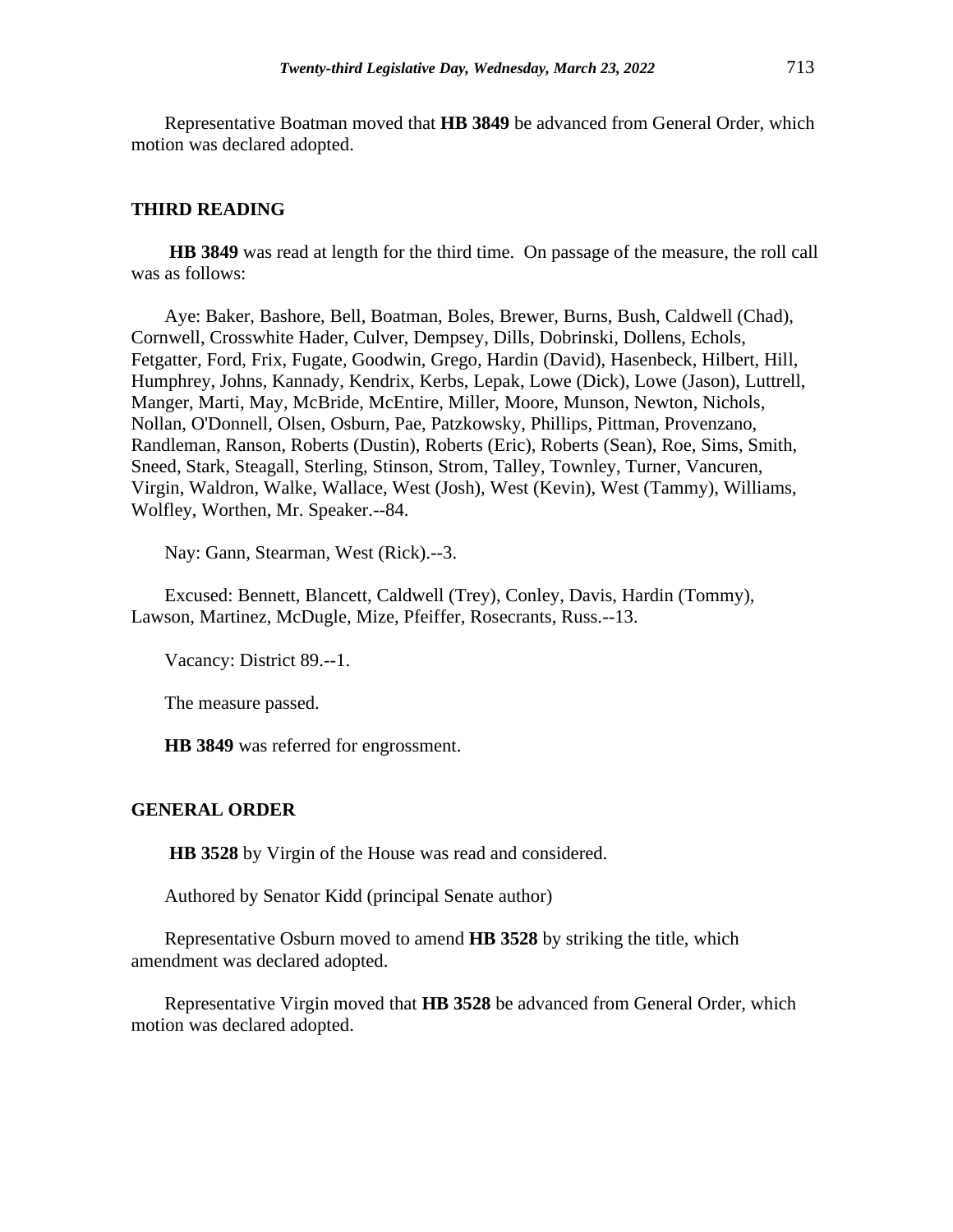**HB 3528** was read at length for the third time. On passage of the measure, the roll call was as follows:

Aye: Baker, Bashore, Bell, Bennett, Blancett, Boatman, Boles, Brewer, Burns, Bush, Caldwell (Chad), Cornwell, Crosswhite Hader, Davis, Dempsey, Dills, Dobrinski, Dollens, Echols, Fetgatter, Ford, Frix, Fugate, Gann, Goodwin, Hasenbeck, Hilbert, Hill, Humphrey, Kannady, Kendrix, Kerbs, Lepak, Lowe (Dick), Lowe (Jason), Luttrell, Manger, Marti, May, McBride, Miller, Munson, Newton, Nichols, Nollan, Olsen, Osburn, Pae, Patzkowsky, Phillips, Pittman, Provenzano, Randleman, Ranson, Roberts (Dustin), Roberts (Sean), Roe, Rosecrants, Smith, Stark, Steagall, Sterling, Stinson, Strom, Talley, Townley, Turner, Virgin, Waldron, Walke, Wallace, West (Kevin), West (Rick), West (Tammy), Wolfley, Mr. Speaker.--76.

Nay: Culver, Grego, Hardin (David), Johns, McEntire, Moore, O'Donnell, Roberts (Eric), Sims, Sneed, Stearman, Vancuren, West (Josh), Williams, Worthen.--15.

Excused: Caldwell (Trey), Conley, Hardin (Tommy), Lawson, Martinez, McDugle, Mize, Pfeiffer, Russ.--9.

Vacancy: District 89.--1.

The measure passed.

**HB 3528** was referred for engrossment.

## **GENERAL ORDER**

**HB 3976** by Bell of the House was read and considered.

Authored by Senator Boren (principal Senate author)

Representative Bell moved that **HB 3976** be advanced from General Order, which motion was declared adopted.

#### **THIRD READING**

**HB 3976** was read at length for the third time. On passage of the measure, the roll call was as follows:

Aye: Baker, Bashore, Bell, Bennett, Blancett, Boatman, Boles, Brewer, Burns, Bush, Cornwell, Crosswhite Hader, Culver, Davis, Dempsey, Dills, Dobrinski, Dollens, Echols, Fetgatter, Ford, Frix, Fugate, Gann, Goodwin, Grego, Hardin (David), Hasenbeck, Hilbert, Hill, Humphrey, Johns, Kannady, Kendrix, Kerbs, Lepak, Lowe (Dick), Lowe (Jason), Luttrell, Manger, Marti, McBride, McEntire, Miller, Moore, Munson, Nichols, Nollan,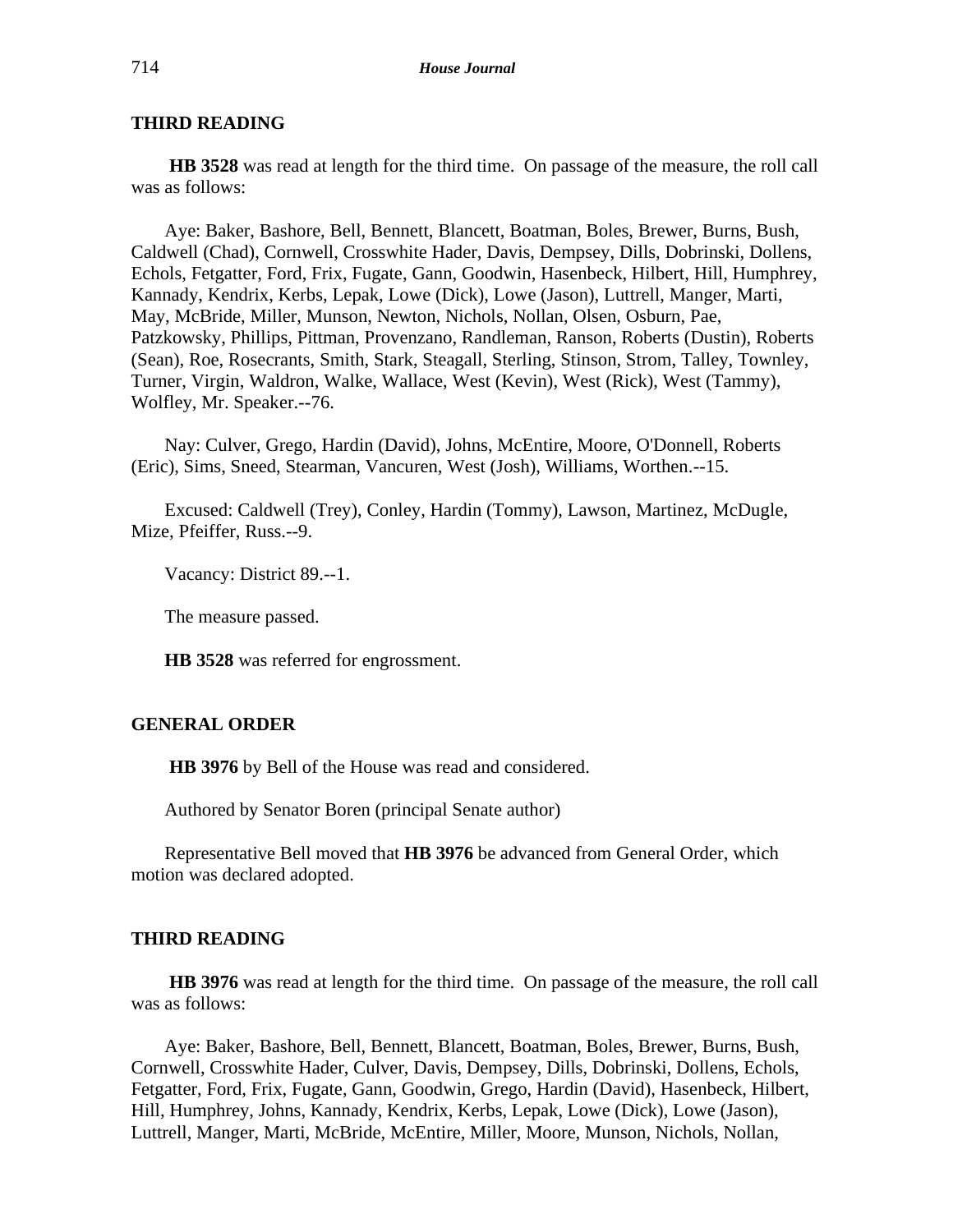O'Donnell, Olsen, Osburn, Pae, Patzkowsky, Phillips, Pittman, Provenzano, Randleman, Ranson, Roberts (Dustin), Roberts (Eric), Roberts (Sean), Roe, Rosecrants, Sims, Smith, Sneed, Stark, Steagall, Stearman, Sterling, Stinson, Strom, Talley, Townley, Turner, Vancuren, Virgin, Waldron, Walke, Wallace, West (Josh), West (Kevin), West (Rick), West (Tammy), Williams, Wolfley, Mr. Speaker.--87.

Excused: Caldwell (Chad), Caldwell (Trey), Conley, Hardin (Tommy), Lawson, Martinez, May, McDugle, Mize, Newton, Pfeiffer, Russ, Worthen.--13.

Vacancy: District 89.--1.

The measure passed.

**HB 3976** was referred for engrossment.

## **GENERAL ORDER**

**HB 3635** by Lepak of the House and Montgomery of the Senate was read and considered.

Representative Lepak moved that **HB 3635** be advanced from General Order, which motion was declared adopted.

## **THIRD READING**

**HB 3635** was read at length for the third time. On passage of the measure, the roll call was as follows:

Aye: Baker, Bashore, Boatman, Boles, Burns, Bush, Caldwell (Chad), Cornwell, Crosswhite Hader, Culver, Davis, Dempsey, Dills, Dobrinski, Echols, Fetgatter, Ford, Frix, Gann, Grego, Hardin (David), Hasenbeck, Hilbert, Hill, Humphrey, Johns, Kannady, Kendrix, Kerbs, Lepak, Lowe (Dick), Luttrell, Manger, Marti, Martinez, May, McBride, McEntire, Miller, Moore, Nollan, O'Donnell, Olsen, Osburn, Pae, Patzkowsky, Phillips, Randleman, Roberts (Dustin), Roberts (Eric), Roberts (Sean), Roe, Sims, Smith, Sneed, Stark, Steagall, Stearman, Sterling, Stinson, Strom, Talley, Townley, Vancuren, Wallace, West (Josh), West (Kevin), West (Rick), West (Tammy), Williams, Wolfley, Worthen, Mr. Speaker.--73.

Nay: Bell, Bennett, Blancett, Brewer, Dollens, Fugate, Goodwin, Lowe (Jason), Munson, Newton, Nichols, Pittman, Provenzano, Ranson, Rosecrants, Turner, Virgin, Waldron, Walke.--19.

Excused: Caldwell (Trey), Conley, Hardin (Tommy), Lawson, McDugle, Mize, Pfeiffer, Russ.--8.

Vacancy: District 89.--1.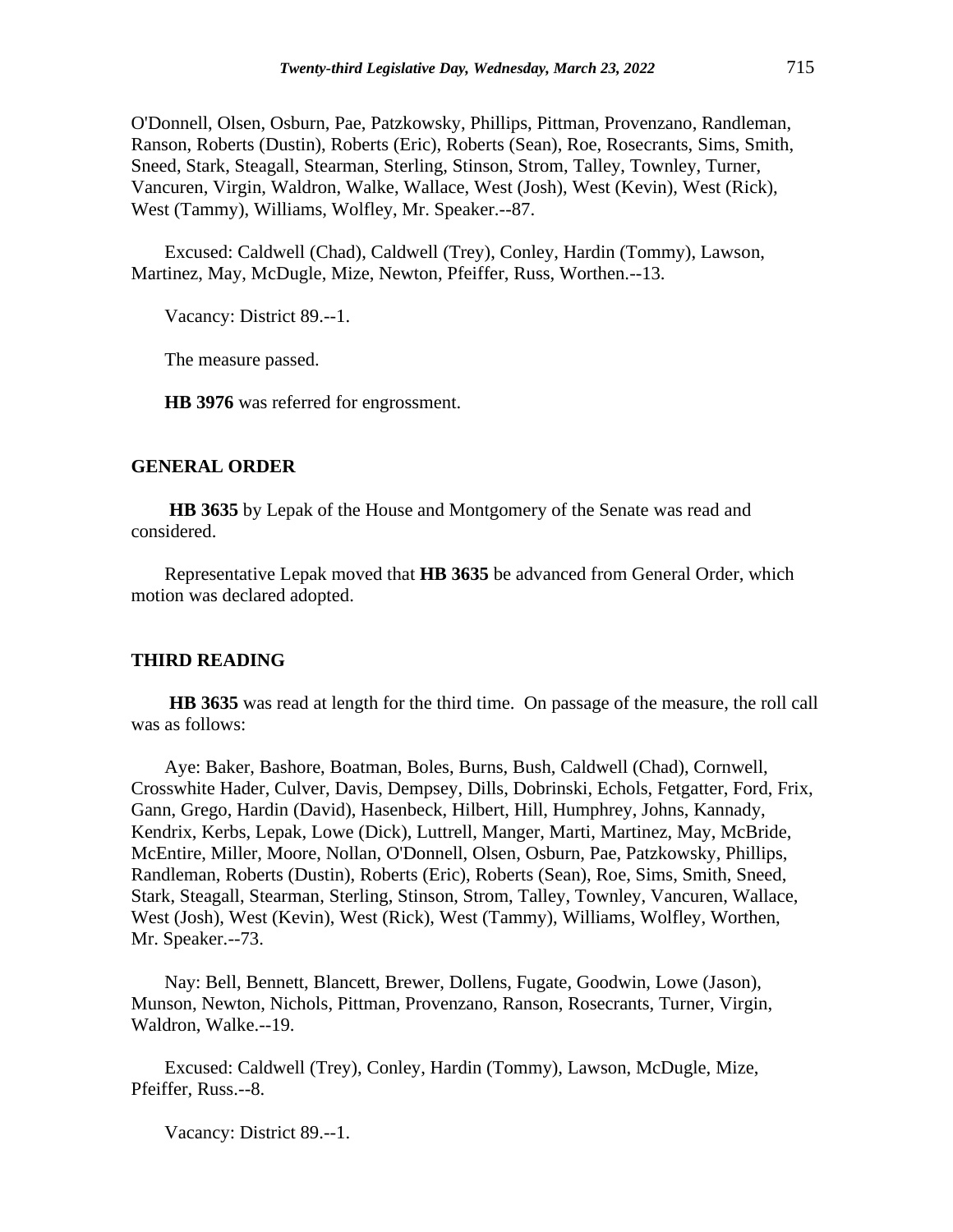The measure passed.

**HB 3635** was referred for engrossment.

## **GENERAL ORDER**

**HB 1933** by Martinez of the House was read and considered.

Authored by Senator Taylor (principal Senate author)

Representative Echols moved to amend **HB 1933** by striking the title, which amendment was declared adopted.

Representative Martinez moved that **HB 1933** be advanced from General Order, which motion was declared adopted.

### **THIRD READING**

**HB 1933** was read at length for the third time. On passage of the measure, the roll call was as follows:

Aye: Baker, Bashore, Boatman, Boles, Burns, Bush, Caldwell (Chad), Cornwell, Crosswhite Hader, Culver, Davis, Dempsey, Dills, Dobrinski, Echols, Ford, Frix, Gann, Grego, Hardin (David), Hasenbeck, Hilbert, Hill, Humphrey, Johns, Kannady, Kendrix, Kerbs, Lepak, Lowe (Dick), Luttrell, Manger, Marti, Martinez, May, McBride, McEntire, Miller, Moore, Newton, Nollan, O'Donnell, Olsen, Osburn, Pae, Patzkowsky, Pfeiffer, Phillips, Randleman, Roberts (Dustin), Roberts (Eric), Roe, Sims, Smith, Sneed, Stark, Stearman, Sterling, Stinson, Strom, Talley, Vancuren, Wallace, West (Josh), West (Rick), West (Tammy), Williams, Wolfley, Worthen, Mr. Speaker.--70.

Nay: Bell, Bennett, Blancett, Brewer, Dollens, Fugate, Goodwin, Lowe (Jason), Munson, Nichols, Pittman, Provenzano, Ranson, Rosecrants, Steagall, Turner, Virgin, Waldron, Walke, West (Kevin).--20.

Excused: Caldwell (Trey), Conley, Fetgatter, Hardin (Tommy), Lawson, McDugle, Mize, Roberts (Sean), Russ, Townley.--10.

Vacancy: District 89.--1.

The measure passed.

**HB 1933** was referred for engrossment.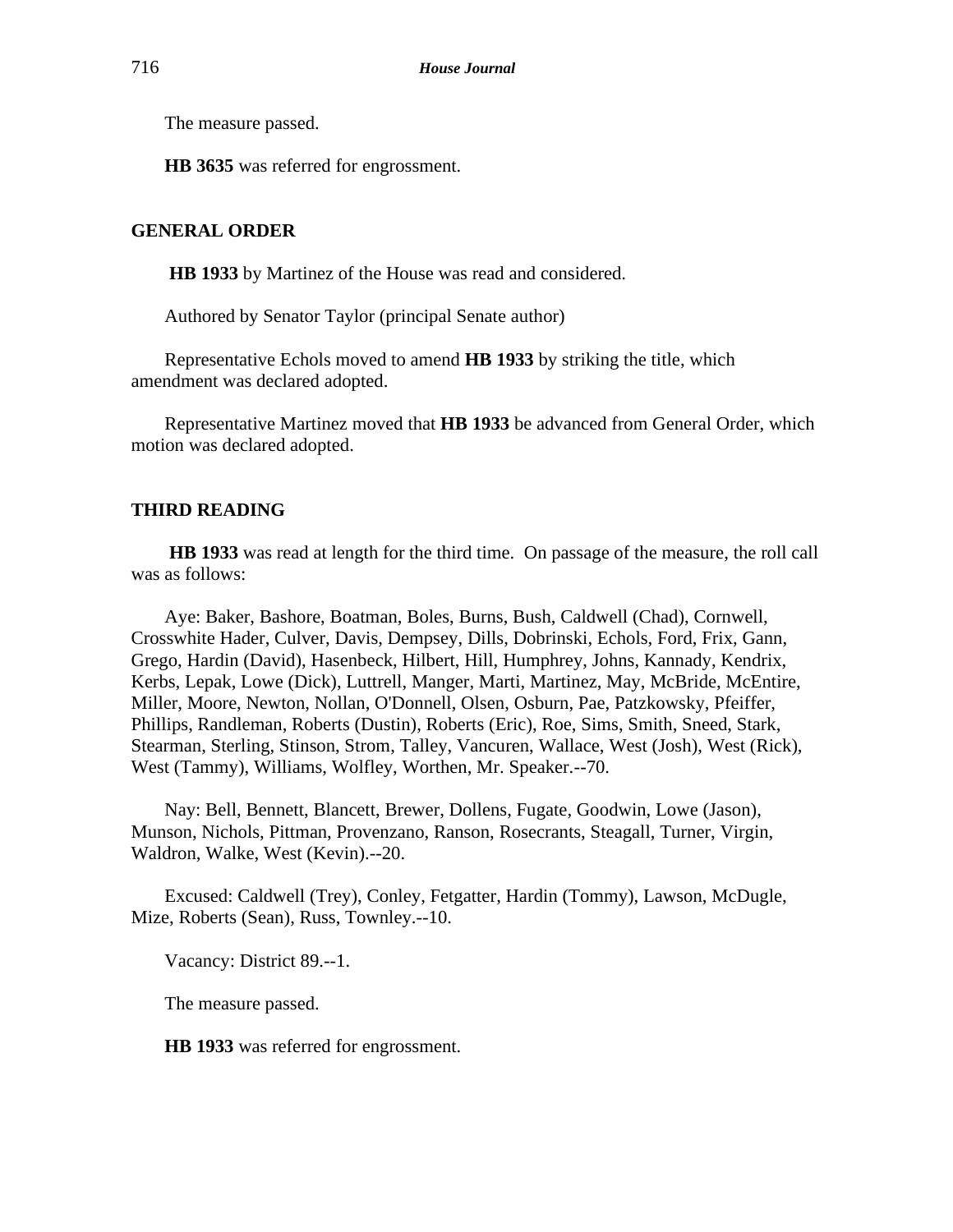# **MOTION**

Representative Moore asked that the Journal reflect that had he been present in the Chamber, he would have voted aye on **HBs 2179** and **3734**, which was the order.

## **MOTION**

Representative West (Tammy) asked that the Journal reflect that had she been present in the Chamber, she would have voted aye on **HB 3609**, which was the order.

## **MOTION**

Representative Stark asked that the Journal reflect that had she been present in the Chamber, she would have voted aye on **HB 4352**, which was the order.

# **MOTION**

Representative Martinez asked that the Journal reflect that had he been present in the Chamber, he would have voted nay on **HB 2969**, which was the order.

#### **MOTION**

Representative Townley asked that the Journal reflect that had she been present in the Chamber, she would have voted aye on **HB 4358**, which was the order.

#### **MOTION**

Representative Fugate asked that the Journal reflect that had he been present in the Chamber, he would have voted aye on **HBs 3615** and **3363**, which was the order.

#### **VOTE DECLARATION**

Representative Pittman asked that the Journal reflect that had she been present in the Chamber, Tuesday, March 22, she would have voted aye on **HBs 3045, 3315, 3385, 3514, 4001, 3193, 3884, 2322, 4367, 2627** and **3359** and **HJRs 1002, 1058** and **1047** and nay on **HBs 3568, 3569, 3074, 3146, 3005, 3383, 4052** and **3350** and **HJRs 1052, 1059** and **1048**.